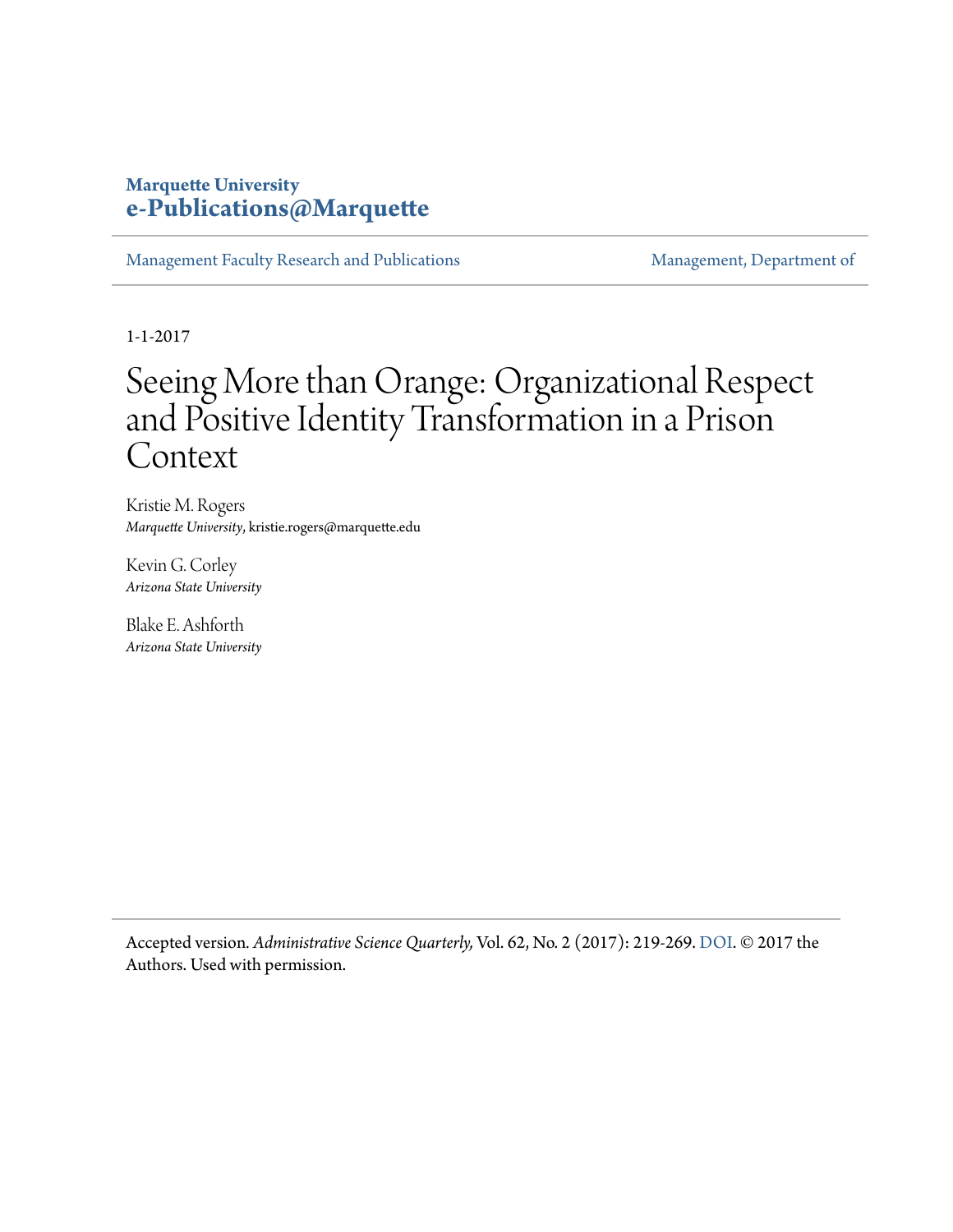## **Marquette University**

## **e-Publications@Marquette**

## *Management Faculty Research and Publications/College of Business Administration*

*This paper is NOT THE PUBLISHED VERSION;* **but the author's final, peer-reviewed manuscript.** The published version may be accessed by following the link in th citation below.

*Administrative Science Quarterly*, Vol. 62, No. 2 (June 1, 2017): 219-269. [DOI](https://doi.org/10.1177%2F0001839216678842) https://doi.org/10.1177%2F0001839216678842. This article is © SAGE and permission has been granted for this version to appear in [e-Publications@Marquette.](http://epublications.marquette.edu/) SAGE does not grant permission for this article to be further copied/distributed or hosted elsewhere without the express permission from SAGE.

# Seeing More than Orange: Organizational Respect and Positive Identity Transformation in a Prison Context

[Kristie M. Rogers](https://journals.sagepub.com/action/doSearch?target=default&ContribAuthorStored=Rogers%2C+Kristie+M) College of Business Administration, Marquette University [Kevin G. Corley](https://journals.sagepub.com/action/doSearch?target=default&ContribAuthorStored=Corley%2C+Kevin+G) W. P. Carey School of Business, Arizona State University [Blake E. Ashforth](https://journals.sagepub.com/action/doSearch?target=default&ContribAuthorStored=Ashforth%2C+Blake+E) W. P. Carey School of Business, Arizona State University

## Abstract

This paper develops grounded theory on how receiving respect at work enables individuals to engage in positive identity transformation and the resulting personal and work-related outcomes. A company that employs inmates at a state prison to perform professional business-to-business marketing services provided a unique context for data collection. Our data indicate that inmates experienced respect in two distinct ways, generalized and particularized, which initiated an identity decoupling process that allowed them to distinguish between their inmate identity and their desired future selves and to construct transitional identities that facilitated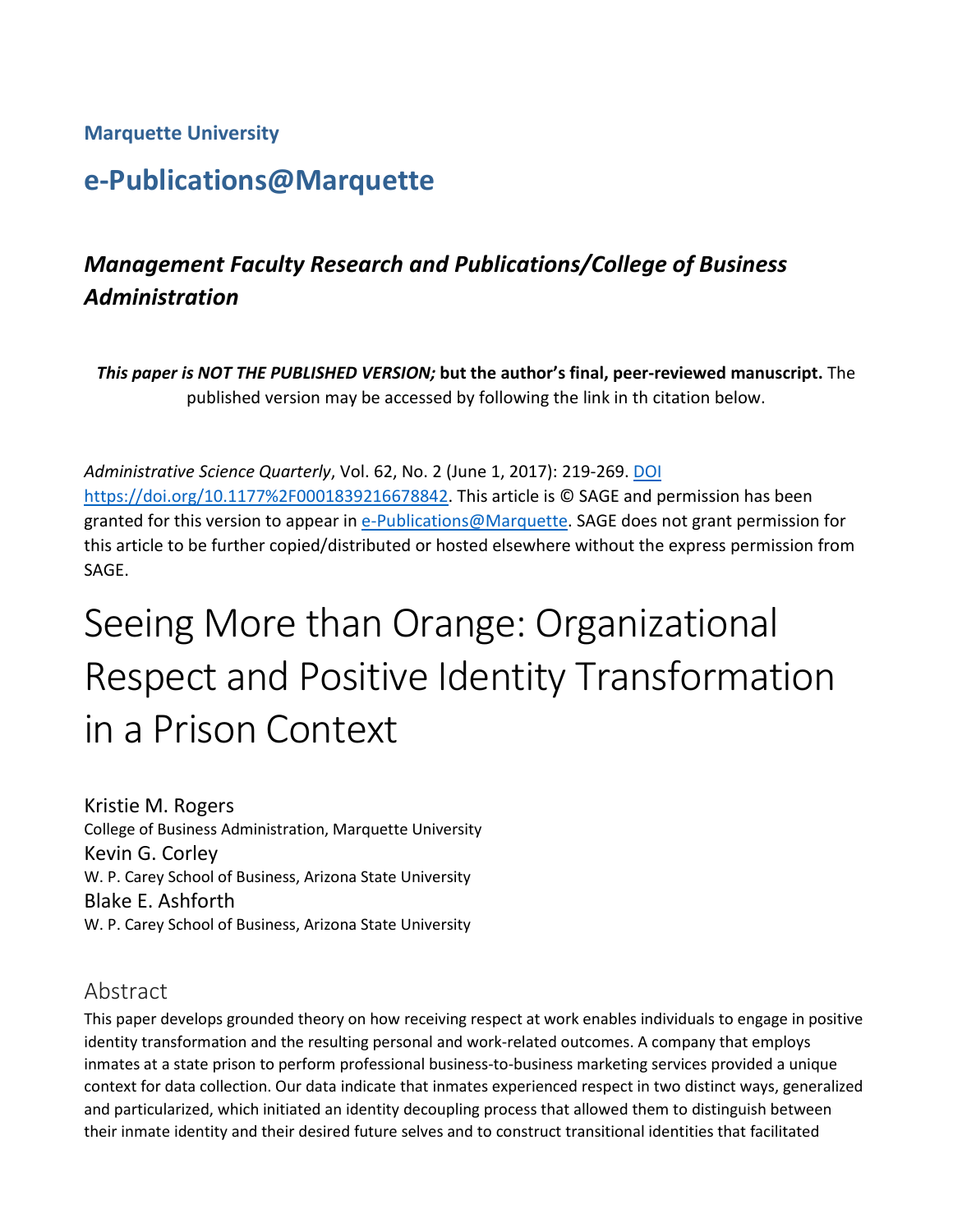positive change. The social context of the organization provided opportunities for personal and social identities to be claimed, respected, and granted, producing social validation and enabling individuals to feel secure in their transitional identities. We find that security in personal identities produces primarily performance-related outcomes, whereas security in the company identity produces primarily well-being-related outcomes. Further, these two types of security together foster an integration of seemingly incompatible identities—"identity holism"—as employees progress toward becoming their desired selves. Our work suggests that organizations can play a generative role in improving the lives of their members through respect-based processes.

#### **Keywords** [respect,](https://journals.sagepub.com/keyword/Respect) [total institution,](https://journals.sagepub.com/keyword/Total+Institution) [identity decoupling,](https://journals.sagepub.com/keyword/Identity+Decoupling) [identity security,](https://journals.sagepub.com/keyword/Identity+Security) [identity holism](https://journals.sagepub.com/keyword/Identity+Holism)

An emerging body of organizational research suggests that individuals who feel respected at work demonstrate enhanced creativity (Carmeli, Dutton, [and Hardin, 2015\)](https://journals.sagepub.com/doi/10.1177/0001839216678842), identification with leaders and the organization [\(Stürmer, Simon, and Loewy, 2008;](https://journals.sagepub.com/doi/10.1177/0001839216678842) [van Quaquebeke and Eckloff, 2010;](https://journals.sagepub.com/doi/10.1177/0001839216678842) [Bartel, Wrzesniewski, and Wiesenfeld,](https://journals.sagepub.com/doi/10.1177/0001839216678842)  [2012\)](https://journals.sagepub.com/doi/10.1177/0001839216678842), and in-role and extra-role behaviors [\(Tyler and Blader, 2002\)](https://journals.sagepub.com/doi/10.1177/0001839216678842), as well as reduced burnout (Ramarajan, [Barsade, and Burack, 2008\)](https://journals.sagepub.com/doi/10.1177/0001839216678842). But despite recognition that respect has the power to improve members' performance and experience of organizational life, we lack a grounded sense of *how*receivers experience respect and *why* it acts as such a powerful driver of individual- and collective-level outcomes.

An individual's sense of self is likely key to answering these questions.<sup>1</sup>[Wrzesniewski, Dutton, and Debebe \(2003:](https://journals.sagepub.com/doi/10.1177/0001839216678842) 127) noted that a wealth of organizational research shows that "there is a close coupling between the way others make employees feel about the value of their work and how they feel valued as individuals." This suggests that receiving respect at work helps employees gain a sense of their worth as organizational members and, more broadly, as valued individuals. [Spears and colleagues \(2006\)](https://journals.sagepub.com/doi/10.1177/0001839216678842) suggested that examining respect may be the most promising way to advance knowledge of how treatment by others affects the ongoing development of the self-concept.

But why would this connection between respect and the self-concept be particularly strong? How can receiving respect from others have such a profound impact on one's sense of self that cognitive, emotional, and behavioral changes are made possible that were previously implausible? Current theory does not adequately address these questions, in part because the literature on respect provides little insight into the actual intrapersonal experience of receiving respect over time, but also because little empirical work exists on respectbased processes and their impact in the workplace. A rich understanding of the link between respect and selfconcept development may shed light on the role of the organizational context in driving the development of a positive self-concept and improve our understanding of how and why organizations can be a generative force in society by shaping a more positive work experience.

Examining how respect might affect the self-concept is timely because the desire to improve oneself and develop positive identities, those that are "favorable or valuable in some way" (Dutton, Roberts, and Bednar, [2010:](https://journals.sagepub.com/doi/10.1177/0001839216678842) 266), is increasingly recognized as a fundamental motive underlying why people join organizations and engage in their jobs.<sup>2</sup>[Carlsen \(2006:](https://journals.sagepub.com/doi/10.1177/0001839216678842) 134, his emphasis) noted that individuals approach organizational life with the goal to improve themselves and "as *a search for transformation in its own right*," while [Dutton, Roberts, and](https://journals.sagepub.com/doi/10.1177/0001839216678842)  [Bednar \(2009:](https://journals.sagepub.com/doi/10.1177/0001839216678842) 7) pointed out that "research has shown that this drive to construct a positive identity is equivalent to and sometimes even exceeds our most basic physical needs." Add to this the increasing acknowledgement of the importance of respect in the workplace—a recent study of respect revealed that "of nearly 20,000 employees around the world . . . no other leader behavior had a bigger effect on employees across the outcomes" [\(Porath, 2014:](https://journals.sagepub.com/doi/10.1177/0001839216678842) 1)—and it is remarkable that we understand so little about respect-based processes in organizations.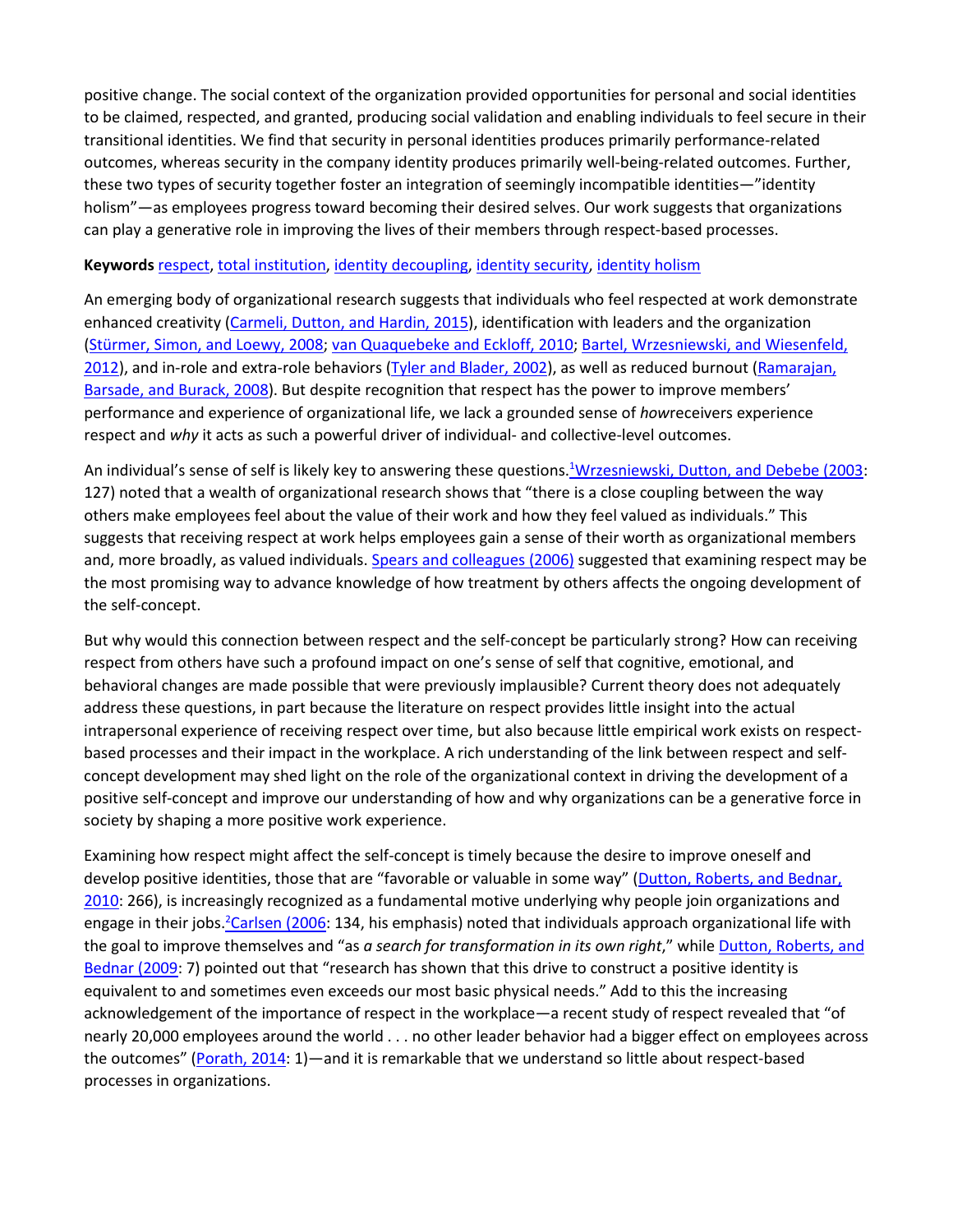Our goal was to better understand how respect, defined as the "worth accorded to one person by one or more others" [\(Spears et al., 2006:](https://journals.sagepub.com/doi/10.1177/0001839216678842) 179), promotes self-transformation in organizations. [Carlsen \(2006:](https://journals.sagepub.com/doi/10.1177/0001839216678842) 133) referred to this progress toward a better (and unified) self-concept as "becoming," such that humans have a "generative propensity to seek transformation and meaning. A basic human need for achieving some form of wholeness and unity." The notion of becoming emphasizes the importance of individuals' provisional selves [\(Ibarra, 1999\)](https://journals.sagepub.com/doi/10.1177/0001839216678842) and future work selves [\(Strauss, Griffin, and Parker, 2012\)](https://journals.sagepub.com/doi/10.1177/0001839216678842), as individuals typically do not approach organizational life simply to maintain the status quo [\(Carlsen, 2006\)](https://journals.sagepub.com/doi/10.1177/0001839216678842).

To provide insights on the process linking respect and transformation of the self-concept, we conducted a qualitative study grounded in the experiences of individuals working in an organizational setting in which respect is particularly salient and positive change to the self-concept is especially difficult. We chose a company that employs incarcerated women in a state prison to perform business-to-business marketing tasks. While society in general accords little worth to incarcerated women [\(Butler and Drake, 2007\)](https://journals.sagepub.com/doi/10.1177/0001839216678842), stereotyping them as dangerous people, evil women, and bad mothers [\(Schram, 1999;](https://journals.sagepub.com/doi/10.1177/0001839216678842) [Clowers, 2001\)](https://journals.sagepub.com/doi/10.1177/0001839216678842), this company views them as valuable individuals deserving of a chance to be successful members of the business world, a positive approach that results not only in a drastically lower recidivism rate for the employees but also industry-leading performance for the organization. Our in-depth inductive examination of these women's work lives and social interactions revealed a tight coupling between the experience of respect and change in the self-concept.

## Respect and Identity Transformation

Respect is a term used in many areas of organizational research, including leadership (e.g., Gerstner and Day, [1997;](https://journals.sagepub.com/doi/10.1177/0001839216678842) [Brown, Treviño, and Harrison, 2005;](https://journals.sagepub.com/doi/10.1177/0001839216678842) [van Dierendonck, 2011\)](https://journals.sagepub.com/doi/10.1177/0001839216678842), justice (e.g., [Bies and Moag, 1986;](https://journals.sagepub.com/doi/10.1177/0001839216678842) [Lind and](https://journals.sagepub.com/doi/10.1177/0001839216678842)  [Tyler, 1988\)](https://journals.sagepub.com/doi/10.1177/0001839216678842), and positive organizational scholarship (e.g., [Dutton, 2003;](https://journals.sagepub.com/doi/10.1177/0001839216678842) [Dutton, Debebe, and Wrzesniewski,](https://journals.sagepub.com/doi/10.1177/0001839216678842)  [2016\)](https://journals.sagepub.com/doi/10.1177/0001839216678842), indicating that respect is a meaningful social phenomenon in organizational contexts. Yet it is rarely examined as a construct in its own right. Recent conceptual and empirical work, however, speaks to the nomological uniqueness of the construct and the value of understanding expressions and perceptions of imputed worth in organizations (for reviews, see [Grover, 2014;](https://journals.sagepub.com/doi/10.1177/0001839216678842) [Rogers and Ashforth, 2014;](https://journals.sagepub.com/doi/10.1177/0001839216678842) [Carmeli, Dutton, and](https://journals.sagepub.com/doi/10.1177/0001839216678842)  [Hardin, 2015\)](https://journals.sagepub.com/doi/10.1177/0001839216678842).

Research in other disciplines suggests distinct meanings of respect, as well as diverse motivations for conveying it, ranging from the notion that respect is owed to everyone to the belief that respect is a judgment or evaluation of an individual's attributes relative to socially relevant criteria (e.g., [Dillon, 2007;](https://journals.sagepub.com/doi/10.1177/0001839216678842) [Huo, Binning, and](https://journals.sagepub.com/doi/10.1177/0001839216678842)  [Molina, 2010;](https://journals.sagepub.com/doi/10.1177/0001839216678842) [Ellemers et al., 2013\)](https://journals.sagepub.com/doi/10.1177/0001839216678842). [Rogers and Ashforth \(2014\)](https://journals.sagepub.com/doi/10.1177/0001839216678842) noted that these various meanings can be distilled into two fundamental types of respect: generalized and particularized. Generalized respect is defined as "the worth accorded by one or more others, which 'is owed to everyone [in a social category] simply as a function of their being persons' [\(Lalljee, Laham, and Tam, 2007:](https://journals.sagepub.com/doi/10.1177/0001839216678842) 452)" [\(Rogers and Ashforth, 2014:](https://journals.sagepub.com/doi/10.1177/0001839216678842) 4). This type of respect originates from the notion that all are inherently deserving of respect as a basic human right [\(Kant,](https://journals.sagepub.com/doi/10.1177/0001839216678842)  [1785/2002\)](https://journals.sagepub.com/doi/10.1177/0001839216678842). In an organizational context, generalized respect is something that is equally accorded to each member of a social category (e.g., all members of an organization, department, or occupation) and cannot be earned or lost. Examples of how generalized respect might be expressed in organizations include actions directed equally toward all organizational members, such as instituting participative decision making, appreciating the value of members' time, and fostering human resource practices that convey concern for employees [\(Fuller et al., 2006;](https://journals.sagepub.com/doi/10.1177/0001839216678842) [Ramarajan, Barsade, and Burack, 2008;](https://journals.sagepub.com/doi/10.1177/0001839216678842) [Takeuchi, Chen, and Lepak, 2009;](https://journals.sagepub.com/doi/10.1177/0001839216678842) [Carmeli,](https://journals.sagepub.com/doi/10.1177/0001839216678842)  [Dutton, and Hardin,](https://journals.sagepub.com/doi/10.1177/0001839216678842) 2015; [Dutton, Debebe, and Wrzesniewski, 2016\)](https://journals.sagepub.com/doi/10.1177/0001839216678842).

While generalized respect provides a foundational worth for all members, particularized respect provides worth only for individuals who exhibit—or have the potential to exhibit—certain qualities or actions. Particularized respect differentiates individuals within a social category and is defined as "the worth accorded by one or more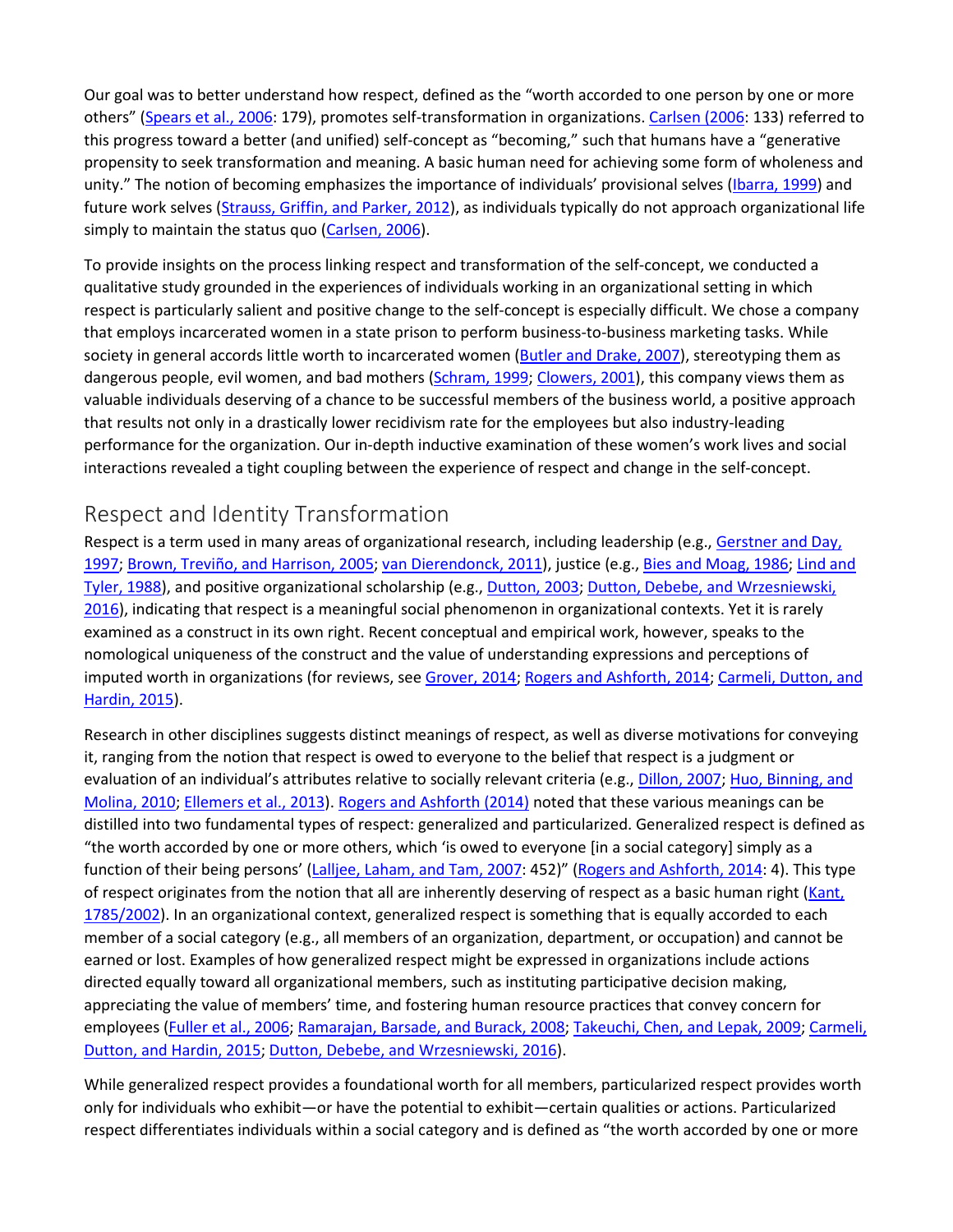others, which is based on the target's attributes, behaviors, and achievements" [\(Rogers and Ashforth, 2014:](https://journals.sagepub.com/doi/10.1177/0001839216678842) 4). It is earned to the extent that a receiver's attributes, behaviors, and achievements accord with salient organizationally relevant prototypes (e.g., role occupant, organizational member) or with a prototypical person of good character [\(Rogers and Ashforth, 2014\)](https://journals.sagepub.com/doi/10.1177/0001839216678842). Prototypes typically allow for and often encourage individuality in how they are enacted. Expressions of particularized respect include cues that differentiate one individual from others in the context, such as a leader conferring responsibilities on a specific individual, rewarding an individual for his or her performance, or expressing trust in an individual [\(van Quaquebeke and Eckloff, 2010;](https://journals.sagepub.com/doi/10.1177/0001839216678842) Dutton, [Debebe, and Wrzesniewski, 2016\)](https://journals.sagepub.com/doi/10.1177/0001839216678842). The key to such expressions qualifying as particularized respect is a clear link between the positive attribute, behavior, or achievement displayed and the signal of imputed worth.

## Respect and the Construction of the Self-concept

A deeper examination of how respect is experienced at work would enrich our understanding of the means through which it facilitates the process of "becoming." Though current conceptualizations of respect suggest relationships with other variables (e.g., [Branscombe et al., 2002;](https://journals.sagepub.com/doi/10.1177/0001839216678842) [Smith, Tyler, and Huo, 2003;](https://journals.sagepub.com/doi/10.1177/0001839216678842) Stürmer, Simon, [and Loewy, 2008;](https://journals.sagepub.com/doi/10.1177/0001839216678842) [Bartel, Wrzesniewski, and Wiesenfeld, 2012;](https://journals.sagepub.com/doi/10.1177/0001839216678842) [Carmeli, Dutton, and Hardin, 2015\)](https://journals.sagepub.com/doi/10.1177/0001839216678842), existing theory does not provide a sufficient foundation for understanding how receiving respect affects the social construction of the self-concept at work, nor does it consider the nuanced differentiation of experienced generalized and particularized respect.

#### The socially constructed self-concept

Many terms are used to refer to how individuals see themselves. We use *self-concept*, "the totality of an individual's thoughts and feelings with reference to himself" [\(Rosenberg, 1979:](https://journals.sagepub.com/doi/10.1177/0001839216678842) 8). Following social identity theory, the self-concept is composed of two parts: personal identities and social identities (Brown and Turner, [1981;](https://journals.sagepub.com/doi/10.1177/0001839216678842) [Ashforth and Mael, 1989\)](https://journals.sagepub.com/doi/10.1177/0001839216678842). Personal identities refer to individual attributes that are seen as self-defining (e.g., I have high attention to detail, I enjoy challenges), whereas social identities refer to membership in groups or categories that are seen as self-defining (e.g., I am a member of this organization, I am a professional). Although researchers have extensively investigated what the self-concept is, we know much less about how personal and social identities come to be incorporated into one's self-concept (cf. [Yost, Strube, and Bailey,](https://journals.sagepub.com/doi/10.1177/0001839216678842)  [1992;](https://journals.sagepub.com/doi/10.1177/0001839216678842) [Pratt, 1998;](https://journals.sagepub.com/doi/10.1177/0001839216678842) [Hogg, 2001;](https://journals.sagepub.com/doi/10.1177/0001839216678842) [Onorato and Turner, 2004\)](https://journals.sagepub.com/doi/10.1177/0001839216678842).

Many researchers do agree that the self-concept is largely socially constructed [\(Mead,](https://journals.sagepub.com/doi/10.1177/0001839216678842) 1934), based in part on the collective's efforts to actively manage members' personal and social identities through socialization [\(Pratt,](https://journals.sagepub.com/doi/10.1177/0001839216678842)  [2000;](https://journals.sagepub.com/doi/10.1177/0001839216678842) [Ashforth, Harrison, and Sluss, 2014\)](https://journals.sagepub.com/doi/10.1177/0001839216678842) and in part on others' responses to members enacting those identities [\(Ibarra, 1999;](https://journals.sagepub.com/doi/10.1177/0001839216678842) [Ashforth and Schinoff, 2016\)](https://journals.sagepub.com/doi/10.1177/0001839216678842). Organizations often create some type of dissonance to motivate transformation of the self-concept, typically by challenging members' current self-concepts to "create a type of identity deficit or a misfit between who one is and who one wants to become" [\(Pratt, 2000:](https://journals.sagepub.com/doi/10.1177/0001839216678842) 467). This dissonance is often created through divestiture socialization tactics that undermine or even stigmatize current identities—as when, for example, drill sergeants in military basic training derogate newcomers' civilian "bad habits"—creating shame and a readiness to incorporate a more-desirable identity into the self-concept (Van [Maanen and Schein, 1979\)](https://journals.sagepub.com/doi/10.1177/0001839216678842). The prison context for the present study, however, did not allow individuals to divest themselves of the derogated inmate identity, raising the question of how individuals can socially construct a positive sense of themselves while saddled with a socially undesirable identity.

#### The process of socially constructing the self-concept

When individuals enter and expect to remain in a new setting for an extended period, they typically have or soon develop a sense of a future work self—of becoming the kind of person they hope and aspire to be, at least in that setting [\(Strauss, Griffin, and Parker, 2012;](https://journals.sagepub.com/doi/10.1177/0001839216678842) [Zhang et al., 2014\)](https://journals.sagepub.com/doi/10.1177/0001839216678842). A future work self serves as a goal that motivates developmental steps toward realizing that self. For example, a future work self of "excellent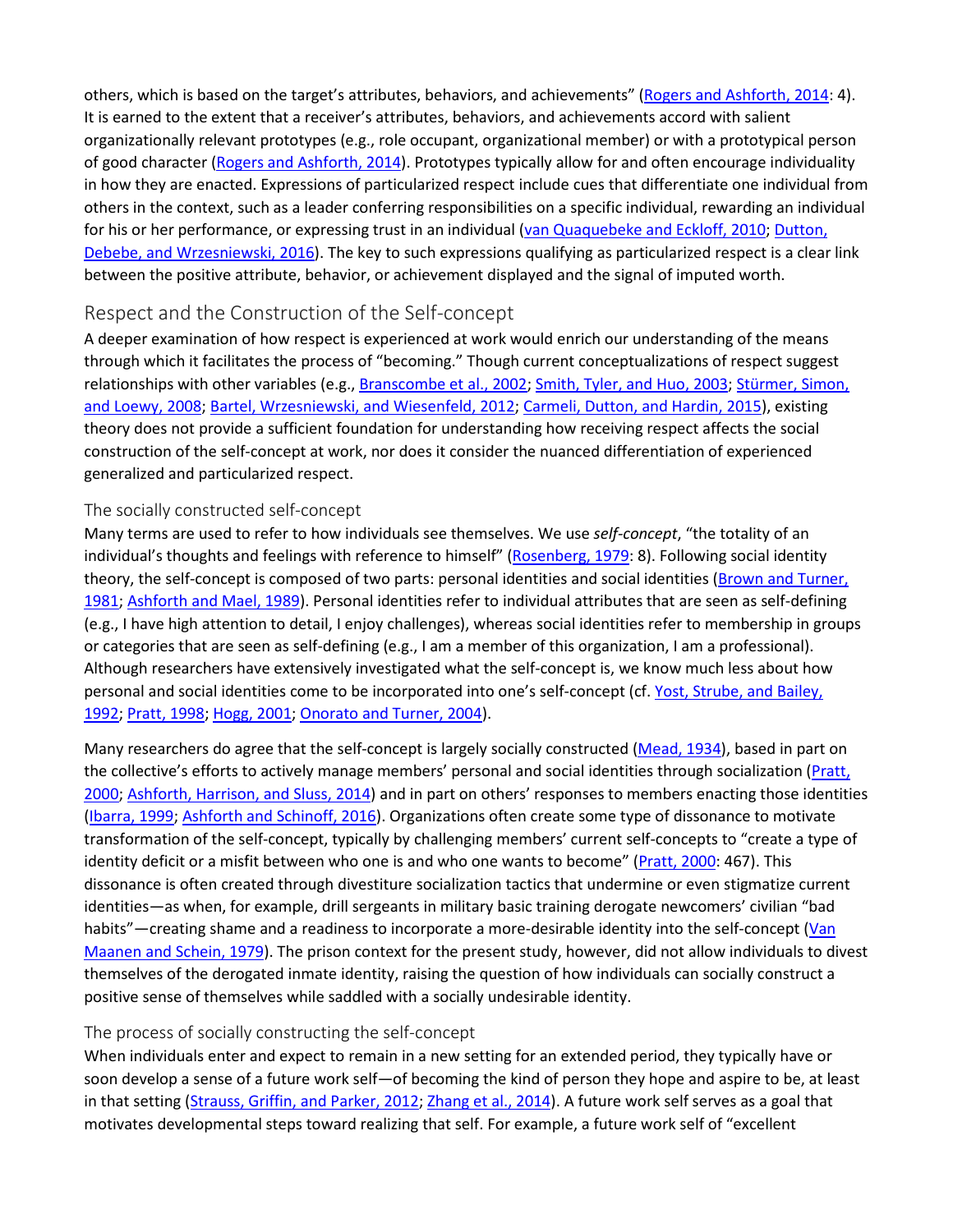manager" might motivate one to pursue an MBA and model oneself after an admired supervisor. Given the gulf between individuals' incoming identities and their desired future work selves, they tend to develop a transitional identity, "a partially formed understanding and enactment of the [desired self] . . . a way station on the road toward being accepted by oneself and one's role set as a bona fide exemplar" [\(Ashforth, 2001:](https://journals.sagepub.com/doi/10.1177/0001839216678842) 74). As individuals undertake steps toward becoming their desired selves, they implicitly or explicitly make identity claims [\(Bartel and Dutton, 2001;](https://journals.sagepub.com/doi/10.1177/0001839216678842) [DeRue and Ashford, 2010\)](https://journals.sagepub.com/doi/10.1177/0001839216678842)—assertions that they are legitimate aspirants, reaching commonly accepted signposts on the road to becoming those selves. Identity granting is then inferred if the identity claims are accepted by important audiences [\(Bartel and Dutton, 2001;](https://journals.sagepub.com/doi/10.1177/0001839216678842) [DeRue and Ashford, 2010\)](https://journals.sagepub.com/doi/10.1177/0001839216678842), typically one's manager, peers, and—if relevant—clients. Iterations of identity claiming and inferred identity granting move the individual down the road toward fully becoming the desired self, such that a transitional identity becomes a more stable and fully internalized identity. Respect may serve as a generative lever for this self-transformation, encouraging the individual to take steps toward becoming his or her desired future self. What remains unclear is how respect plays a role in this process. Hence our first research question is:

• **Research question 1:** How does the experience of respect influence the social construction of the selfconcept over time?

## Outcomes of Respect

Social psychological research on respect, particularly that rooted in social identity, suggests that respect from group members "can have fundamental implications for how we subsequently relate to the group in terms of both emotional and behavioral responses" [\(Spears et al., 2006:](https://journals.sagepub.com/doi/10.1177/0001839216678842) 190). For instance, [Branscombe and colleagues](https://journals.sagepub.com/doi/10.1177/0001839216678842)  [\(2002\)](https://journals.sagepub.com/doi/10.1177/0001839216678842) found that group members who perceived respect from other members were willing to donate time to improving the group's image above and beyond time invested in improving their personal image. Feeling respected also leads to increased identification and cooperation with one's group [\(Smith, Tyler, and Huo, 2003\)](https://journals.sagepub.com/doi/10.1177/0001839216678842) and provides information about whether one is accepted in a group and the extent to which one is viewed as a worthwhile contributor [\(De Cremer and Tyler, 2005\)](https://journals.sagepub.com/doi/10.1177/0001839216678842), which has been found to positively affect self-esteem [\(Smith and Tyler, 1997;](https://journals.sagepub.com/doi/10.1177/0001839216678842) [Ellemers, Doosje, and Spears, 2004\)](https://journals.sagepub.com/doi/10.1177/0001839216678842).

In organizational contexts specifically, we noted that respect is positively related to participation and identification, in-role and extra-role behaviors, and creativity [\(Tyler and Blader, 2002;](https://journals.sagepub.com/doi/10.1177/0001839216678842) [Stürmer, Simon, and](https://journals.sagepub.com/doi/10.1177/0001839216678842)  [Loewy, 2008;](https://journals.sagepub.com/doi/10.1177/0001839216678842) [Bartel, Wrzesniewski, and Wiesenfeld, 2012;](https://journals.sagepub.com/doi/10.1177/0001839216678842) [Carmeli, Dutton, and Hardin, 2015\)](https://journals.sagepub.com/doi/10.1177/0001839216678842). Additionally, [van](https://journals.sagepub.com/doi/10.1177/0001839216678842)  [Quaquebeke and Eckloff \(2010\)](https://journals.sagepub.com/doi/10.1177/0001839216678842) found that followers are more likely to identify with a leader, be more receptive to his or her influence, and report higher job satisfaction when they feel respected by that person. Finally, [Boezeman and Ellemers \(2008\)](https://journals.sagepub.com/doi/10.1177/0001839216678842) found that simply anticipating feeling respected increases one's willingness to donate time to a volunteer organization.

Speaking to the wider organizational context, [Tenbrunsel, Smith-Crowe, and Umphress \(2003\)](https://journals.sagepub.com/doi/10.1177/0001839216678842) suggested that a climate of respect increases the salience of others' value in the organization and reduces self-interested behaviors. Similarly, [Spreitzer and colleagues \(2005\)](https://journals.sagepub.com/doi/10.1177/0001839216678842) posited that a climate of respect communicates the organization's belief that members are intrinsically worthy and capable of adding value, which facilitates employees' thriving, learning, psychological and physical health, and experience of vitality. [Ramarajan and](https://journals.sagepub.com/doi/10.1177/0001839216678842)  [colleagues \(2008\)](https://journals.sagepub.com/doi/10.1177/0001839216678842) conducted a field experiment and found that hospital units that made structural and cultural changes to improve the climate of respect subsequently had fewer cases of burnout than units that made no changes.

Although the literature indicates that receiving respect has a salutary impact on individuals and organizational units, dynamics related to the self-concept through which these effects are realized remain unclear. We have insight on the outcomes themselves but do not understand how they are achieved. Exploring the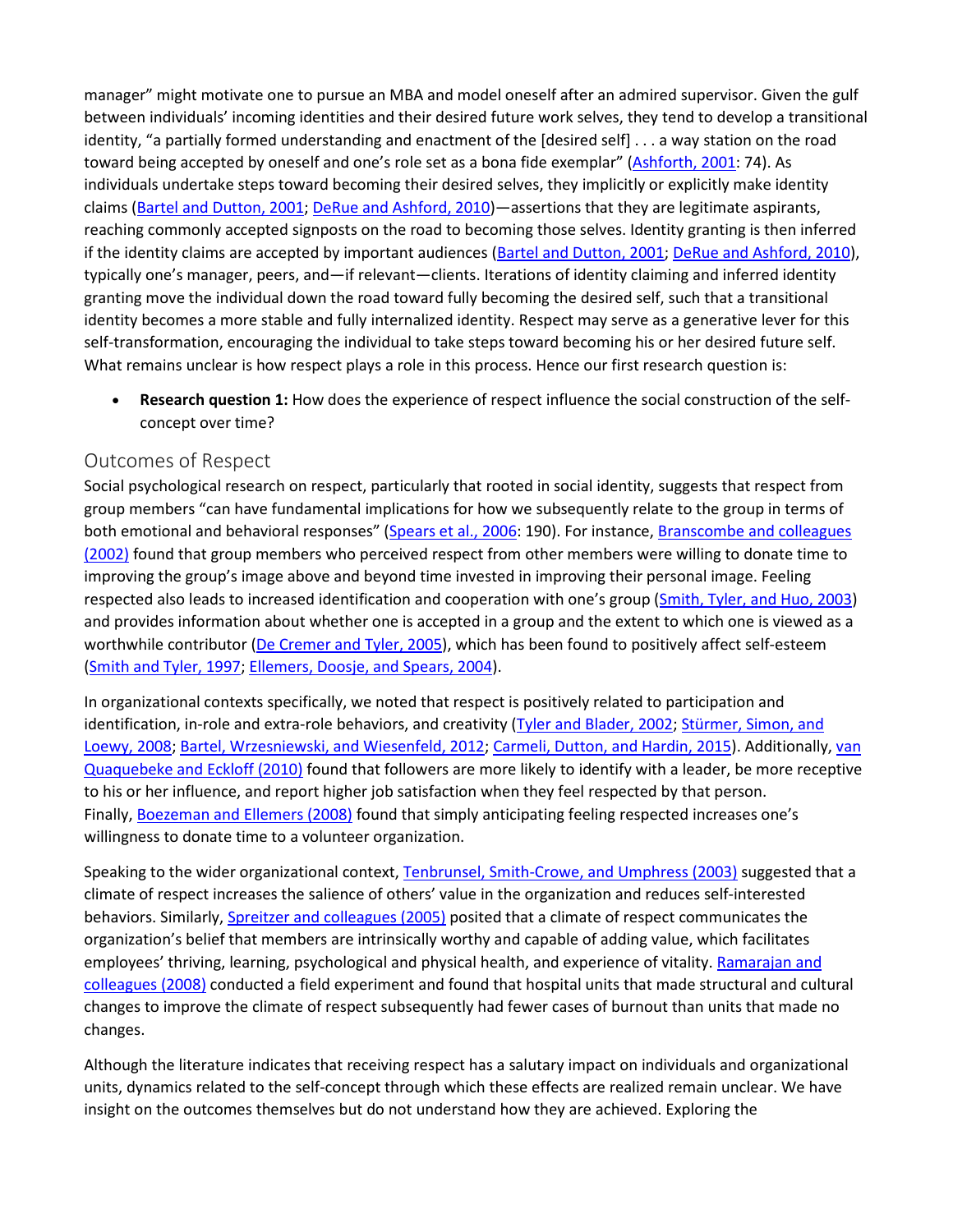phenomenology of receiving respect can enable us to better explain the process through which respect leads to various positive outcomes. Therefore:

• **Research question 2:** How does receiving respect influence organizational members' personal and workrelated outcomes?

## Methods

We applied a grounded theory approach [\(Glaser and Strauss, 1967;](https://journals.sagepub.com/doi/10.1177/0001839216678842) [Strauss and Corbin, 1990;](https://journals.sagepub.com/doi/10.1177/0001839216678842) Charmaz, [2006;](https://journals.sagepub.com/doi/10.1177/0001839216678842) [Suddaby, 2006\)](https://journals.sagepub.com/doi/10.1177/0001839216678842) to address our two research questions, enabling us to inductively build theory from the day-to-day experiences of individuals living the phenomenon.

## Research Setting

We followed [Eisenhardt and Graebner's \(2007:](https://journals.sagepub.com/doi/10.1177/0001839216678842) 27) suggestion to choose a setting that allowed us to "explore a significant phenomenon under rare or extreme circumstances." Respect is likely to be most observable where it is problematic [\(Miller, 2001\)](https://journals.sagepub.com/doi/10.1177/0001839216678842), allowing individuals to better articulate the experience of respect because they can readily contrast situations in which they receive respect with situations in which they do not. Accordingly, we selected as our research site Televerde, a business-to-business marketing firm begun in 1994 that employs female inmates in call centers located inside state prisons. Each work day, the women leave their cell blocks and report to a call center on their designated prison yard, wearing their orange inmate clothing. Televerde does not sell products but rather contracts with technology companies ("clients") seeking knowledge about emerging product markets or potential customers. Teleservice representatives (TSRs) generally call businesses ("prospects") on behalf of the client with the goal of making an appointment for the client's sales team to meet with the prospect. At the time of the study, Televerde's business was conducted in five call centers: four located in a single prison that houses minimum-, medium-, and maximum-security inmates, and one located at the company's corporate office. Televerde employees earn an hourly wage. Department of Corrections (DOC) regulations stipulate that pay raises can be given for tenure only, never merit, making intangible recognition and rewards very salient at Televerde.

New hires are trained in cohorts of 6–12, engaging in an intensive three-week training program with two trainers: one from the corporate office (non-inmate) and one experienced call center employee (inmate). The first two weeks of training focus on business and technology and take place in a classroom. The curriculum is modeled after community college business courses, earning four college credits for new hires who pass the exams. The third week of training is in a call center where each new hire is paired with an experienced mentor and progresses from listening to making calls on her own. After training, TSRs typically start on fairly simple calling campaigns and then progress to more difficult campaigns as they build their skills.

## Sampling

We focused our data collection on three of the four in-prison call centers in order to cover all security levels: a minimum-, medium-, and maximum-security call center. $3$  We conducted theoretical sampling to select informants, which allowed us to begin with individuals whose experience seemed most relevant to the research questions and related emergent themes [\(Glaser and Strauss, 1967;](https://journals.sagepub.com/doi/10.1177/0001839216678842) [Strauss and Corbin, 1990\)](https://journals.sagepub.com/doi/10.1177/0001839216678842). We focused mainly on new hires because their adjustment to the prison-based call centers likely offers the most salient experience of respect at work. Thus we collected data from select newcomers repeatedly throughout their adjustment to Televerde (an average of six months) to provide a longitudinal take on their experience. Specific newcomers were recommended by their trainers with the aim of sampling varied levels of prior work experience and performance during training. To sample more-experienced call center employees, we selected inmates whom we felt could provide the most information given their long tenure and experience in multiple call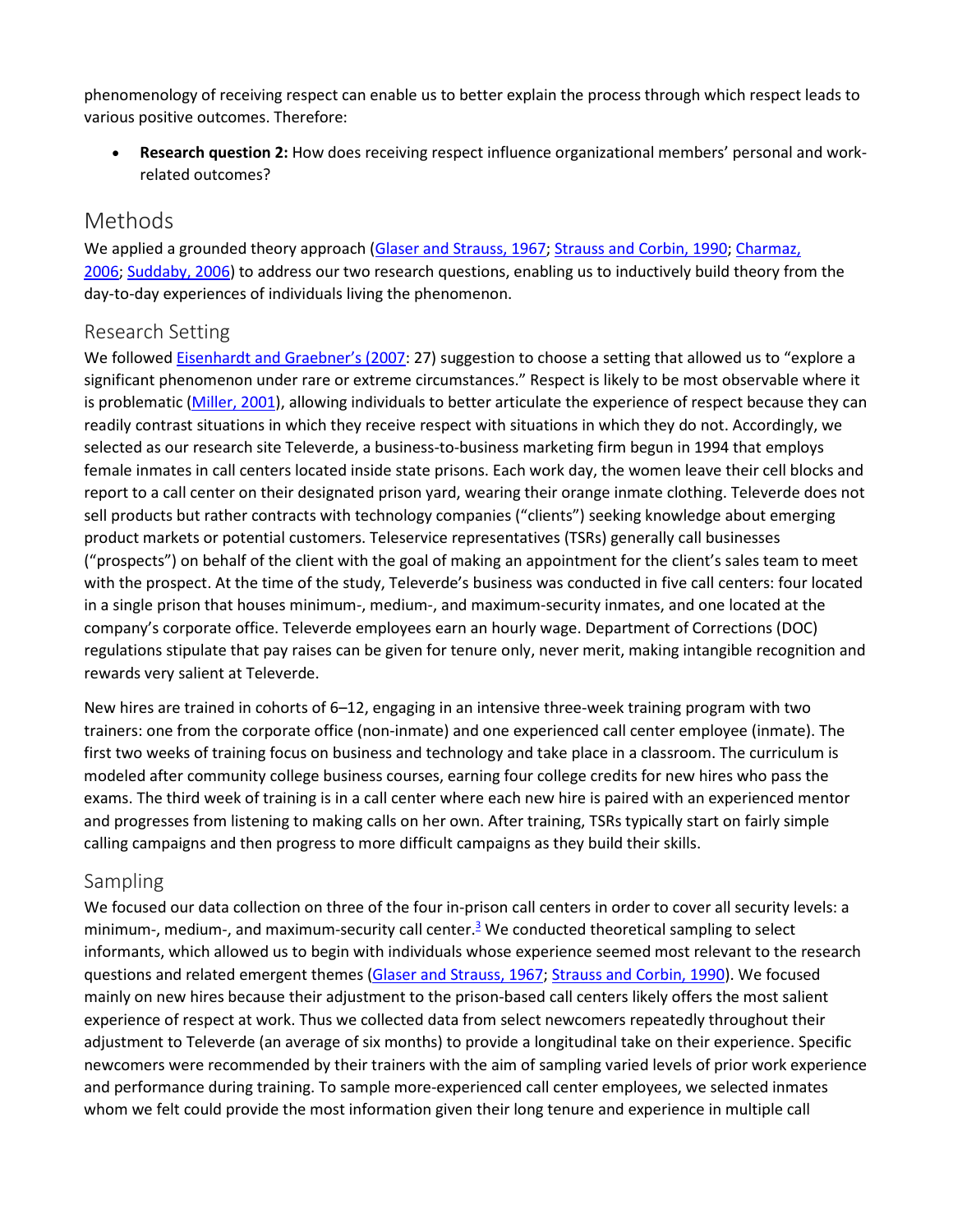centers. In addition, we interviewed managers from each call center, a training specialist, and the quality control manager whose work spanned all call centers.

## Data Collection

Data collection took place over 15 months, with the majority collected in a nine-month window. To gain an initial understanding of the organizational context and call center settings, all three authors spent a full 10-hour work day with the vice president of operations touring the four prison call centers, receiving an overview of the relevant prison and call center operations, and having informal conversations and interviews with managers and employees. We reviewed our individual detailed notes together immediately after the tour and the following day, recording and transcribing the discussion for future reference. Next, the first author conducted interviews with the directors of human resources and training to gain an understanding of hiring and training procedures. Following the collection and analysis of these preliminary data, the first author began collecting the remaining data. She continued until theoretical saturation was reached, which occurred when observation and interviews produced information that was redundant and no new categories or relationships between the categories were revealed [\(Glaser and Strauss, 1967;](https://journals.sagepub.com/doi/10.1177/0001839216678842) [Strauss and Corbin, 1990\)](https://journals.sagepub.com/doi/10.1177/0001839216678842).

### Observation

The first author logged 185 hours of observation, including 158 hours observing training and operations across the three selected call centers. The majority of this time was extensive non-participant observation of the twoweek formal new-hire training process across call centers, although she also observed the on-the-job training period for new hires and subsequently observed how TSRs performed their jobs. She also spent 27 hours observing a series of Televerde-sponsored Saturday workshops designed to prepare employees within one year of release to successfully reintegrate into society. She took detailed notes during observations and recorded her theoretical interpretations of these observations. She shared and discussed observation notes daily with the second and third authors for the first 40 hours of observation and at least once for every 10 hours of observation that followed.

### Interviews

The first author, with assistance from her coauthors, conducted 92 formal and informal interviews with 57 informants. Six of the informants were executives or managers based at the corporate office, 12 were managers or trainers in the prison call centers, 18 were newly hired inmate employees, and 21 were experienced inmate employees. The organizational tenure of informants ranged from 0 to 12 years. The 42 informal interviews were more spontaneous and open-ended and, given the inmates' skepticism of authority figures and outsiders in the prison context, were particularly critical for building credibility and rapport and for understanding the nuances of each call center. The 50 formal interviews followed a semi-structured format based on protocols previously developed as a research team and refined by prior interviews; Online Appendix A

[\(http://asq.sagepub.com/supplemental\)](http://asq.sagepub.com/supplemental) provides our initial new-hire protocol, along with a sample of questions that emerged from the data collection and analysis process. We wished to avoid interfering with the existing respect dynamics or risk priming new hires to look for respect cues. Thus we did not explicitly ask questions about respect in initial conversations and interviews but rather asked about how they were treated at work and followed leads regarding respect with probes (e.g., "How so?," "Can you give me an example?"). After the initial site visit as a research team, the first author conducted all interviews, enabling her to build rapport with the informants over time. Interviews ranged from 20 to 90 minutes, averaging about 45 minutes. All recorded interviews (90 percent of formal interviews) were transcribed verbatim and proofread for accuracy. The first author took notes during and immediately following unrecorded interviews and recorded a reflection during breaks between interviews and immediately after each day of interviews. The reflections were transcribed verbatim.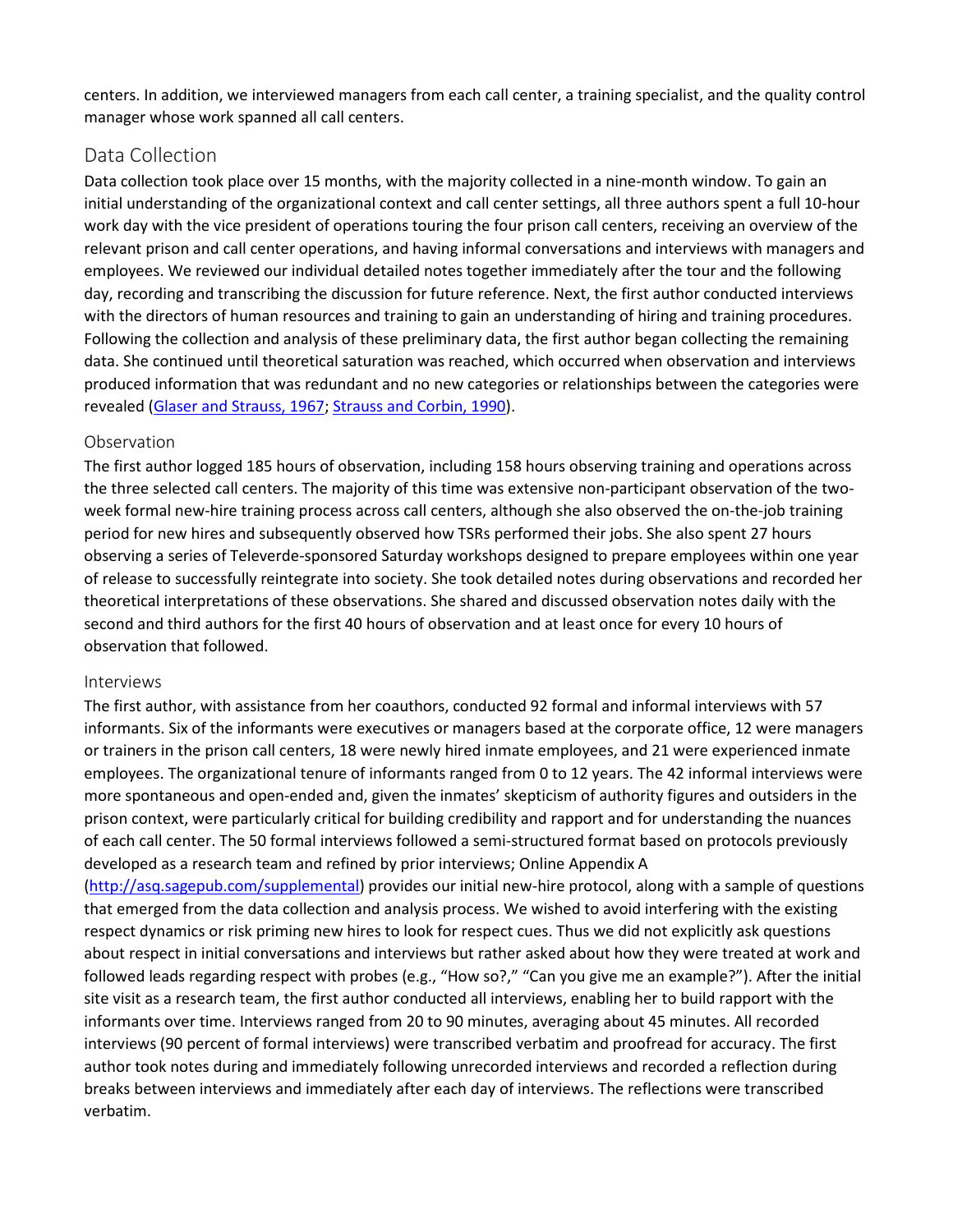### Archival documents

Archival materials served as useful support for triangulation [\(Shah and Corley, 2006\)](https://journals.sagepub.com/doi/10.1177/0001839216678842) and included mission and vision statements, white papers, media reports, training materials, and text from the company's website. This was an unobtrusive form of data collection [\(Webb and Weick, 1979\)](https://journals.sagepub.com/doi/10.1177/0001839216678842) that provided important background information.

## Data Analysis

The transcripts of recorded interviews, observation notes, interview notes, and archival documents were loaded into the qualitative data analysis software Atlas.ti, which helped organize the large amount of data. The first author followed [Glaser and Strauss's \(1967\)](https://journals.sagepub.com/doi/10.1177/0001839216678842) constant comparison technique, such that data analysis and collection took place concurrently as she used open, axial, and selective coding [\(Strauss and Corbin, 1990\)](https://journals.sagepub.com/doi/10.1177/0001839216678842).

## Stage 1: Open coding

The first author began analysis with the open coding process, described as "breaking data apart and delineating concepts to stand for blocks of raw data" [\(Corbin and Strauss, 2008:](https://journals.sagepub.com/doi/10.1177/0001839216678842) 195). In this initial stage of coding, a researcher focuses on staying very close to the data and "open to all potential theoretical directions" [\(Charmaz,](https://journals.sagepub.com/doi/10.1177/0001839216678842)  [2006:](https://journals.sagepub.com/doi/10.1177/0001839216678842) 46). The result is a list of concepts that remain at the first-order level, labeled in ways that stay true to the language of the informants or that are at the level of meaning for the informants [\(Van Maanen, 1979\)](https://journals.sagepub.com/doi/10.1177/0001839216678842). Sample concepts from our analysis include "distancing who I am from the 'orange'," "transitional identity," and "envisioning future self."

The first author initially conducted open coding with several interviews in which respect was discussed, generating a preliminary list of concepts. The second and third authors used that list to independently code an additional interview to establish a baseline understanding [\(Locke, 2001\)](https://journals.sagepub.com/doi/10.1177/0001839216678842). We compared our coding and found a high level of agreement; we discussed discrepancies until we reached agreement. We used the revised list of preliminary concepts as the basis for changes to the initial interview protocol and sampling decisions. The first author then continued with further interviews and open coding independently, adding new concepts as necessary. She continued to conduct peer debriefings [\(Lincoln and Guba, 1985\)](https://journals.sagepub.com/doi/10.1177/0001839216678842) with the second and third author regarding how the emerging concepts resonated with our understanding of the context and our knowledge of the organizational literature.

### Step 2: Axial coding

The first author then began axial coding, reducing the array of concepts by placing them into second-order themes based on common properties [\(Corbin and Strauss, 2008\)](https://journals.sagepub.com/doi/10.1177/0001839216678842). Themes are meant to translate the raw data into language similar to that used in the organizational literature to which we intend to contribute (thus marking the shift from first-order concepts to second-order themes[—Gioia, Corley, and Hamilton, 2013\)](https://journals.sagepub.com/doi/10.1177/0001839216678842), providing the building blocks for a theoretical model. A sample second-order theme is "decoupling identities," which aggregates the sample first-order concepts of "distancing who I am from the 'orange'," "transitional identity," and "envisioning future self."

### Step 3: Selective coding

Finally, selective coding enables the researcher to identify relationships between themes (Strauss and Corbin, [1990\)](https://journals.sagepub.com/doi/10.1177/0001839216678842). At this point we began to build the foundation of a coherent emergent theory. The first author paid special attention to the longitudinal components of our data, which helped her identify relationships between themes. The result was an emergent process model detailing how respect affected informants' progression through their transformation at Televerde. A sample relationship identified through selective coding is the "experience of respect" leading to "identity decoupling."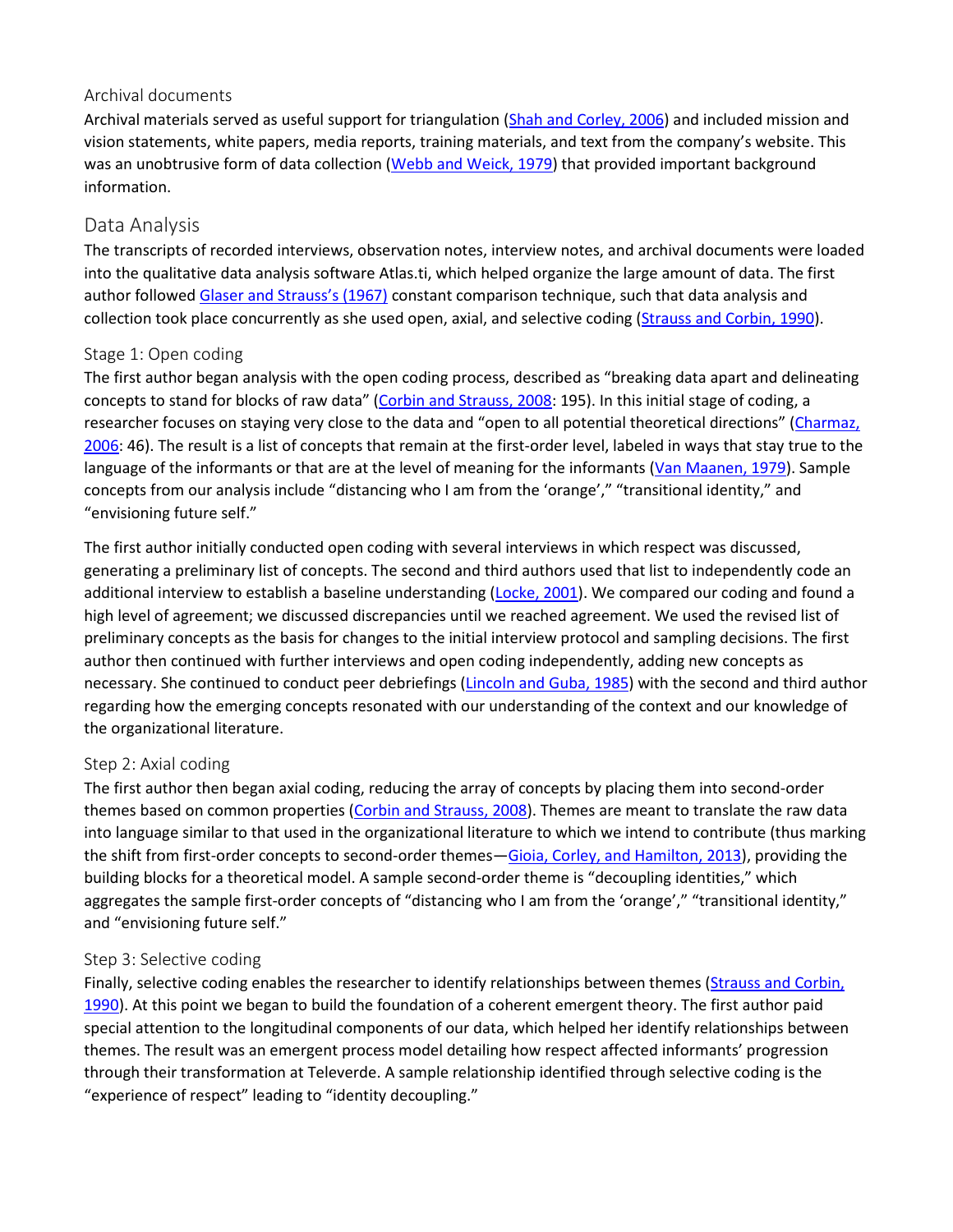## Findings

Our examination of Televerde's workplace provided insight into the role of respect-based processes in identity transformation and their impact on both personal and work-related outcomes. As illustrated in [figure 1,](https://journals.sagepub.com/doi/10.1177/0001839216678842) both particularized and generalized respect were experienced in initial interactions with Televerde, focusing new hires inward and initiating an identity transformation process. Identity decoupling followed, which enabled new hires to psychologically distance themselves from the inmate identity, envision a future self beyond prison, and construct a transitional identity to get there. Next, as new hires finished training and began working in the call centers, the work context and interpersonal connections served as opportunities to receive social validation for personal and social identities through cycles of identity claiming, respect, and inferred identity granting. Particularized respect led to social validation of personal identities, whereas generalized respect led to social validation of social identities. This validation in turn fostered a sense of identity security that helped individuals feel safe and confident in the transitional identity, which ultimately enabled them to integrate their personal identities and conflicting social identities of inmate and Televerdian into a coherent whole, an outcome we refer to as identity holism. The figure depicts the dominant paths of particularized and generalized respect, such that a state of identity security in personal and social identities links to performance and well-being outcomes, respectively. $4$  Finally, there appeared to be a positive relationship between identity holism and both performance and well-being outcomes. These relationships are indicated with dotted rather than solid arrows in [figure 1](https://journals.sagepub.com/doi/10.1177/0001839216678842) because the co-occurrence of identity holism and these two outcomes was difficult to tease out from the interviews.





Throughout the explanation of findings, each piece of supporting data is labeled with the call center (CC1, CC2, or CC3); an identifying number assigned to informants during coding; and NH to indicate new hire, EE to indicate experienced employee, or MGT to indicate non-inmate manager. We provide further data for each emergent theme in [table 1.](https://journals.sagepub.com/doi/10.1177/0001839216678842)

|  |  | Table 1. Representative Quotes and Observations Supporting Second-order Themes |
|--|--|--------------------------------------------------------------------------------|
|--|--|--------------------------------------------------------------------------------|

|                           | Theme 1: Receiving Particularized Respect                                      |
|---------------------------|--------------------------------------------------------------------------------|
| My contribution is valued | "I started to feel my value. I started to feel that Televerde saw my value and |
|                           | they didn't see me as just another person on the phone $\dots$ I have to have  |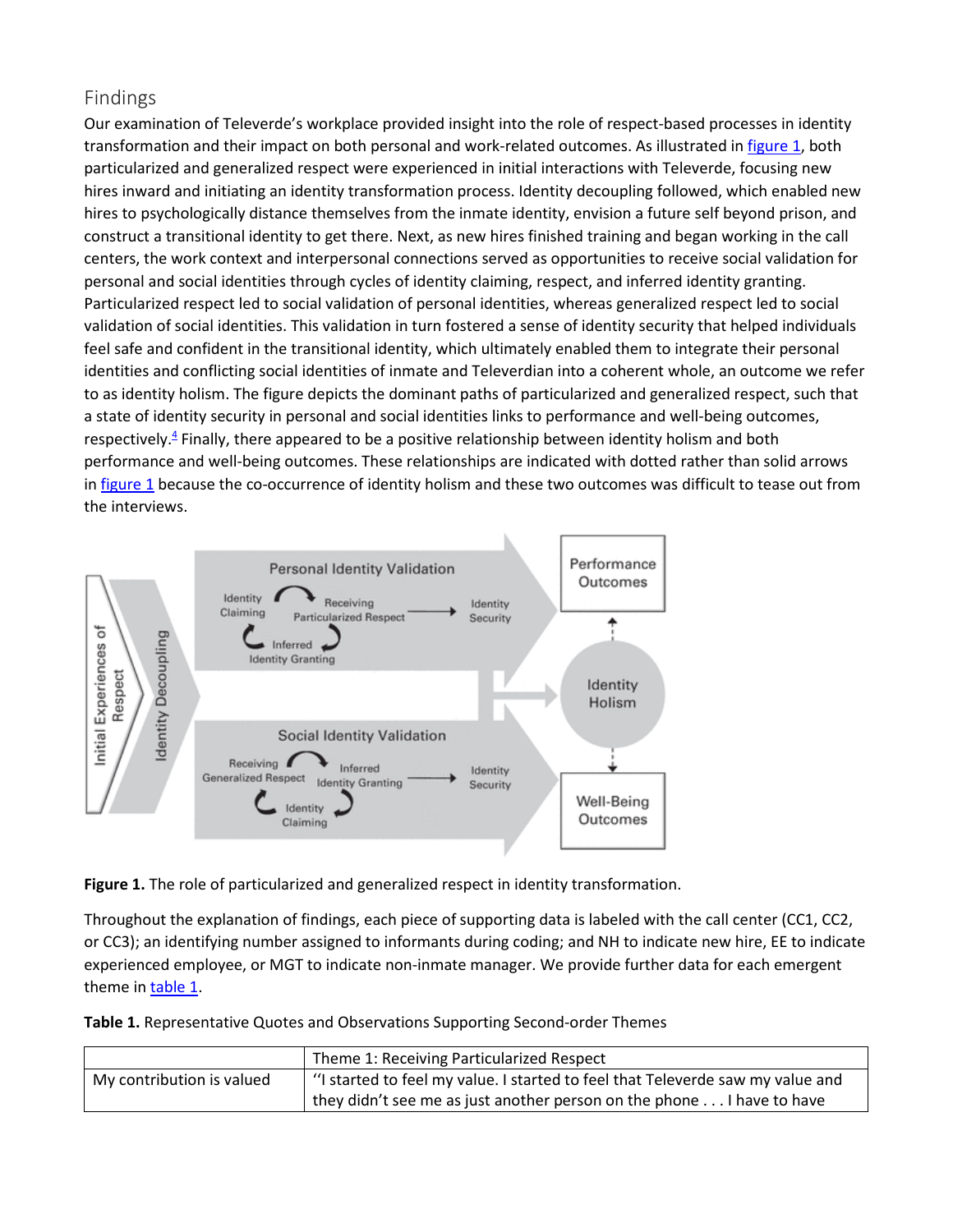|                                                   | that. I have to feel that and have the ability to strive beyond normal means."<br>(CC1, EE10)                                                                                                                                                                                                                                                                                                                                                                                                                                                                                                                                                                          |
|---------------------------------------------------|------------------------------------------------------------------------------------------------------------------------------------------------------------------------------------------------------------------------------------------------------------------------------------------------------------------------------------------------------------------------------------------------------------------------------------------------------------------------------------------------------------------------------------------------------------------------------------------------------------------------------------------------------------------------|
|                                                   | While listening to a TSR make phone calls, we notice that she has a certificate<br>posted in her cubicle recognizing her for how much money she has earned for<br>the company on a specific campaign. The trainer tells us that Televerde has to<br>be "very creative" with rewards because of DOC restrictions. He says praise<br>and certificates from management are very meaningful to employees because<br>they have not experienced much success [in life] and/or have rarely been<br>praised. We later notice a TSR's certificate from the CEO for earning the<br>company \$100,000.<br>(Observation notes from preliminary data collection, all call centers)  |
| Respect from superiors,<br>clients, and prospects | "On my third week I had like three leads in one day, you know, and it was<br>crazy so I remember, [my manager] she's like 'way to go.' You know, like 'good<br>job, nobody else got any leads today.' Nobody was even supposed to get leads<br>because it was actually the week of Thanksgiving so there was like no contact.<br>And I pulled three  so itmade me feel good and likewhenever I do<br>something good or I improved on something, yeah, they let us know."<br>(CC1, NH2)                                                                                                                                                                                 |
|                                                   | "She [mymanager] chose me to go on two different programs some of the<br>biggest companies out there I told her 'I don't want to do it' and shewas all<br>'I trust you. I put you in this position because I really feel that you are the one<br>capable. You are the one that is going to be able to succeed and turn this<br>program around.' She pushedme out ofmy comfort zone  I took a<br>campaign that had no leads for three months and turned it into, in a two-<br>month period, I had 17 leads for our company. And the sales reps, they<br>were ecstatic. She was really, really proud of me because we-well, I-turned<br>the campaign around." (CC1, EE9) |
| Tied to performance                               | "You know, there's still some of that same thing about earning respect [as<br>there is on the prison yard]. But once you've got it, you don't lose it until you<br>do something to lose it. But, you do have to earn your credibility and your<br>respect and be diligent and dependable and all those things." (CC1, EE10)                                                                                                                                                                                                                                                                                                                                            |
|                                                   | "[My manager] had given me a goal of seven [deliverables], and I had six. And<br>so she came to me and she was like, 'you know, I just want you to know you're<br>doing good at your job.' And I was like-I think I went home and danced I was<br>so excited about that. And it's not like you want constant empty compliments.<br>That's not what I'm looking for. I'm looking to give you a valuable job." (CC1,<br>NH4)                                                                                                                                                                                                                                             |
|                                                   | Theme 2: Receiving Generalized Respect                                                                                                                                                                                                                                                                                                                                                                                                                                                                                                                                                                                                                                 |
| We are all valued/treated<br>like people          | " we're treated with respect and like our opinions count. You know, we can<br>say something and it matters. It makes a difference in here. And that's a big<br>part of why I like being in here." (CC2, NH1)                                                                                                                                                                                                                                                                                                                                                                                                                                                           |
|                                                   | "So coming to work here we just, I just feel like I'm part of a professional<br>environment. I feel like I'm an adult. I feel validated, intelligent, you know,<br>part of a team. When I go back on the yard you are reminded that you are<br>an outcast of society, that you are being watched, that you have done wrong,<br>that you are here to be supervised, watched over." (CC1, EE9)                                                                                                                                                                                                                                                                           |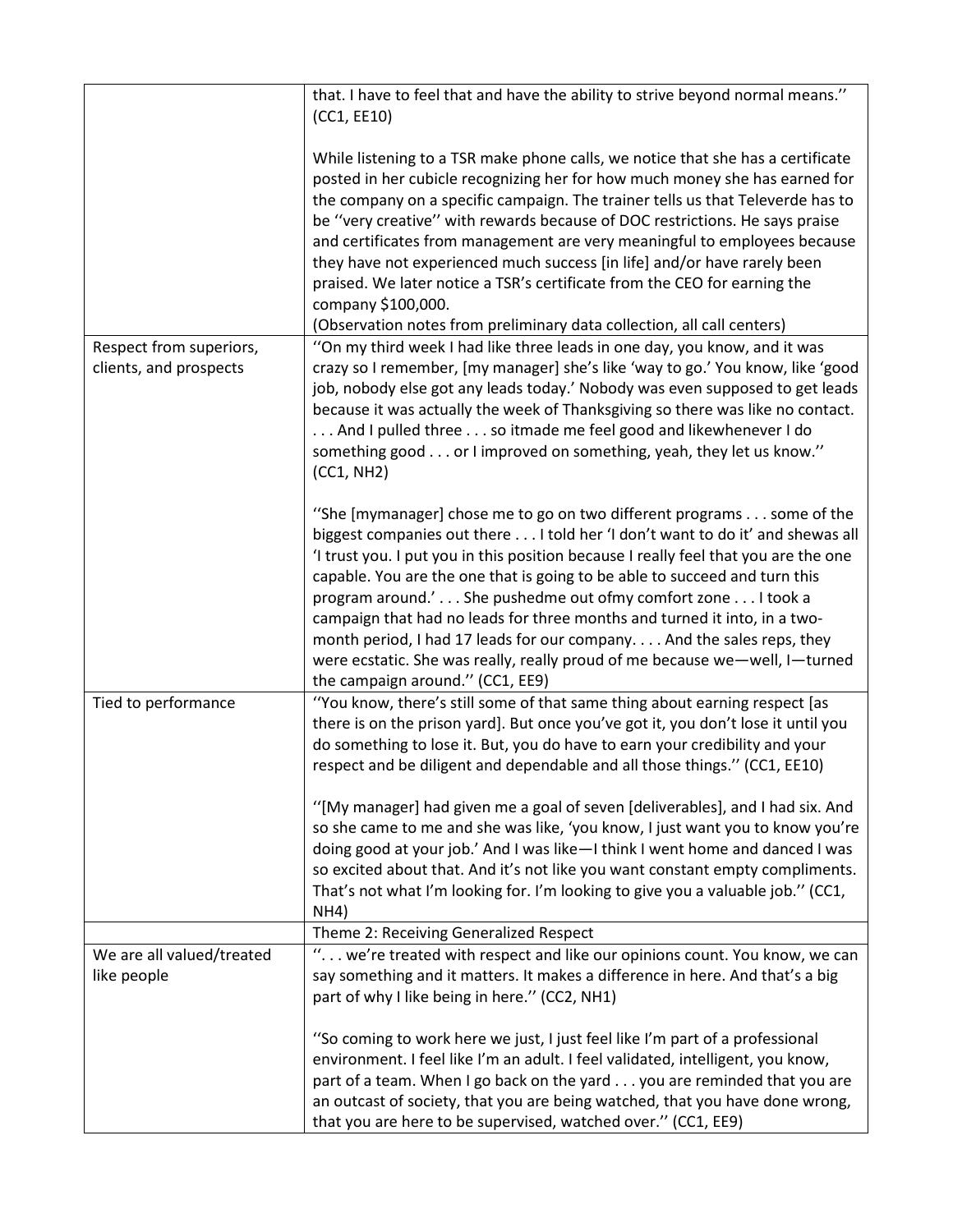| Respect from peers and       | "They're all [other call center employees] real respectful and so are the            |
|------------------------------|--------------------------------------------------------------------------------------|
| managers                     | [managers] too, you know? And they teach us how to be respectful with one            |
|                              | another." (CC3, NH4)                                                                 |
|                              |                                                                                      |
|                              | "[The Televerde CEO] sat there with us and [a client] a couple weeks ago. He         |
|                              | sat back there just like a proud father. You know, just sitting there kicking his    |
|                              | leg He did not interrupt. He didn't correct. It was very respectful and he           |
|                              | totally trusted us to carry out an intelligent conversation with the clients that    |
|                              | he brought in Like I said, not one time did he correct us If nothing else            |
|                              | he just smiled or gave a wink of approval. He is a great man." (CC1, EE9)            |
| The way we are treated is    | "And it's a consistent environment, whereas on the yard we can go and see            |
| consistent                   | one officer and say, 'oh, okay, they're consistent,' or we can see an officer and    |
|                              | say, you know, it's like 'which mom is walking to the door?' You know? So, but       |
|                              | here [Televerde], it's more or less consistent and the more consistent we            |
|                              | [Televerde employees] are the more consistent they [Televerde management]            |
|                              | are." (CC2, NH4)                                                                     |
|                              |                                                                                      |
|                              | "It [life in the call center] is a constant. I mean there's—the people coming        |
|                              | and going, you know, because people move to another unit, is probably the            |
|                              | only change that I see. Other than that it doesn't change that much." (CC2,          |
|                              | NH1)                                                                                 |
|                              | Theme 3: Decoupling Identities                                                       |
| Distancing who I am from     | "When I come up here [to Televerde], I feel like I'm really out in society and       |
| the "orange"                 | that's where my mind is at." (CC3, NH4)                                              |
|                              |                                                                                      |
|                              | " when you're on the yard and you have like 150, 180 women in orange                 |
|                              | and three brown [correctional officers] and, you know, they can threaten you         |
|                              | or they can give you tickets well when you transition into the professional          |
|                              | state of mind it's like, you know, this is me you're messing with." (CC2, NH4)       |
| <b>Transitional identity</b> | "This is the sad part. People talk about prison rehabilitating a person and it       |
|                              | doesn't. It's up to you. Now, it's out there and you can find like little tidbits of |
|                              | help, like Televerde, to help you find your humanity. But you have to find it.       |
|                              | It's not offered to you ormandated those that saw that Televerdewas a                |
|                              | great opportunity, and it was/is a great opportunity, that's the people that I       |
|                              | liked to help to engage on a training level. Just because they were hungry.          |
|                              | They'd go, 'okay I've got this time to do, I don't want to be this person            |
|                              | anymore.' You know, I'm not saying they want to be a telemarketer their              |
|                              | whole life but they want to change something about themselves to where               |
|                              | they were open to the opportunity, open to the chance to be something                |
|                              | different, you know?" (CC1, EE6)                                                     |
|                              |                                                                                      |
|                              | "Once I walked through that door I was no longer just an inmate-I was part           |
|                              | of the real world. I was talking to the CFO of a major technology company            |
|                              | about the Internet and the new economy. I was suddenly a part of the                 |
|                              | business stories I was watching on the news every night and reading in               |
|                              | newspapers." (Quote from archival documents-Televerde White Paper)                   |
| Envisioning future self      | "I've never been like self-sufficient or independent, so that's what I'm looking     |
|                              | forward to because I was homeless before I came to prison and so-and not             |
|                              | knowing like where you will go when you get out is like a big weight. So             |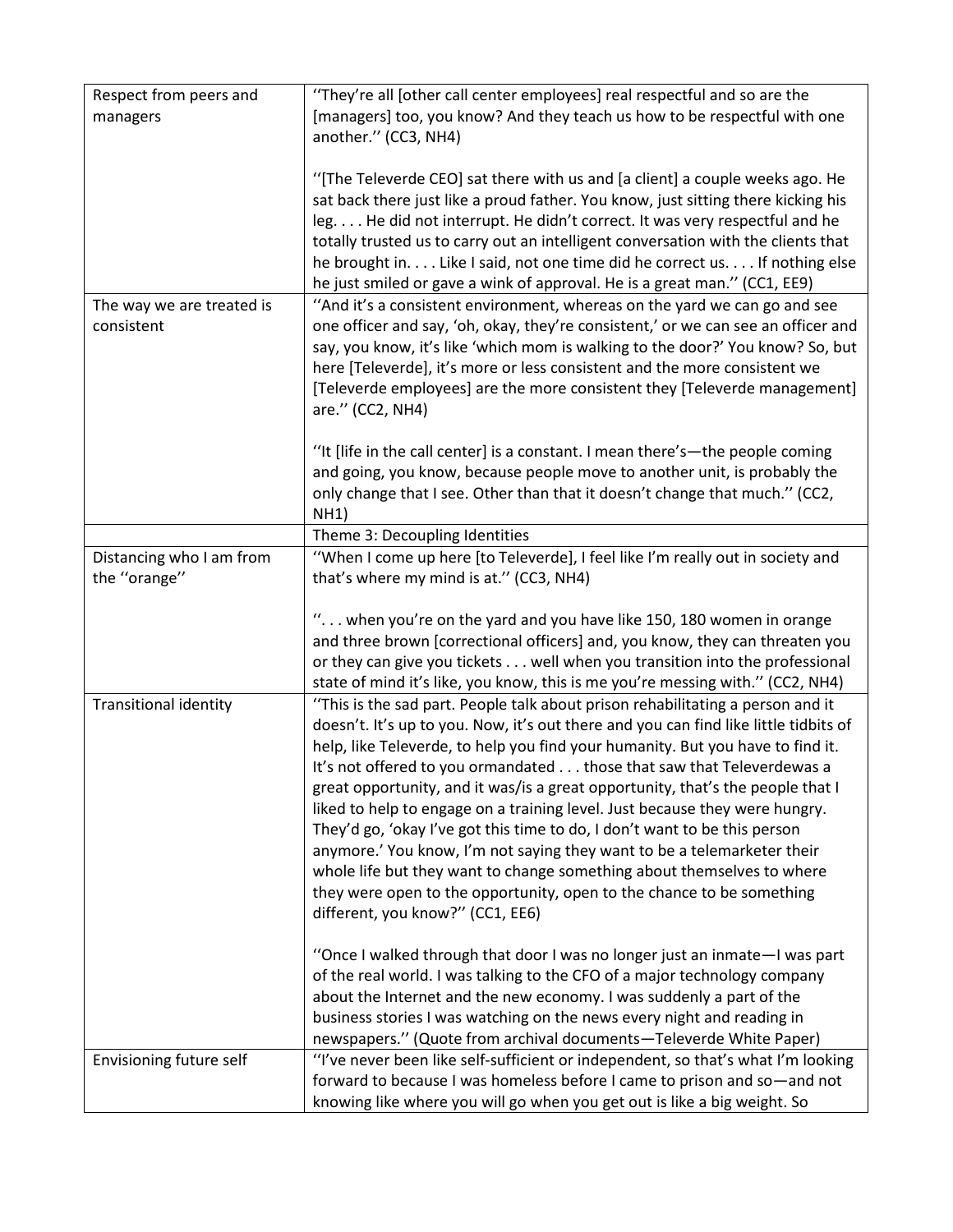| knowing that I'm going to have some money set aside to help me to be a little<br>more independent when I get out." (CC2, NH2)                                                                                                                                                                                                                                                                                                                                                                                                                                                                                                                                                                                                                          |
|--------------------------------------------------------------------------------------------------------------------------------------------------------------------------------------------------------------------------------------------------------------------------------------------------------------------------------------------------------------------------------------------------------------------------------------------------------------------------------------------------------------------------------------------------------------------------------------------------------------------------------------------------------------------------------------------------------------------------------------------------------|
| "I learn something new every day and have developed a set of skills that I<br>apply in everything that I do-at work for Televerde or in my daily life. I know<br>I'll leave here with a much better set of life options and expectations of myself<br>because I've been an integral part of a learning community." (Quote from<br>archival documents-Televerde White Paper)                                                                                                                                                                                                                                                                                                                                                                            |
| Theme 4: Inferred Identity Granting                                                                                                                                                                                                                                                                                                                                                                                                                                                                                                                                                                                                                                                                                                                    |
| One experienced TSR is coaching a new hire through a call. Her shift just<br>ended and she hasn't left yet, and is apparently very familiar with the<br>campaign. She's talking the new hire through the call and encouraging her.<br>She's very supportive and wants her to get the lead. The new hire tried to put<br>the experienced employee on the phone instead, but she says "no, it's all<br>you." The experienced employee listens and tells the new hire "you rocked<br>that call." (Observation notes CC3, new hires post-training)                                                                                                                                                                                                         |
| "There's days when I felt professional. There are days when, like, the client<br>comes here and I come in in my best oranges and make sure my hair and<br>makeup are done and I look good, and I'm able to speak about what they're<br>asking about. That makes me feel like I'm not in prison. That makes me feel<br>like I have an opportunity to do something with myself." (CC1, NH4)                                                                                                                                                                                                                                                                                                                                                              |
| "[A leading tech company] came and they showed us the plasma monitors                                                                                                                                                                                                                                                                                                                                                                                                                                                                                                                                                                                                                                                                                  |
| and the cell phones and stuff of the future. We talked about that on the<br>yard and those girls [non-Televerde inmates] looked at us like we were freaks<br>because they can't even conceive [of] that. I mean, they're like-'oh, so you<br>got to go out and view the [tech company's products]' well, you could've<br>too! All you had to do was be a Televerdian. They parked it right out here. It<br>was a big orange RV, I actually have photos of it I can show you. They<br>expanded it out and it was awesome because they brought out all their new<br>technology that we sell, every day for them, you know. And, we got to touch it<br>and see it and experience it on some level, even ever so briefly. That was a<br>bonus." (CC1, EE6) |
| "And then some of the [DOC] officers, they do know that we work at<br>Televerde. That we're here for 8, 11 hours, that we're not just cooking the<br>food in the kitchen or breaking rocks on the yard, you know, we had to fight to<br>get this job. And we had to have a certain amount of whatever it takes to<br>get hired here." (CC2, NH3)                                                                                                                                                                                                                                                                                                                                                                                                       |
| Theme 5: Identity Claiming                                                                                                                                                                                                                                                                                                                                                                                                                                                                                                                                                                                                                                                                                                                             |
| "I learned that I'm very capable of showing up to work every day, being                                                                                                                                                                                                                                                                                                                                                                                                                                                                                                                                                                                                                                                                                |
| responsible for my behavior at work and my, you know, being responsible for<br>my actions. That I'm very intelligent and I'm very smart and that there's no<br>reason why I can't do this out there." (CC1, NH6)                                                                                                                                                                                                                                                                                                                                                                                                                                                                                                                                       |
| "It's just-it's like a real job and I take pride in that. You know, like I want to                                                                                                                                                                                                                                                                                                                                                                                                                                                                                                                                                                                                                                                                     |
| come to work every day; I want to do the best that I can." (CC2, NH3)                                                                                                                                                                                                                                                                                                                                                                                                                                                                                                                                                                                                                                                                                  |
| "We have the freedom within to make a difference in our lives, in our<br>communities, and in the world. [This call center's] personal mission is to hold<br>ourselves to high standards while keeping in line with Televerde's mission.                                                                                                                                                                                                                                                                                                                                                                                                                                                                                                                |
|                                                                                                                                                                                                                                                                                                                                                                                                                                                                                                                                                                                                                                                                                                                                                        |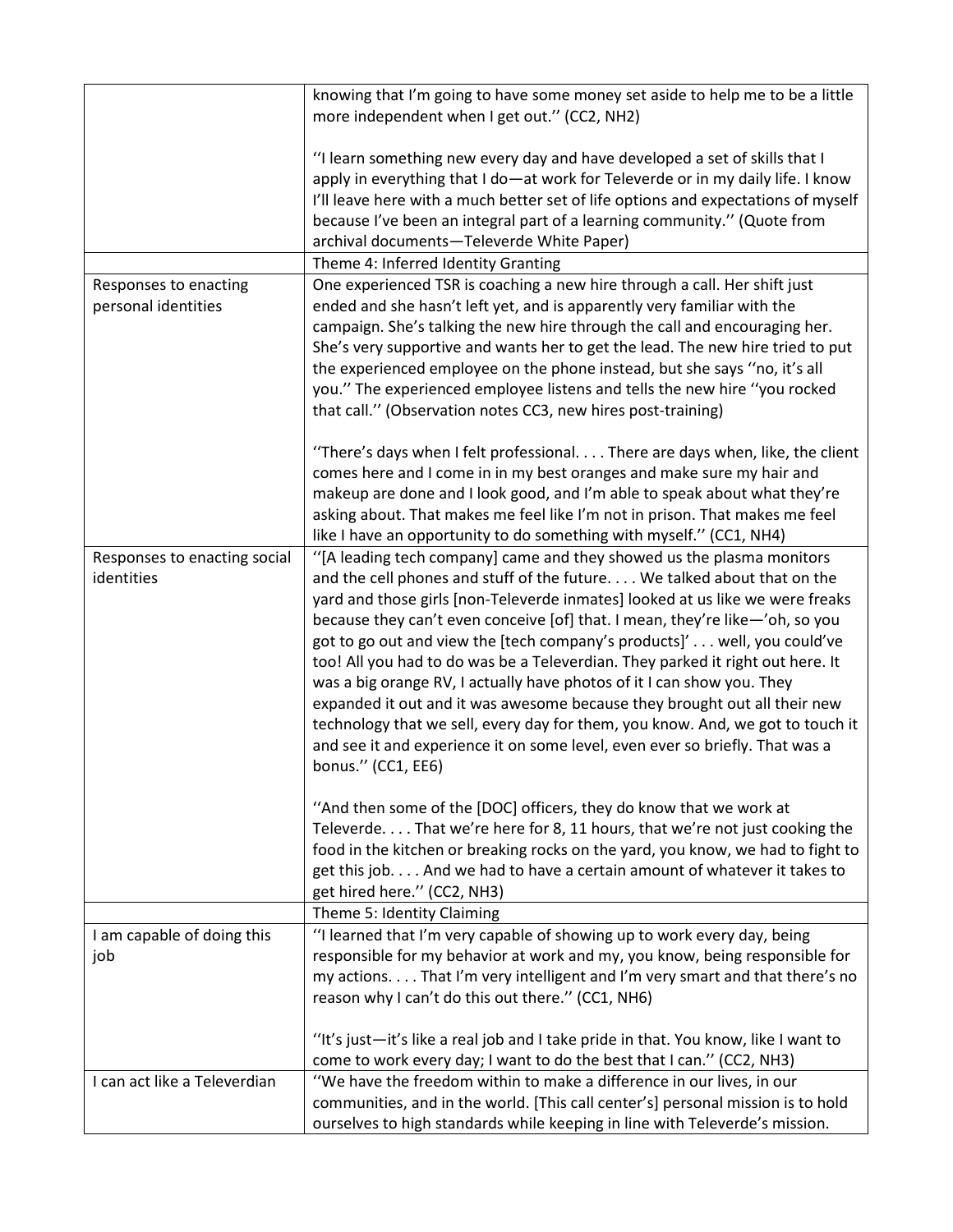|                              | We, as employees here, fulfill the responsibility of doing this by creating a      |
|------------------------------|------------------------------------------------------------------------------------|
|                              | pleasant, professional work environment where teamwork, respect, and               |
|                              | loyalty are key." (Quote from archival document-Call center mission                |
|                              | statement written by founding inmate members)                                      |
|                              |                                                                                    |
|                              | "So my biggest accomplishment is actually being able to conversate [sic] with      |
|                              | these people and really know what they're talking about. Like I can have a         |
|                              | conversation so smoothly, like one of the things that I get good points for in     |
|                              | [quality control] is that I don't ever sound scripted, you know, I don't           |
|                              | sound like, you know, like rigid. So that's an accomplishment for me because I     |
|                              | was so scared to even go into it, you know." (CC1, NH2)                            |
|                              | Theme 6: Identity Security                                                         |
| Safe/comfortable to be       | "She [our manager] lets us be ourselves. I mean she knows when we have had         |
| myself                       | too much on the phone and she will get us up and pull us in here and do            |
|                              | something silly with us and for me that works perfect because I'm like the         |
|                              |                                                                                    |
|                              | loudest person in the call center and so she knowswhen I start getting 'Aahh'.     |
|                              | I think we did the conga the other day around the call center She, like,           |
|                              | knows howto like interact with us and get us to, you know, perform better.         |
|                              | She's really good at that." (CC2, NH1)                                             |
|                              | "I don't mind. I'm not ashamed of it [my past] at all at this point. I'm ashamed   |
|                              |                                                                                    |
|                              | of the crime and not the journey. That's what I keep telling everybody. It's       |
|                              | okay, I learned a lot." (CC1, EE6)                                                 |
| Confidence                   | "You never know where the dignity is going to kick in for her [new hires in        |
|                              | general], you know. Or where her confidence is going to come from, where all       |
|                              | the sudden, she's going to go-'wow, I really can do this.' But, all the sudden,    |
|                              | you will see this light just clicks and the smile gets big and they kind of-       |
|                              | instead of walking around like they don't know where they are, their head's        |
|                              | up. It's really cool to see." (CC1, EE10)                                          |
|                              |                                                                                    |
|                              | I spoke with CC1, NH3 during the break. She said a lot of her issues come from     |
|                              | low confidence and she has gained confidence through succeeding at this            |
|                              | difficult new hire training experience. She said this opportunity will enable her  |
|                              | to stay off the streets and off drugs. (Informal interview notes, CC1, NH3)        |
| Self-defining                | "I have a really low self-image and I mean I kind of had it forever, but going     |
|                              | through the training and then passing [my exams] and then getting into the         |
|                              | call center has bumped it up a little bit, so now I'm like 'hey, you know, there's |
|                              | things I can do.' Like I thought I was like, you know, beneath people and          |
|                              | stuff, so that's pretty cool." (CC2, NH2)                                          |
|                              |                                                                                    |
|                              | "Without Televerde, I would have been robbed of five years of my life. With        |
|                              | the company Iwas paid to do a job, which helped me to help my family               |
|                              | andmyself. But what's so remarkable is that it gave me an opportunity to           |
|                              | evolve into a more positive self-to emerge with an entirely new set of skills      |
|                              | and a body of knowledge I didn't have before." (Quote from archival                |
|                              | documents-Televerde White Paper)                                                   |
|                              | Theme 7: Identity Holism                                                           |
| Integrating personal         | "One of my assignments in my personal development class is what kind of            |
| identities and the Televerde | person are you? What kind of jobs have you had that you liked or disliked and      |
| social identity              | do you see a pattern in them? When I looked at them, all of those jobs are         |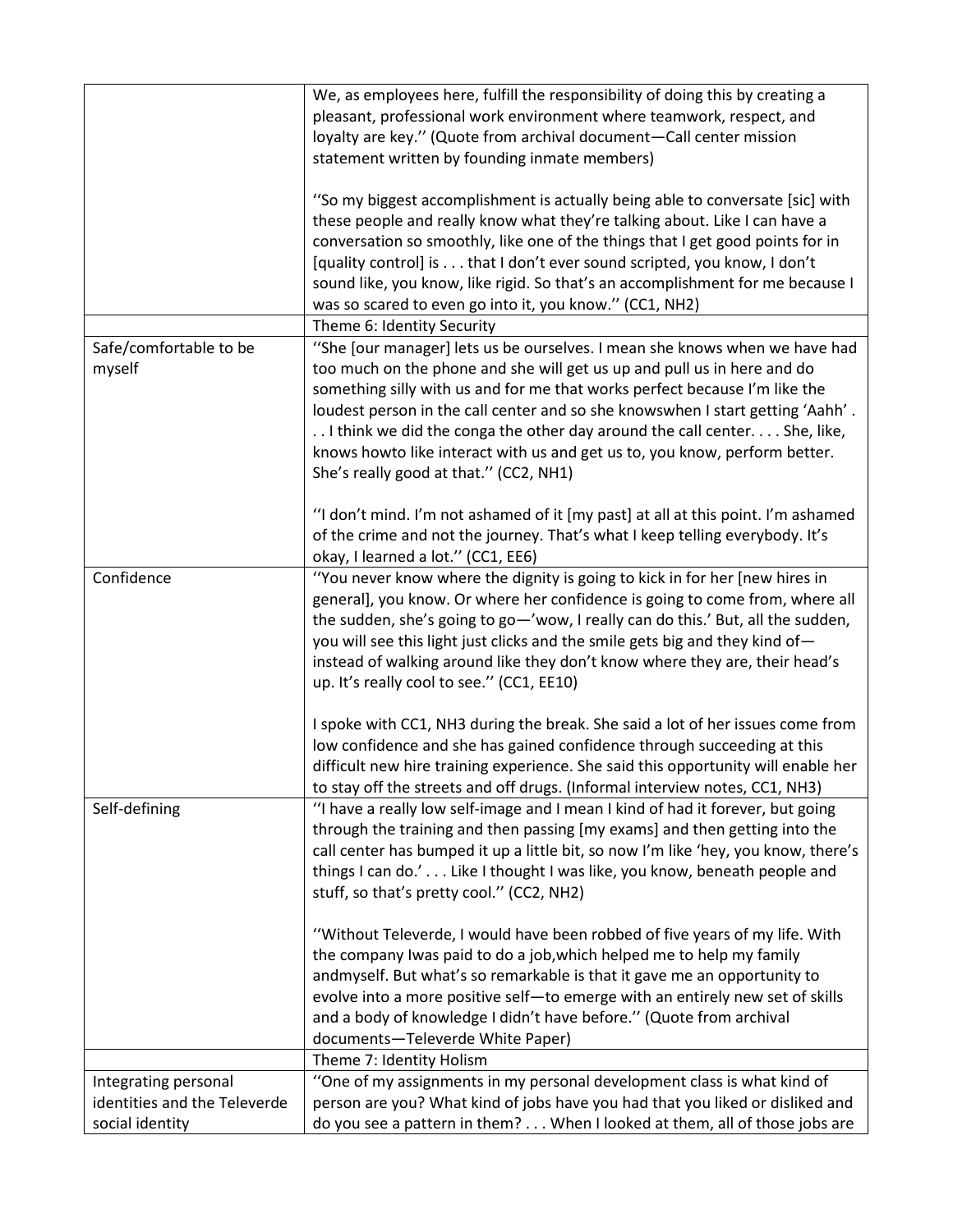|                              | done by myself, just me. I interact with people, but for the most part, the                                                                               |
|------------------------------|-----------------------------------------------------------------------------------------------------------------------------------------------------------|
|                              | biggest part of my job duties are done solely by myself, and so I found that the                                                                          |
|                              | job world that I'm choosing to take on, the career that I'm choosing to follow,                                                                           |
|                              | is part of my personality, so that's why it fits." (CC1, EE7)                                                                                             |
|                              | "I will always be me but that doesn't mean that I can't become a better                                                                                   |
|                              | person. So I try to hold onto the core values and where I come from, but at                                                                               |
|                              | the same time [I] just kind of want to adapt and become a better person as                                                                                |
|                              | well. So knowing that my goofiness and my personality, that is who I am.                                                                                  |
|                              | There's a time to rein that in for sure. But [it's] definitely okay to display                                                                            |
|                              | my personality [at Televerde] that's kind of an area where just being okay                                                                                |
|                              | with myself, knowing who I am and being okay with that. So now there's no                                                                                 |
|                              | reason I need to completely change myself, but there's definitely different                                                                               |
|                              | levels of my personality that I can let out." (CC1, NH4)                                                                                                  |
| Integrating the revised      | "But since I've gotten hired-yeah, I think I've stepped it up just a little bit [on                                                                       |
| inmate social identity with  | the prison yard]. At least I notice with myself. I couldn't exactly tell you what,                                                                        |
| other newly claimed          | but just the way I think about things I guess and, you know, just staying in my                                                                           |
| identities                   | room, staying out of trouble, not paying attention to people just not worry                                                                               |
|                              | about all that stuff over there [on the prison yard] and worry about this right                                                                           |
|                              | here [Televerde]." (CC2, NH3)                                                                                                                             |
|                              | "We [employees] find that we eat together, we go to the store together, we                                                                                |
|                              | walk the track together. It's just because A) it's a trust factor, because you                                                                            |
|                              | build trust in here. And, B) there's a level of intelligence I mean, the girls                                                                            |
|                              | that don't want to step out of that box that was their criminal mentality,                                                                                |
|                              | whether it be that they want to play cards all day We call them yard birds.                                                                               |
|                              | That mentality gets really oldwhen you become a Televerdian. Even if you                                                                                  |
|                              | did it before, you find that you outgrow them. When you come back home,                                                                                   |
|                              | it's really hard to blend back in again, because it's like, ugly. You know, if you                                                                        |
|                              | start talking to a coworker and saying-'hey, I was calling on this campaign                                                                               |
|                              | and oh my god'—the yard birds, they make fun of you or they—or they just                                                                                  |
|                              | tune out and eventually walk away. So, you find that you lose those people                                                                                |
|                              | that were in your life that were not wanting to grow or change." (CC1, EE6)                                                                               |
| Integrating the transitional | "Working at Televerde has been a life-transforming experience. Every day I'm                                                                              |
| identity with the desired    | driven to deliver the highest performance I can-to exceed all expectations,                                                                               |
| future self                  | especially those I set for myself. I'm productive, I'm helping my family                                                                                  |
|                              | financially, and I'm building new skills for a meaningful career when I                                                                                   |
|                              | graduate. It's like a perfect storm that plays into the dreams I have for myself                                                                          |
|                              | personally and professionally-and for those I have for my family. There are                                                                               |
|                              | so many things I'll be able to do when I leave here. I'll have options. But,                                                                              |
|                              | coming back to [prison] isn't one of them." (Quote from archival documents-                                                                               |
|                              | Televerde White Paper)                                                                                                                                    |
|                              |                                                                                                                                                           |
|                              | "I've also seen people thatwere just I don'twant to say troublemakers, but<br>just kind of you know, acting out or whatever. Then, come and get a job [at |
|                              | Televerde] and they see that they don't really have to be that way. There's a                                                                             |
|                              | reason to live, there's a reason to do good and this is just a blessing in                                                                                |
|                              | disguise. This is something that is supposed to happen to help you learn or                                                                               |
|                              | help you grow and completely change their lives when they come here. All of                                                                               |
|                              | the sudden, you know, it's been an inspiration and they start dreaming and                                                                                |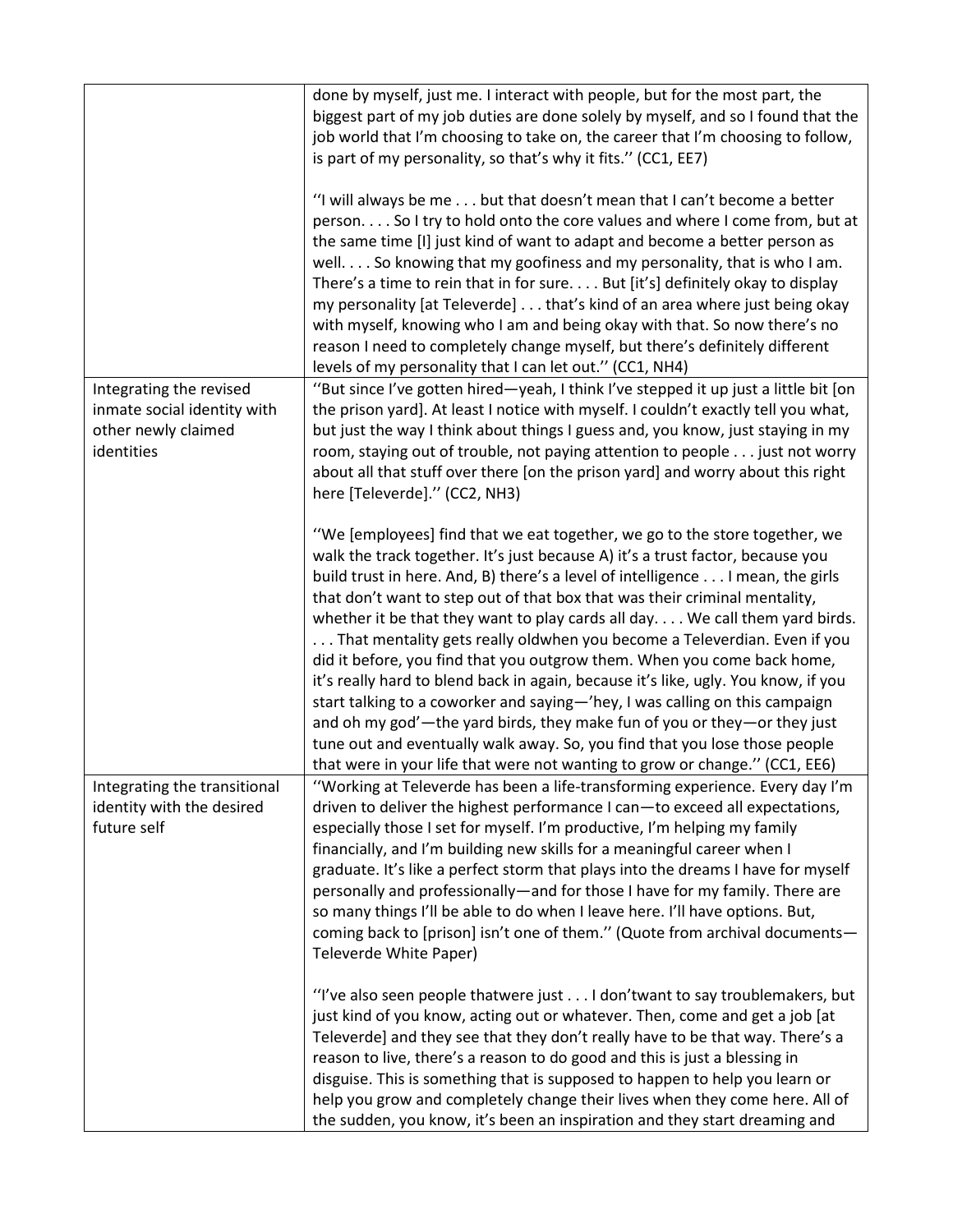|                                       | they start seeing themselves in the future doing good. It's happened and                                                                                                                                                                                                                                                                                                                                                                                        |
|---------------------------------------|-----------------------------------------------------------------------------------------------------------------------------------------------------------------------------------------------------------------------------------------------------------------------------------------------------------------------------------------------------------------------------------------------------------------------------------------------------------------|
|                                       | people have done great." (CC1, EE12)                                                                                                                                                                                                                                                                                                                                                                                                                            |
|                                       | Theme 8: Well-being Outcomes                                                                                                                                                                                                                                                                                                                                                                                                                                    |
| Satisfaction                          | "It's awesome, right? So, would I trade anything for it? Probably not. Because<br>I never even would've known the abilities that I had if I wouldn't have been<br>here I do know that I wouldn't trade spending this 3.8 years here for<br>anything. Just, there's no way." (CC1, EE10)                                                                                                                                                                         |
|                                       | "I'm very happy. I love talking to people. I love talking to people on the phone.<br>I love the people that we call and we have some great conversations." (CC2,<br>NH3)                                                                                                                                                                                                                                                                                        |
| Engagement                            | "I can do anything if I put my mind to it sales and marketing is something<br>that I could have a future in if I really worked to apply myself to it and really<br>develop a love for it." (CC1, NH4)                                                                                                                                                                                                                                                           |
|                                       | "I've got a very short time in my eyes to take in as much as I can to help me be<br>successful, to help me continue to be successful when I go home. Because I<br>know I'm a success. I know that. Was I seven years ago? No, not so much. But<br>do I feel like I'm a shining star and that I can give to others what's been given<br>to me in this organization? Yes, I do." (CC1, EE7)                                                                       |
|                                       | Theme 9: Performance Outcomes                                                                                                                                                                                                                                                                                                                                                                                                                                   |
| Work self-efficacy                    | "I know that almost anything I put my mind to I can accomplish it. I am [a]<br>very strong little person I worked hard for this. And this takes priority of<br>everything that is going on in the yard. When I come in, I feel good about<br>myself. This isn't something easy that anybody can have. Not just anybody can<br>do [this]." (CC3, NH6)                                                                                                            |
|                                       | "And it just starts rolling, you know? And you can do it with your eyes closed. I<br>mean, that's how I go about this now. I know it. At least [this campaign] stuff, I<br>know it like the back of my hand." (CC2, NH3)                                                                                                                                                                                                                                        |
| Salience of individual<br>performance | "I was doing [a specific campaign], I would look at what the numbers were for<br>the other girls and I would set goals for myself as to what I wanted to<br>accomplish. I would meet those. I found myself getting really competitive."<br>(CC3, NH2)                                                                                                                                                                                                           |
|                                       | "But my point is that I came on the campaign like brand new, newer than<br>everybody, and I started getting leads like crazy, like I just trickled all the way<br>on up to the top everybody's good, you know. But I was just so surprised<br>because like I have the second most leads on the board, you know, and<br>there's people who have been calling at it for years, like two years, you know,<br>and I'm already kind [of] at their level." (CC1, NH2) |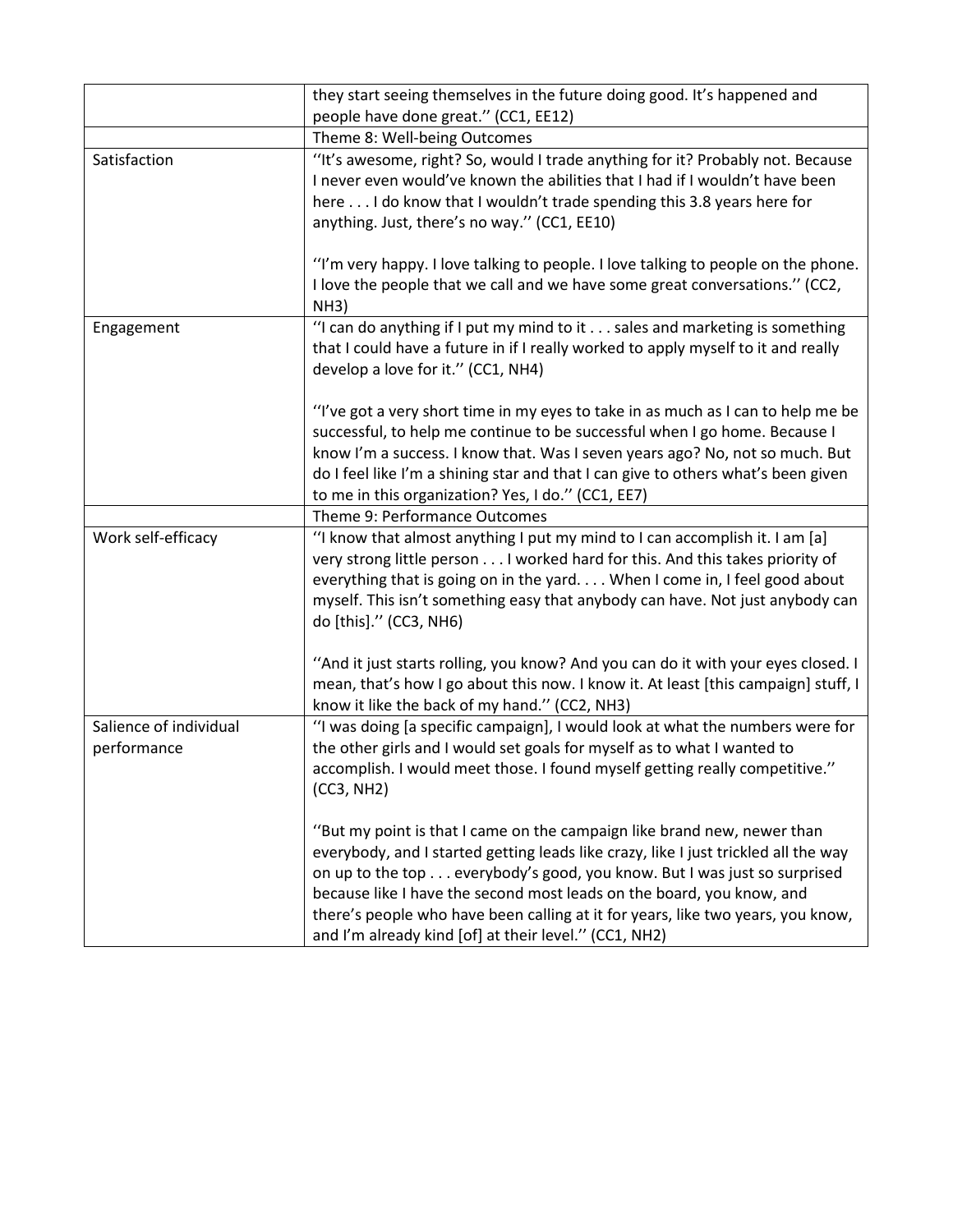

## The Prison and Televerde Contexts

The contextual features of the prison made respect cues and identity issues especially salient. Although interviews did not focus on the prison experience, the contrast between Televerde and "the yard" was deeply meaningful to interviewees and often discussed, especially by new hires. A prison is a prototypical total institution, defined by [Goffman \(1961:](https://journals.sagepub.com/doi/10.1177/0001839216678842) xiii) as "a place of residence and work where a large number of likesituated individuals, cut off from the wider society for an appreciable period of time, together lead to an enclosed, formally administered round of life" (see [Stanko, Gillespie, and Crews, 2004;](https://journals.sagepub.com/doi/10.1177/0001839216678842) Levi and Waldman, [2011\)](https://journals.sagepub.com/doi/10.1177/0001839216678842). Although prisons ostensibly embody the contradictory goals of punishment and rehabilitation [\(Tracy,](https://journals.sagepub.com/doi/10.1177/0001839216678842)  [2004\)](https://journals.sagepub.com/doi/10.1177/0001839216678842), the former was far more salient to our informants. As one put it, "Being here *is* our punishment, and they like to add other stuff on top of that. And it's not necessary. Sometimes it's hard to do but you just have to deal with it" (CC2, NH1). The enclosed and formal nature of prison creates what [Greil and Rudy \(1984:](https://journals.sagepub.com/doi/10.1177/0001839216678842) 260) termed a "social cocoon," where inmates are subjected to strong and relentless pressure to conform to institutional demands. Certain demands appeared arbitrary and excessive to our informants, such as requiring hair to be in a ponytail, tucking shirts in at all times, and paying 30 percent of their Televerde wages back to the prison for room and board. Such demands underscored their relative powerlessness. As one informant stated:

I eat a sack lunch with rotten meat in it every day. I get hassled out of the gate [to go to work] and back in the gate [to return home]. They forget me [on inmate] counts and I'm constantly seeing somebody in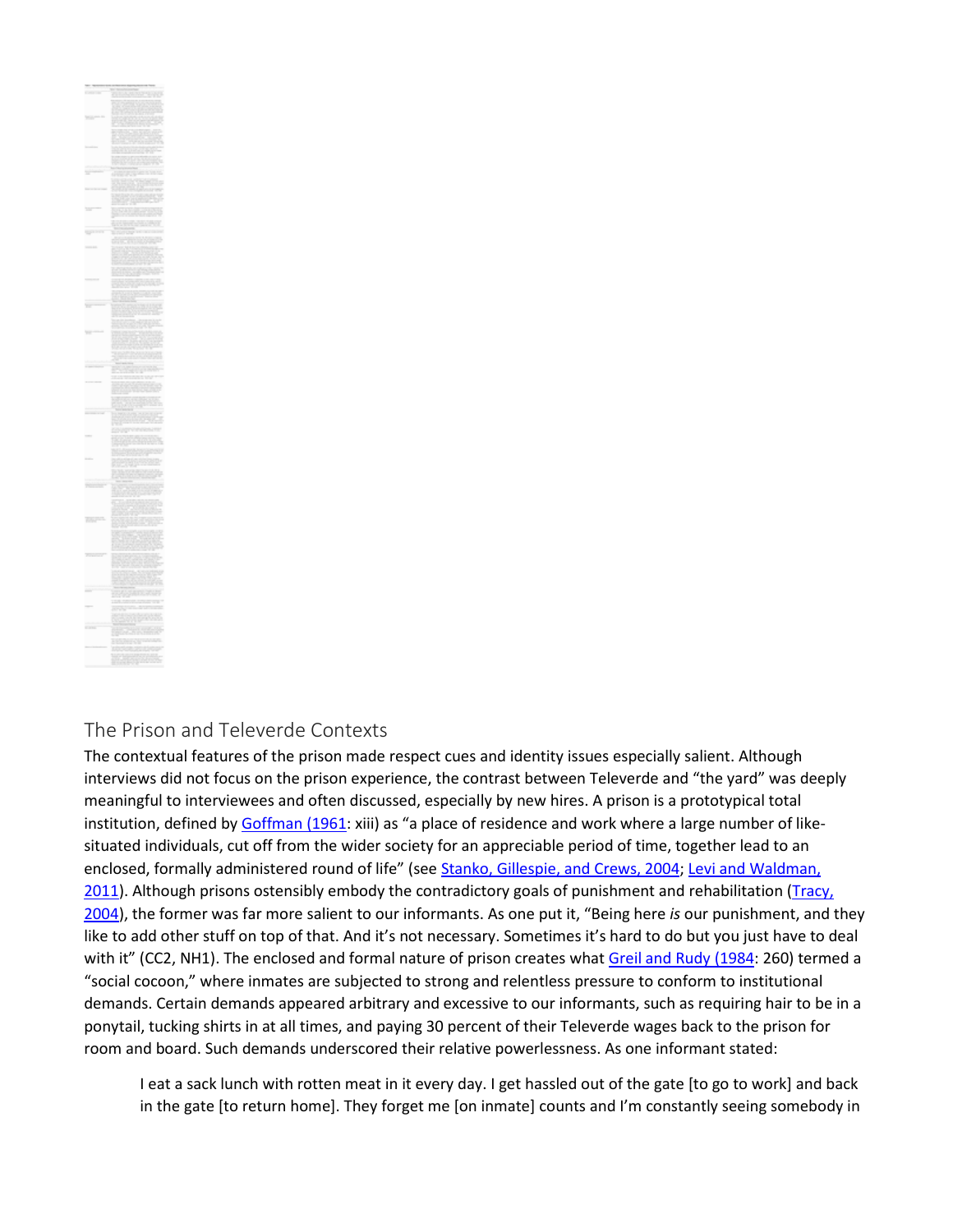brown [DOC staff]. You know what I mean? It's a constant headache around here and DOC makes it that way because they don't want us to forget we're in prison. (CC1, NH4)

Further, as is typical of total institutions in general, the prison removed various trappings of inmates' civilian identities. All inmates were assigned a number and spent the beginning of their sentence on a maximumsecurity yard until their security classification was determined. They were required to wear loose-fitting orange clothing, had very limited options for buying makeup, were addressed as Ms. [last name] or inmate [last name], were required to address all correctional officers and Televerde managers as Mr. or Ms. [last name], and were often subjected to harsh and demeaning verbal exchanges with at least some correctional officers. Such practices are often the initial step by which total institutions transform individuals into a relatively homogeneous and compliant collective. As one informant summarized, "Basically with DOC you're expected to fit into a box, do as you're told, speak if you're spoken to, and always give respect even if you're disrespected. So you're made to feel very small, you're made to feel like a number" (CC3, NH1).

The net effect was that informants described their prison experience as one in which everyone was broken down to the lowest common denominator and treated exactly the same. One informant stated, "They [DOC] dehumanize you. They take you and they break you all the way down when you get there. It's a system of destroy. Take you all the way down to make it so you really have to dig deep" (CC1, EE6). A manager added that it was not only the prison environment that made many of these women hungry for respect but also the tumultuous home lives they described. She estimated that 80–90 percent of the women she worked with at Televerde endured either physical or emotional abuse in their home lives prior to incarceration.<sup>5</sup> She stated, "All they have heard is [that they are a] worthless, good for nothing, piece of crap and so it's almost like Televerde gives them an opportunity to disprove that; 'See? I am worthy, I am smart, I am productive'" (CC2, MGT13). These data are representative of both the inmates' and managers' descriptions of new hires as they entered Televerde, sharing an all-consuming social identity as inmate and experiencing an absence of respect, and they explain the salience of both respect and identity issues.

In direct contrast to the prison as a total institution, Televerde was akin to what [Scott \(2010:](https://journals.sagepub.com/doi/10.1177/0001839216678842) 218) referred to as a "reinventive institution," a place such as a residential clinic or rehabilitation center where individuals seek to remake themselves into better people. At the time of the study, Televerde's website described the organization as "A socially responsible company driven by a desire to restructure human lives. We believe that skills and education are the great equalizers and that no matter where a person started, with a thirst for knowledge and higher education they can climb higher." Televerde's goal to elevate and edify its employees was created precisely as a counterpoint to the otherwise debilitating context of prison life. Accordingly, Televerde appears to fit Greil and [Rudy's \(1984\)](https://journals.sagepub.com/doi/10.1177/0001839216678842) description of an identity transformation organization (ITO) such that the prison as a total institution and Televerde as a reinventive institution were essentially countervailing ITOs.

## First Experiences of Respect at Televerde

As noted, prior research across disciplines and in management suggests that respect is given for two primary reasons: (1) an individual meets some type of criteria deemed respectworthy in a given context (particularized respect), and (2) all individuals are inherently worthy, and therefore respect is something universally owed to all (generalized respect). These two types of respect clearly emerged in the data, as informants made meaningful distinctions between respectful treatment that they could link to a particular attribute, behavior, or achievement and respectful treatment that was consistently present and accorded equally to all Televerde members. Their earliest experiences of both forms of respect were especially impactful, likely due to the stark contrast with the prison environment.

These first experiences of respect occurred during the selection process. Televerde had far more applicants than positions to fill. It was easily the highest-paying job available to inmates and, according to employees, the most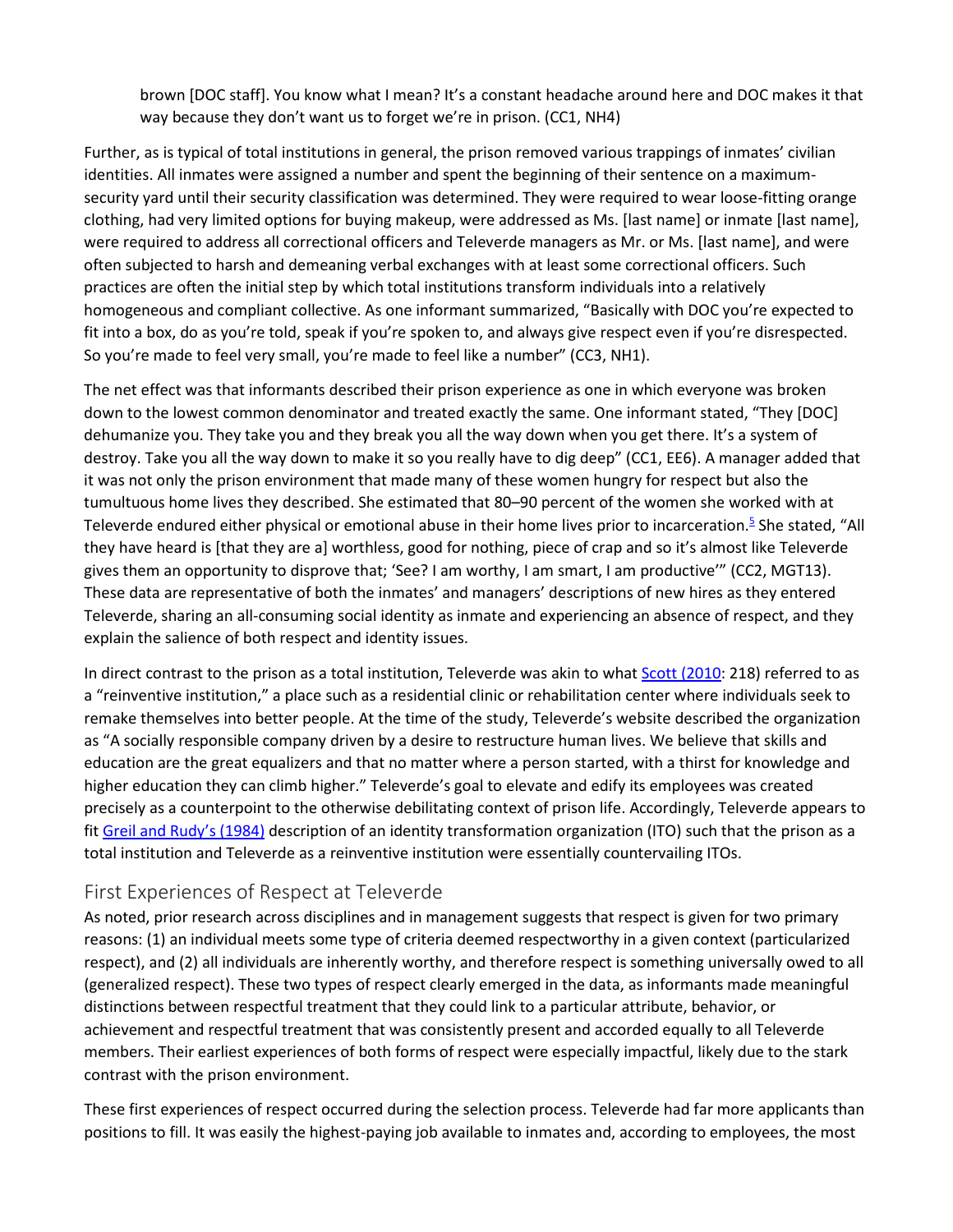socially desirable to the general inmate population. As one informant said, "When I was in the yard and I wasn't working for Televerde . . . I was like 'one day I will be on those phones and I will be a part of them'" (CC3, NH4).

#### Particularized respect during the selection process

Several informants discussed receiving positive signals that conveyed particularized respect for the applicant as a valuable person who would make a great contribution to Televerde. One informant explained that she was the custodian who cleaned the Televerde office until the Televerde staff saw something special in her and encouraged her to apply:

There was a call center meeting . . . and they made me come. Usually I don't come into the meetings. You know, it's a Televerde meeting, but they made me come in and [the call center manager] gave me an award. . . . before I even worked here, so that pretty much made me feel like, you know, I've got to get off that yard and get in here. (CC2, NH1)

Others described feeling respected upon successfully clearing the various hurdles throughout the selection process (i.e., typing test, language skills assessment, personality assessment, multiple interviews with managers). Many applicants viewed this process as intimidating and highly stressful, and many Televerde employees mentioned that they were not hired on their first try but applied several times before being hired. Clearing each step in the selection process served as an important milestone for new hires, and receiving the message that they met the high standards was a sign of particularized respect, conveying that they were valued for their attributes and behaviors that could make them a successful Televerde employee: "Yeah, because there's a lot of girls that apply for this job . . . just in this [prison] unit alone, there's like 750 women here, and there's not that many that work here. So I felt pretty special being asked to work here" (CC3, NH5).

#### Generalized respect during the selection process

Similarly consistent with the literature, informants' descriptions of generalized respect indicated that everyone was valued and given a voice simply because they were members of the organization (or potential members, during the selection process); it was not contingent on any attributes, behaviors, or achievements. An experienced employee explained that Televerde values employees before they even feel valuable, saying the Televerde philosophy seems to be "Let us love you until you can love yourself" (CC1, EE5). As one new hire described it, ". . . at Televerde you are always treated with respect, you are treated like an adult. You are going to be acknowledged as a human being, someone of value, someone that has worth. You're going to be given the benefit of the doubt. You're going to be given the opportunity to explain your point of view" (CC3, NH1).

The experience of generalized respect at Televerde was often sharply contrasted with the way our informants were treated on the prison yard or by prison officials: "Here we're people, in the yard we're inmates" (CC3, NH6). Informants often experienced generalized respect initially from managers during selection interviews and as new hires during training. After just a few interactions with Televerde managers and employees, new hires could articulate the generalized respect they observed in the call center setting: "I've just noticed the way everyone talks to each other whether they're in orange or whether they're a [manager] . . . they talk to each other like we're not sitting here in orange" (CC2, NH3). Quotes such as this suggest that expressions of generalized respect came from multiple sources and were embedded in the culture of the call centers such that employees experienced a level of respect by virtue of Televerde membership, regardless of individuating attributes and behaviors. In sum, the imputed worth that accompanied both particularized and generalized respect prompted introspection, marking the first stage of Televerde facilitating a new hire's process of becoming her desired self.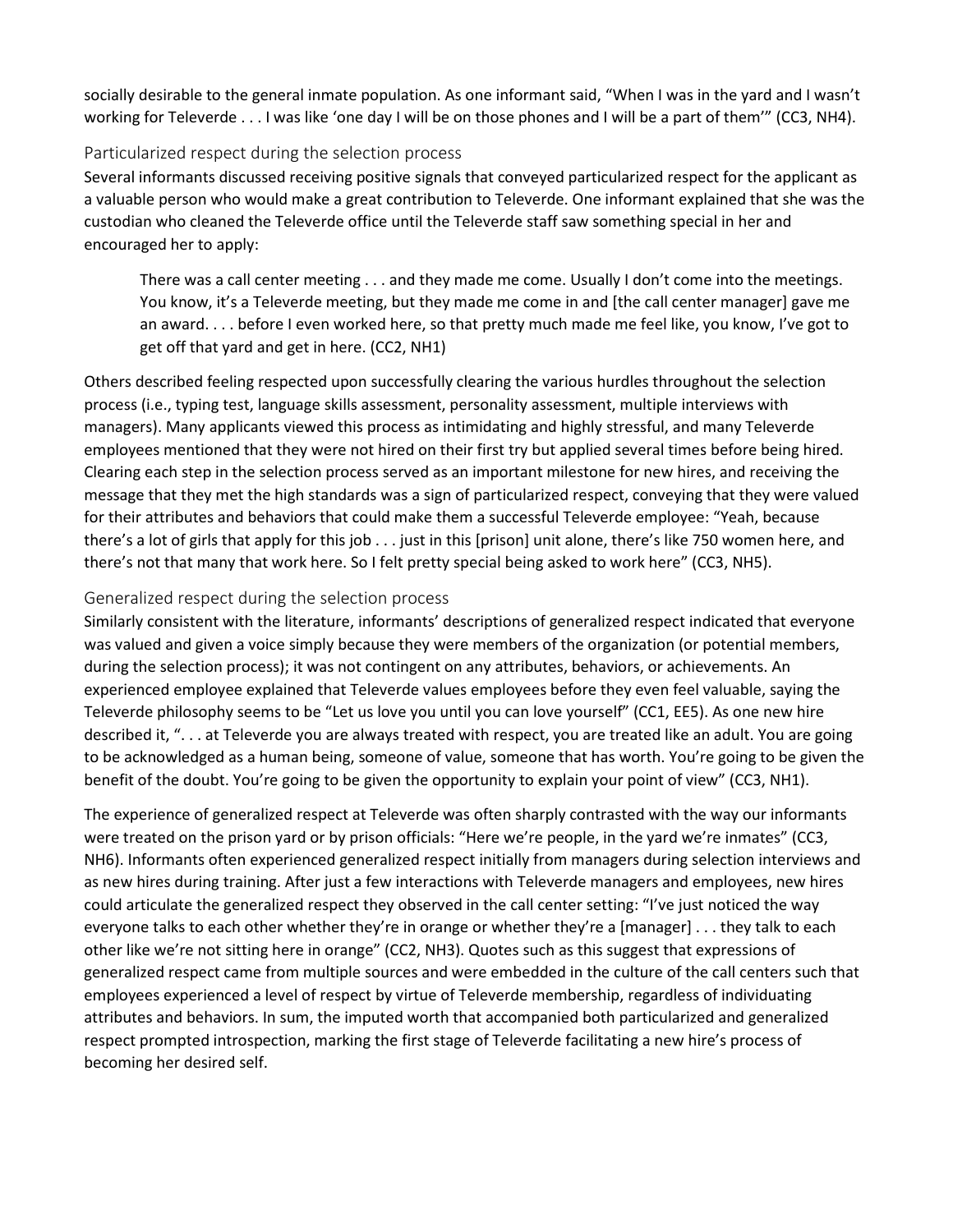## Initial Link between Respect and Identity: Identity Decoupling

Particularized and generalized respect affected the way our informants thought of themselves during the socialization process. One immediate impact was a clear sense that feeling respected at work allowed our informants to distinguish between the inmate identity and other identities. This occurred through an identity decoupling process (see [Fiol, Pratt, and O'Connor, 2009;](https://journals.sagepub.com/doi/10.1177/0001839216678842) [Pratt et al., 2012,](https://journals.sagepub.com/doi/10.1177/0001839216678842) for examples at the intergroup level), whereby Televerde facilitated a cognitive separation of one's identities. Decoupling enabled informants to then reconsider the meanings attached to the inmate identity label, envision a desired future self beyond prison, and construct a transitional identity to gain momentum in this direction.

## Psychological distancing from the inmate identity

Separating other identities from the inmate identity, although desirable, was challenging in this context. Televerde, after all, was embedded in the total institution of the prison, thereby maintaining the salience of the inmate identity. A trainer told the first author that new hires have a difficult time seeing who they are outside the inmate role and sometimes accidentally write their inmate identification numbers on their training documents instead of their names. Data suggest that encouraging distance between the inmate identity and other identities was thus a critical part of the socialization process that was often formally communicated to new hires during training: "You wearing orange is not who you are, it's a consequence of your behavior" (Observation notes, Training Day 1–CC1); "As soon as you come through that door you are a co-worker, not an inmate" (Observation notes, Training Day 2–CC1).

Televerde employees appeared to respond to these messages by seeing themselves differently on the prison yard than at Televerde. They went to work in their orange inmate attire but psychologically separated the inmate identity from the Televerdian identity:

Like during the day when I'm working? I don't feel like I'm in orange. I feel like I'm wearing a suit or an outfit and I'm in the regular workplace—I'm actually part of a business. You know, working. (CC3, NH2)

When I come to work it's like you getting in your car and driving to your job. Your environment is a business, but also in your business there is nurturing, there is mentoring. . . . It's real life when I come through this door every day. It's real life, and that's how I treat it, as real life. (CC1, EE7)

Although employees were able to distance themselves psychologically from the inmate identity and view themselves as more than inmates, the enactment of the inmate role was ongoing, preventing them from truly discarding this identity. Instead, consistent with Televerde's espoused vision of facilitating personal and professional growth, Televerde's decoupling efforts were targeted toward distancing the new employees from the inmate identity as they previously thought of it (e.g., outcast from society, killing time, gossiping in the yard) and encouraging new hires to attach more edifying meanings to the inmate identity label (e.g., fresh start, recovering, self-improvement). As one trainer articulated it:

I want them to feel that when they walk in here they're no longer in DOC because there's a huge difference in mentality when they're out there than over here, so I have to help them differentiate that. . . . So, we start here in the class, saying this is the expectation that we set for you, this is our core values; now you have these core values, we expect you to act that way here and over at the yard. So, that's why I asked them, I think it was day one we asked them—"how did you view Televerde before you got here?" They're like "oh, they're snobs. They're stuck up." . . . You feel that way because you weren't part of that. You didn't have the same core values. Now you understand it and you're like—"oh, there's an expectation of me. So, I can't be involved in the things that go on in the yard. I have to hold myself to a higher standard." So, that's where they get that like "oh, okay. It's not them being snobby, it's that they have to keep themselves out of trouble." (CC1, MGT6)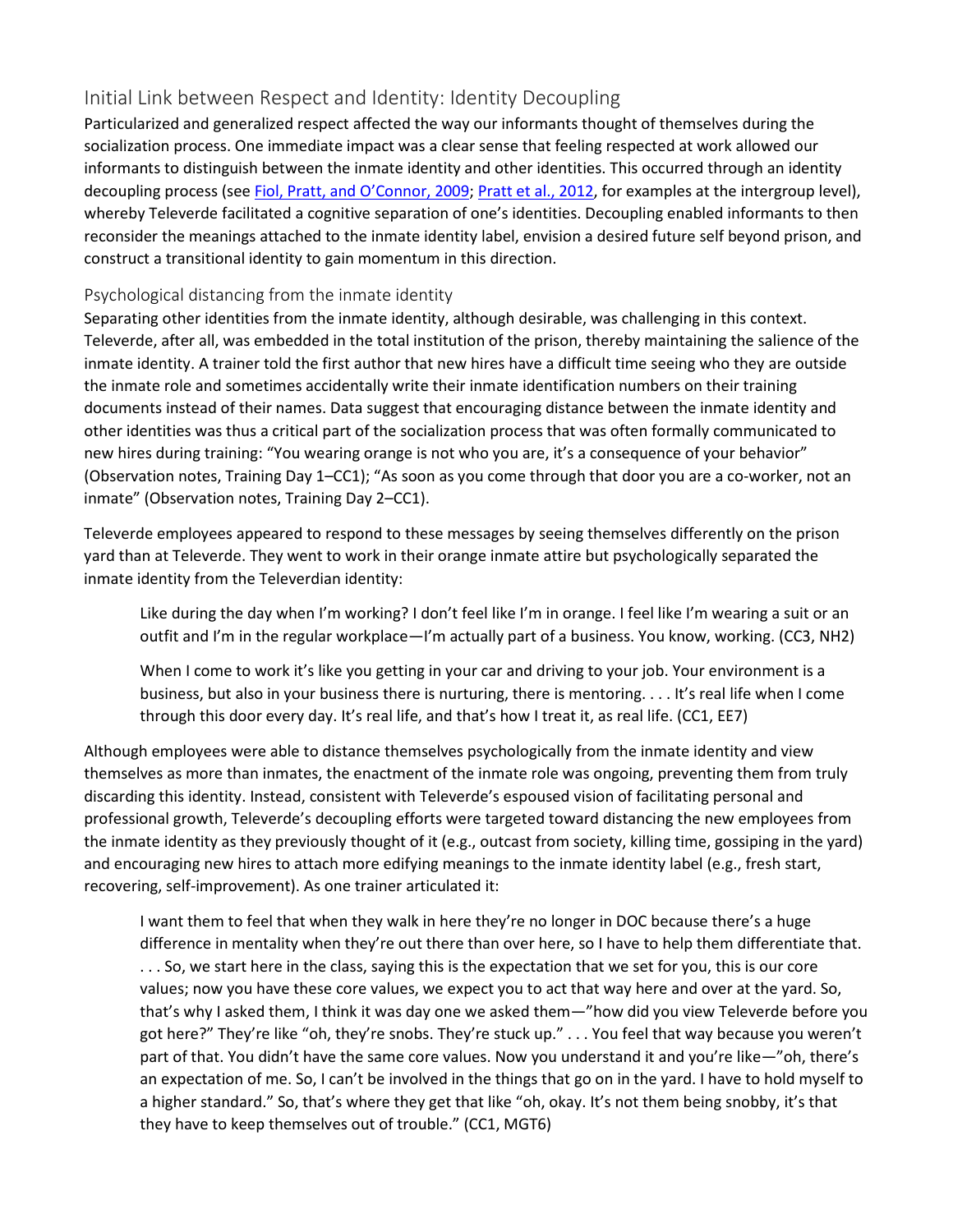But internalizing and enacting these newly introduced meanings remained a challenge for new hires as they returned to their home on the prison yard each night. Several new hires mentioned that they were not looking to distance themselves from non-Televerde friends on the yard, and instead they felt like each day they were two different people: an inmate on the prison yard and a professional at Televerde. CC3, NH6 described this tension, saying that she tries to keep to herself at work and does not want to spend time with other Televerde employees when she gets home to the yard. She said she wants to keep her work and her life somewhat separate but acknowledges that she has lost a few of her old friends due to her job at Televerde (Interview notes, CC3, NH6).

#### Envisioning a desired future self

Another key practice in socializing new hires was helping them envision who they wanted to be in the future their desired future selves [\(Strauss, Griffin, and Parker, 2012;](https://journals.sagepub.com/doi/10.1177/0001839216678842) [Zhang et al., 2014\)](https://journals.sagepub.com/doi/10.1177/0001839216678842). As stated in the opening section of the new hires' training manual: "For men and women to avoid returning to prison multiple times, they must be open to changing their life and lifestyle. What are you willing to do to avoid returning to prison? While you are a Televerde employee, this is a question we will ask you to consider" (Televerde training materials, p. 17). This message was then brought to life by two brief visits from experienced Televerdians who were released from prison and currently working at the corporate office. Each woman shared her "Televerde success story," and because she had started in the exact place as the new hires, it was very easy for new hires to relate. Each "Televerde graduate" discussed her role with the company and how she had progressed through the ranks, as well as reuniting with family, successfully completing college courses and degrees, and experiencing financial stability. Observation notes from CC1 on training day 3 described one of these visits:

A Televerde employee from the corporate office comes into training and describes her successful transition story, saying "if I did it, you can do it too." She spent more than six years in prison. . . . She tells the new hire class that two weeks after her release she had her kids on weekends, at two months she had her own apartment, at one year she owned her own home and reunited with her estranged son via social media. She adds that no one says it's going to be fair or easy, life isn't fair. . . . She said she is now back to being the person she was before the drugs and crime. . . . Several new hires were crying and said that hearing her story gives them hope.

Envisioning a future self was critical to decoupling identities in this context, as it helped the newcomer see exactly where she was starting from and where she wanted to go: "I mean I hear stories of girls getting out of here and doing so good. I want to be one of those" (CC1, NH1).

#### Building a transitional identity

Although Televerde helped new hires psychologically distance themselves from the inmate identity, espoused new meanings for that identity, and facilitated the development of a desired future self, identity decoupling was not complete without providing the resources to help new hires understand who they were when the inmate identity was held at a distance. We observed Televerde practices that gave new hires the resources needed to piece together a transitional identity—a way for employees to conceive of their set of personal and social identities during their remaining time in prison—that set the stage for transformation. These Televerde practices included increasing the salience of valued personal identities and creating situations in which new hires could build momentum for change.

Televerde provided the building blocks of a new identity by focusing on valued personal identities that individuated new hires. One Televerde practice was to help new hires learn about their stable attributes through a personality inventory and a learning style assessment, explaining to the new hires that "this is who you are" across situations. Early in the training process, Televerde helped new hires positively interpret the results. Trainers explained what each trait and learning style meant and how the new hires' attributes had positive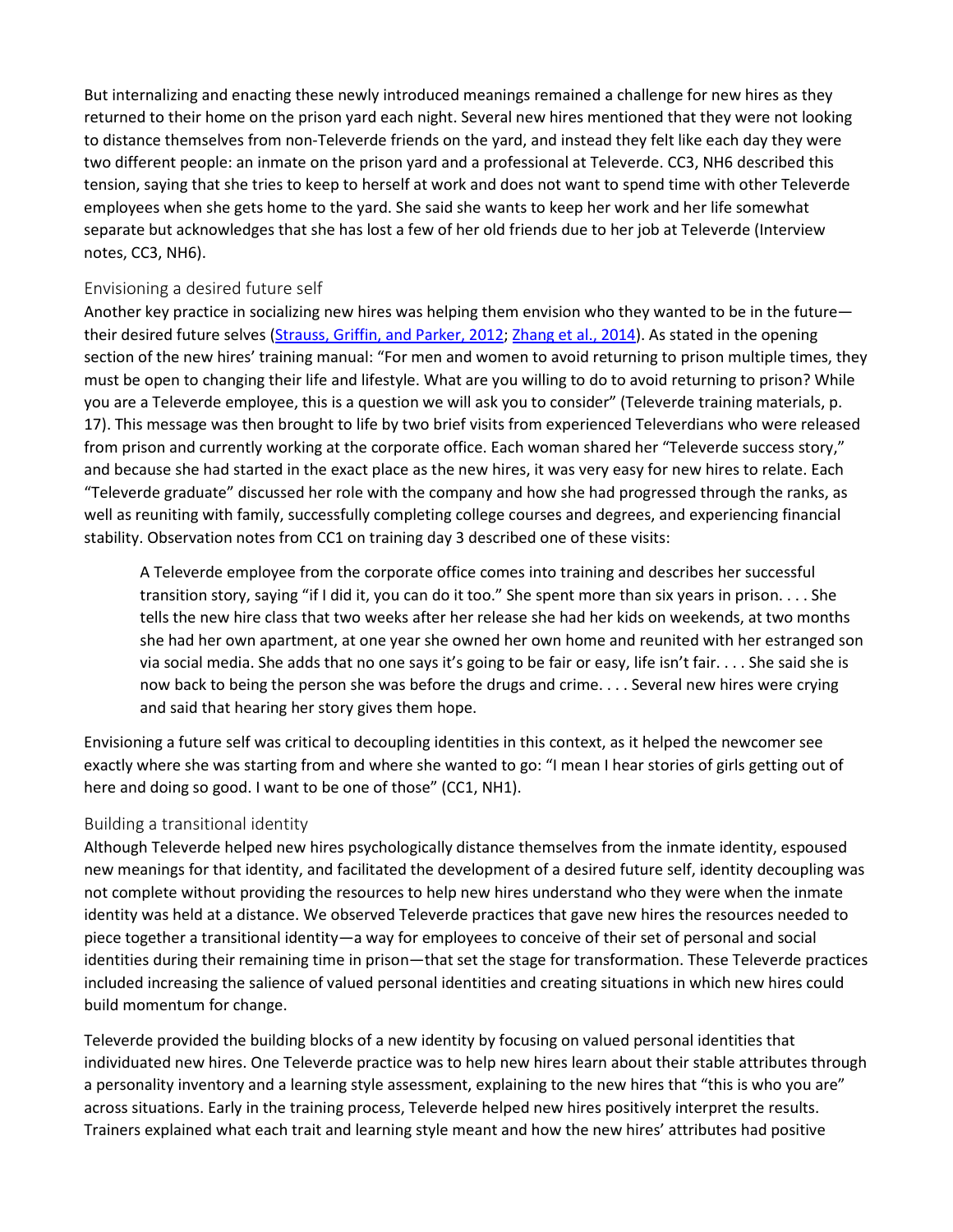qualities relevant to adapting to and performing in their new role (e.g., I lack patience, which makes me an excellent multi-tasker). Additionally, these exercises also sent a clear message that all new hires had unique personal identities that were respected by Televerde. This message of individuality was incompatible with the DOC doctrine that they were interchangeable occupants of the stigmatized inmate social identity, inducing the new hires to further recognize that "me the inmate" is not the entire "me."

The transitional identity included the emergent identity as a bona fide Televerdian and the salient personal identities that were expected to be instrumental in realizing the future-self goals. Each employee's formation and enactment of an individuating transitional identity enabled her to see herself as an agentic individual and member of Televerde and to recognize her time in prison as an opportunity to build momentum toward becoming her desired future self: "If I didn't get in here and build on some skills and build on some good work ethics was I going to be successful out there or was I going to go back to what I was doing before? Which could mean death. . . . It was like a life or death type thing for me. Success, or back to what I was before" (CC1, EE7).

## Cycles of Personal and Social Identity Validation

As noted, the company's two-week classroom training was the same across all call centers and incorporated both particularized and generalized respect, as well as practices that facilitated identity decoupling. As the new hires transitioned from the classroom to the call center, the context introduced a dense interpersonal world of managers, peers, and clients (via telephone and occasional in-person visits to the call centers). These interpersonal exchanges played a key role in shaping each employee's self-concept, providing meaningful cues that tended to socially validate the new hires as they experimented with and began to incorporate valued identities into their emergent sense of self.

Social validation occurs when an individual enacts a given identity and observers respond positively, communicating that one is on the way to becoming or has become a bona fide exemplar [\(Ashforth, 2001;](https://journals.sagepub.com/doi/10.1177/0001839216678842) Smith [et al., 2013\)](https://journals.sagepub.com/doi/10.1177/0001839216678842). The data suggest that respect was the foundation of social validation at Televerde and facilitated the formation of a transitional identity. Such validation emerged through a cycle containing three key components: identity claiming, receiving respect, and inferred identity granting. But the way these components played out differed depending on whether the respect was particularized or generalized.

## Personal identity validation cycle: The role of particularized respect

Given Televerde's ability to transcend the experience of prison as a total institution [\(Goffman, 1961\)](https://journals.sagepub.com/doi/10.1177/0001839216678842), new hires were able to interact regularly with civilian managers, Televerde employees at the corporate office (often former inmates), clients who instructed them on the calling campaigns (employees of technology companies), and prospects they were calling on the phone (typically high-level technology professionals with authority to make procurement decisions). Each interaction could potentially serve as a trigger for the validation cycle, with new hires enacting an identity (claiming the identity) and others responding positively to the enactment, thus conveying particularized respect, which was internalized by new hires as a social cue that they were enacting the identity appropriately (inferred granting of the identity).

Generally, a new hire's personal identities involved who she was as a "competent woman" or an "intelligent/skilled person." Particularized respect came from members of Televerde—"the more registrations I would get and the more that people would applaud me . . . or people tell me 'dang, you sounded really good right now' . . . I was like 'dang, I guess I am kind of good at this, huh?'" (CC1, NH2)—or from outsiders, such as when Televerde managers would ask clients to provide feedback on recorded calls. One new hire described an instance when the client listened to the call and assumed the new hire must be an internal member of the client's own company due to her extensive product knowledge: "[Based on my recorded calls] they didn't know that I was from Televerde and in here [prison]. So, to present yourself that way is really nice . . . you're almost a part of the real world. You feel like you're in a whole different element and that's nice" (CC3, NH2).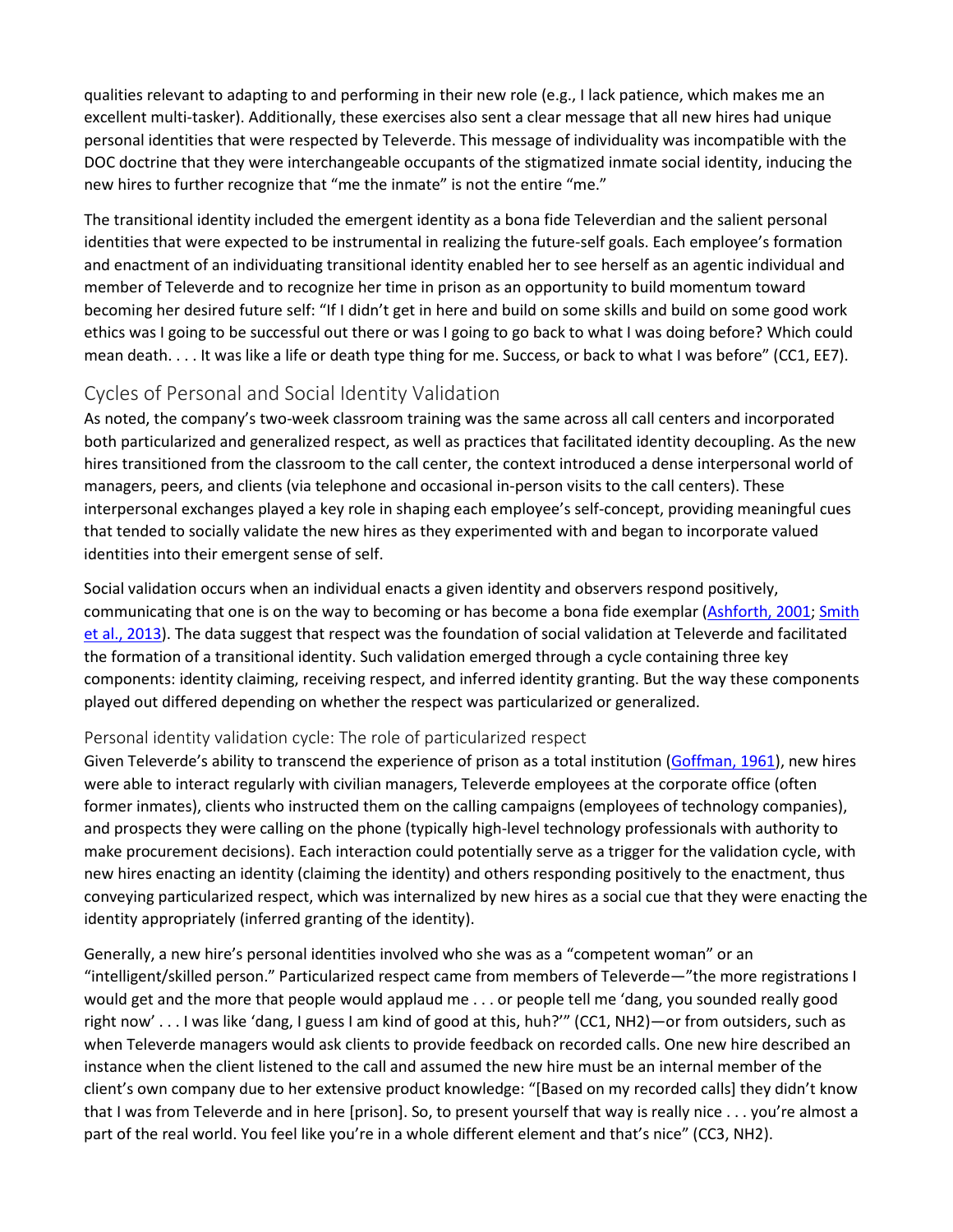Particularized respect was perhaps most salient when a new TSR received her first deliverable ("lead") and experienced the reaction from the rest of the call center: "The whole call center is excited for somebody to get their first lead . . . they ding a bell anyway for every time anyone gets a lead, and they clap, but when you get your first lead it's like the whole call center is like on their feet and . . . it's great. . . . You know, it's exciting" (CC2, NH1).

The data suggest a social validation cycle that entailed claiming the new personal identities via enacting them (i.e., one's behavior constitutes the claim) and receiving a respectful response that was internalized as granting those identities. As noted, particularized respect was earned for displaying desirable attributes, behaviors, or achievements. When asking an experienced employee about when she felt her new sense of confidence and competence, upon joining Televerde or after enacting the role, she responded:

It took getting recognition. It took being appreciated. It took, you know, the pat on the back from your team or your peers or getting your certificate [recognizing a major work-based accomplishment] from people just saying, you know, "wow you are doing a really good job." It took a lot of that before I really felt it inside that I had that confidence, you know, I got this. I understand what I'm doing. I'm kicking butt doing this. I can guide people. I could train people. . . . I could be a really great asset to a company. (CC1, EE9)

This quote also clarifies the relationship among initially claiming the identity through enactment, receiving particularized respect, and internalizing the respect as identity granting. It also demonstrates the cyclical nature of the social validation process that facilitated further enactment.

### Social identity validation cycle: The role of generalized respect

Receiving continued generalized respect—the type of respect given to everyone in the context regardless of individuating attributes, behaviors, and achievements—effectively granted each receiver's identity as a Televerde member and affirmed the positive distinctiveness of what that membership conveyed. Receiving generalized respect communicated to a receiver that others saw her as a bona fide member of Televerde and that the Televerde social identity was favorably regarded by others. The Televerde identity also held a broader meaning beyond the work role or organizational membership, as this was the only professional job opportunity for inmates. Receiving generalized respect as a member of Televerde conveyed that one was different from non-Televerde inmates and part of the professional world: "it makes you feel like—I mean, for lack of a better word—that you have more worth. That you can still do something even though you're where you're at [in prison]" (CC3, NH3).

In the case of particularized respect, identity claiming came first and—depending on one's performance—led to particularized respect and inferred identity granting. But the data suggest that because generalized respect was accorded to all members of the call center regardless of individuating qualities, inferred identity granting typically preceded a sincere sense that one belonged and could legitimately claim the Televerde social identity. Thus new hires reported receiving generalized respect in ways that granted the Televerde identity, which gave them the confidence to make identity claims as a Televerdian. As noted above, an experienced employee summarized Televerde's philosophy as "Let us love you until you can love yourself" (CC1, EE5). Consistent with this idea, one new hire said the following as she finished her formal training, but prior to making calls on her own: "I knew for myself I could do it, but when other people tell you [you can be a Televerdian], you know, sometimes it just means more and it hits you harder and, you know, not just [that] I don't want to disappoint myself. Now I don't want to disappoint these people" (CC2, NH3). This recognition of their role in the larger Televerde social group was not just confined to other Televerdians; prison officials, clients, and prospects on phone calls recognized and validated their status as members of a distinct and positive social category: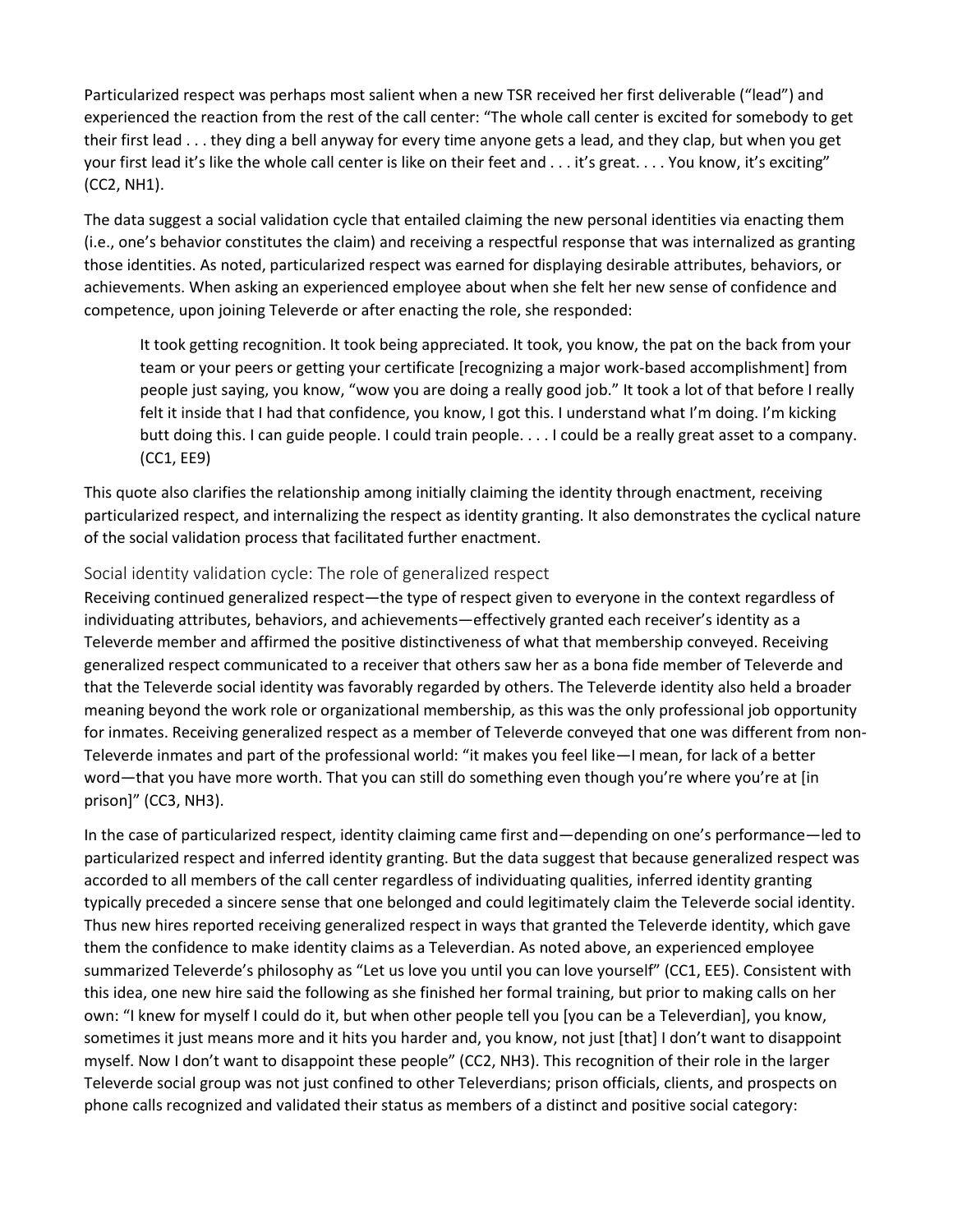And it's not just the way that the people who you work with treat you, as far as like the inmates or the Televerde staff, but it's the way that the prospects on the other side of the phone treat you because they don't know who we are. All they know is that you're a person who can carry on an intelligent conversation on their level and they give you that respect, and that is like "wow," it's a very freeing experience. It's like you're not even here [in prison]. (CC3, NH1)

Of course, key to ongoing validation of their Televerdian social identity was the ongoing enactment of such an identity, which Televerde explicitly encouraged. As an example of granting the Televerde identity, new hires were instructed early on to allow their Televerde identity to cross boundaries. One trainer reminded new hires to always remember that although their workday was from 8:00 to 5:00, they should be mindful of representing Televerde 24 hours per day. He added that they would be "under a microscope" on the yard and should use it as an opportunity to "step up" (Observation notes, Training Day 1–CC3). Claiming the Televerde identity mostly had positive consequences for the way Televerdians were treated on the yard, for example: "They've [other inmates] seen me out in the yard studying, and they are like 'is that what you have to do?' But you know they're kind of amazed that [is] what you have to do. . . . Plus when you say you get four college credits for it too, they are like 'wow'" (CC3, NH2). $6$ 

Strong interpersonal bonds characterized by trust seemed to represent important conduits through which validation flowed, and they acted as a catalyst for this portion of the model. The bond between a new hire and her manager appeared to be particularly important because of the manager's responsibility for grooming the new hire:

He's a proud poppa because he seems like, we're [his] children, we say sometimes. He really focuses a lot on us, building us into and helping us get to wherever we want to be. . . . He doesn't ever, ever, ever [treat us like inmates], we're normal people. . . . you can go to him with everything and anything. He's very understanding and very perceptive to any and all things. I just love him to death, I think he's great. . . . He trusts us to do what we're supposed to do without him being over our shoulder and watching every little move that we make. (CC1, EE12)

In sum, in the case of both personal and social identity validation cycles, validation encouraged further enactment and incorporation of the personal and social identities into a new hire's construction of her transitional identity.

## Identity Security and Its Impact on Performance and Well-being

It was apparent in the data that many new hires reached a point in their development at which enacting the newly acquired personal and social identities no longer felt experimental. Managers described this in several interviews, stating that they eventually saw "a transformation" among the new hires:

Over time you'll find that they [new hires] are coming to you [managers] saying "hey, you know I got a deliverable? A brand new lead." And they'll ask for more work. There are often times when they get up and start helping people as well. It's really a beautiful thing to see that, because when you get them at first they are initially hesitant and, you know, a few years later they're on top of the world because now they've secured deliverables, they've made the client happy and their manager, and they feel like they've learned something. (CC2, MGT8)

Managers struggled, however, to explain the processes or key turning points that helped new hires achieve this transformation. Data from new hires indicate that a key turning point was when informants felt safe and authentic, such that their identities felt less transitional and more established, or a state of identity security. [Pratt and his colleagues \(2012:](https://journals.sagepub.com/doi/10.1177/0001839216678842) 276) defined identity security as "when one feels safe and confident" or "when individuals not only see their [personal or social identity] as self-defining but feel comfortable and safe . .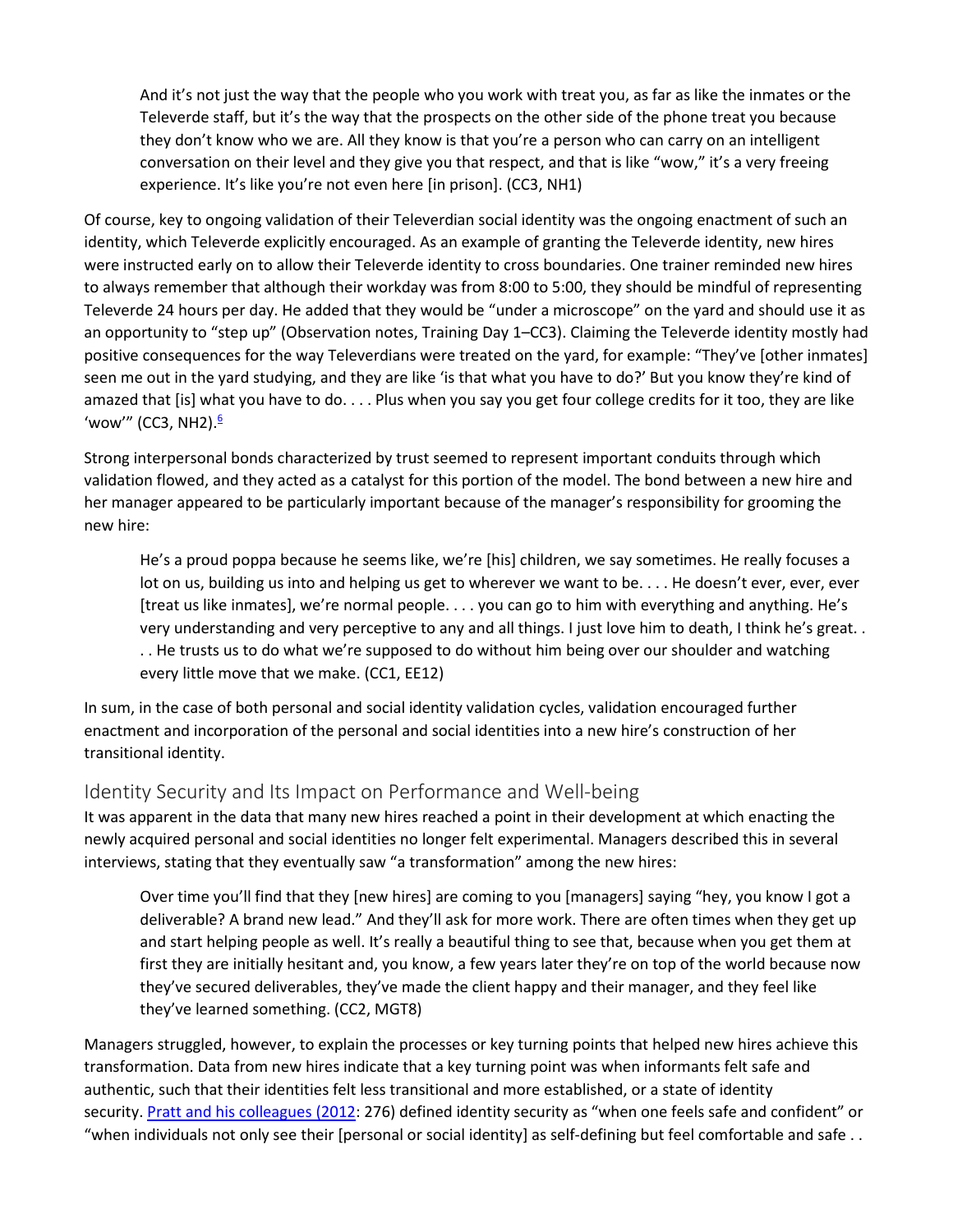. as well as validated by others" [\(Vadera, Pratt, and Mishra, 2013:](https://journals.sagepub.com/doi/10.1177/0001839216678842) 1265). Although the construct was developed in connection with social identities—Vadera and colleagues wrote "group" where we have inserted "personal and social identity"—we see value in extending identity security to personal identities as well.

The identity security theme came from informants' statements indicating that they saw the Televerdian social identity, as well as the personal identities of competence and intelligence, as self-defining and safe to enact. New hires repeatedly mentioned progressing from feeling insecure to feeling confident and comfortable in how they instantiated their identities:

Right at the end of training was when I started to come out [of my shell] a little bit . . . I knew I was in here and wasn't coming out and it was frustrating to me. It felt like I had chains on me. Then, I mean, even just in the last couple of weeks I've really come out [of my shell]—and I think too because I was successful in my last campaign and my self-esteem started to go up a little bit more and my selfconfidence—I wasn't as shy and afraid. (CC3, NH2)

I really wanted it. And so that's why I kept going through the training when we first started the new hire [training] and I was having difficulties. . . . Before I started changing and taking different classes to better myself I would just give up. This time it's just different. I see a total 360 [degree change] in the way I behave, the way I talk, the way I act. (CC3, NH4)

Data suggest that the ongoing claiming/granting and receiving of respect produced the social validation needed to feel safe and confident enacting personal and social identities. Over time, achieving a state of identity security relieved the stress associated with the identity transformation process, freeing up cognitive and emotional resources to distance oneself from the inmate identity, engage more fully in the transitional identity, and move closer to the desired future self. Televedians viewed their transitional identity content favorably and expressed excitement about what was ahead. According to one informant:

I should say what Televerde has given to me is confidence in myself, understanding that I don't have to continue to be an addict or a hustler, that I have more potential than I ever thought I had. . . . So you know, did I think I was capable of anything more? No, I didn't. Do I [now] think I'm capable of much more than where I'm at today? Absolutely. And I've come a long way. (CC1, EE7)

#### Personal identities and performance outcomes

Our data indicate that the security of a personal identity results from perceiving the positivity of the identity content, as well as validation of the enactment of this identity from those inside and/or outside one's group[.](javascript:popRef()<sup>2</sup>

I've heard this from so many women and I feel the same way—when you come to work here every day, you're not in prison. You're not wearing orange. You're not, you know—I'm an educated, intelligent professional who has intelligent, educated conversations with Vice Presidents and CIOs and Directors of Fortune 500 and Fortune 1000 companies on a daily basis. That's who I am. (CC3, NH1)

This sense of identity security involved increased confidence in one's skills and a sense that one was the type of person who could accomplish her goals:

I just learned that I'm capable. I'm competent. I'm intelligent. I don't need to get a job that doesn't pay much or [an] unskilled job because I have skills. . . . I haven't had the opportunity for a strong education in my life, and now I feel like I'm very good at learning. As long as I have the passion, the desire is there, and I'm going to go back to school. (CC1, EE9)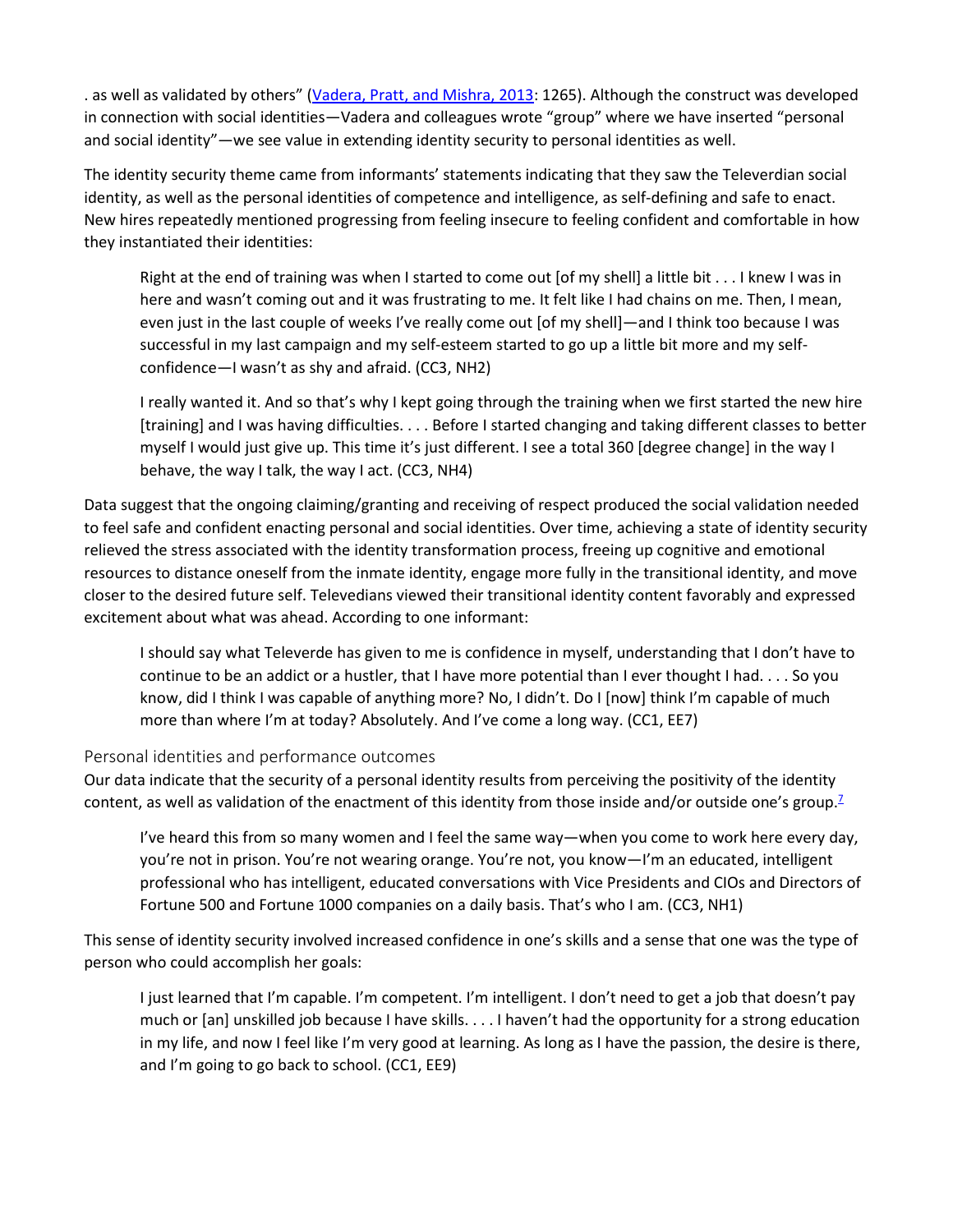The data suggest that feeling comfortable enacting favorable personal identities through one's Televerde role enabled the new hires to perform well and sustain this performance. For many informants, these boosts in performance were directly linked to the respect and validation cycles:

It's because of that respect and the confidence that we gain. And the more confident you become inside, the more confident you sound on the phone. . . . If you feel intelligent and you feel confident you're going to easily portray that confidence and that intelligence and that other person is going to be like "hey, they really know what they're talking about!" So of course that brings success and then more confidence, and then it feeds on itself in a positive snowball effect. (CC3, NH1)

#### Social identities and well-being outcomes

Emerging out of the social identity validation cycle was identity security as a Televerdian: "[feeling like I belong at Televerde] actually happened when we hit our 90 days [end of probation period]. I was like, 'wow, I'm really here with Televerde, I'm here. I'm going to stay now'" (CC3, NH4). Some new hires quickly reached a point at which they couldn't imagine their life in prison without Televerde: "Without this job I think I'd go crazy. Especially now that I know that it exists here; that it's possible here. If I didn't have it, if it got taken from me, I'd go insane" (CC3, NH3). Employees shared their gratitude for Televerde's impact on their sense of self:

[When I first came to prison] . . . I was lost and [now] I'm coming back to me and that feels really nice. I have to say I think working here has been a big part of that. I feel like I've evolved into something. I feel like I have a purpose and that's made a huge difference because I didn't know what to expect when I first got here. I thought that I would just waste away. (CC3, NH2)

In tracing the ultimate impact of generalized respect, the data were quite clear that informants saw marked improvements in their overall well-being as their bolstered sense of self encouraged positive self-evaluations: "I'm happy with the choices I'm making, what I'm doing, and who I am" (CC1, EE5). Following Bakker and [Oerlemans \(2012:](https://journals.sagepub.com/doi/10.1177/0001839216678842) 180; cf. hedonic well-being, [Fisher, 2014\)](https://journals.sagepub.com/doi/10.1177/0001839216678842), an individual has high (subjective) well-being "if he or she is (a) satisfied with his or her job and (b) experiences frequent positive emotions and infrequent negative emotions . . . indicative of engagement, happiness, or satisfaction (as an affective experience)." Our informants' reflections focused on feeling satisfied with their jobs and engaged in both their work and self-improvement. One new hire described her satisfaction with the job this way: "It's easy to get real negative in a place like this [prison]. Me personally, I try and stay in gratitude every day. Even when it's frustrating . . . I'm grateful I have this job. . . . Even though it may be challenging, I do enjoy it. You know, I love my job" (CC3, NH1). Further, feeling secure in their identity as a Televerdian facilitated our informants' sense of engagement in their work and their personal development. For some, this state of well-being extended to attitudes and actions beyond the work context. Just days before her release from prison, one experienced employee explained how improving herself through Televerde inspired her to engage in parallel non-work changes: "I had these other goals . . . to work with Televerde and to lose weight. So, I'm literally leaving a half a person behind. Going out, and looking great, feeling great, being healthy is something I've never had. So, now I've got my sobriety, my balance, my health. . . . I have a lot going for me" (CC1, EE10).

## Identity Security and Identity Holism

As described above, over time, informants who felt validated by others in their evolving personal and social identities—the transitional identity—came to feel safe and confident, or secure. What remained problematic was how to piece these identities together and reconcile them with both the psychologically distanced inmate identity and desired future self. Following the new hires through their training and first months on the job, and also asking experienced employees to reflect on their time at Televerde, revealed that many informants reached a point when they felt secure enough in their personal and social identities that they were able to enact them in an integrated way, and those identities became mutually reinforcing, a state we label identity holism. Ashforth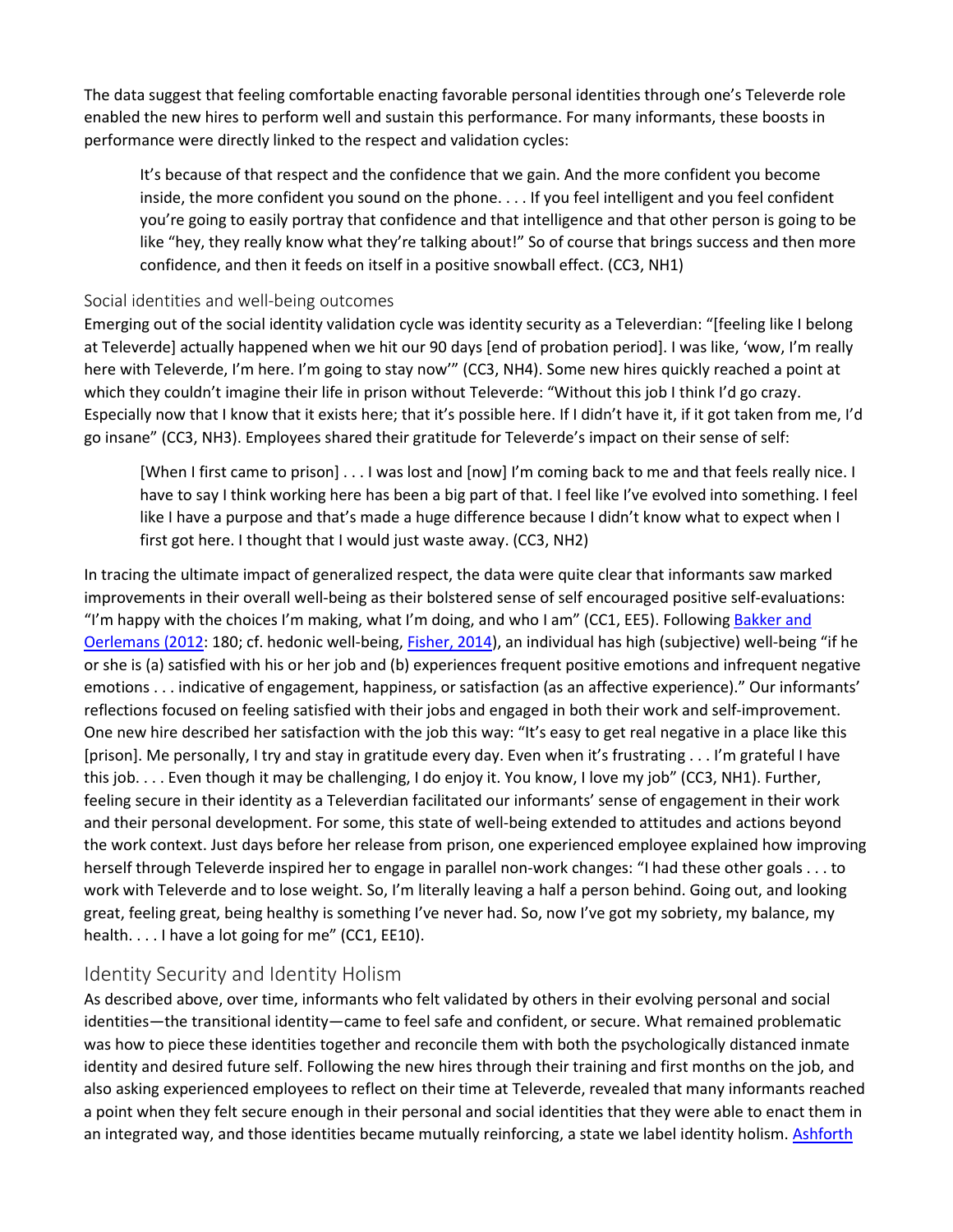[\(2007:](https://journals.sagepub.com/doi/10.1177/0001839216678842) 88) defined holistic identities as a state "where the identities overlap to such an extent that the boundaries fade and the identities blend into a richer whole," such that the totality of personal and social identities was greater than the sum of its parts.

#### Integrating personal identities and the Televerde social identity

It appeared that because new hires were secure in themselves (personal identities) and in their membership with Televerde (social identity), they were able to integrate the enactment of these identities. The data suggest that identity security gave new hires a path to a coherent self-concept, and as new hires came to regard the content of their multiple identities more positively, they saw linkages between identities (cf. [Fredrickson, 2003\)](https://journals.sagepub.com/doi/10.1177/0001839216678842). The compatibility of these identities seemed to make for the relatively smooth formation of a consistent selfconcept, such that new hires could fuse "me" into their enactment of the Televerdian role:

You get to the end of your training and you realize "you can do this" and you've been on the phone for maybe just a week, and you realize you're doing it. It's like "wow . . . is this really me?" When you realize the conversations you're having with people you're like "wow, this is ME on the phone. ME!" And that's what's surprising. (CC3, NH1)

I really actually do have the conversations comfortably myself. . . . I'm so down to earth and I'm so myself, you know. And I clown with them, like I've made jokes and stuff like that. I do keep it professional. Don't get me wrong, you know, like I make sure that I'm still incorporating a question or the information that we need . . . that's one thing I pride myself on is . . . it's not [like I'm] one different person on the phone and one different . . . in person. (CC1, NH2)

As indicated by the last quote, informants recognized positive connections between their identities and felt encouraged to inject their individuality (i.e., personal identities) into their enactment of the Televerde role (i.e., social identity), thereby personalizing their role enactment. As one informant said, "you're going to have to be creative and adjust your style . . . make a script your own and personalize it" (CC3, NH1). Informants noted further coherence between identities as they described how the transitional identity would carry into the future: "I learned that I'm very capable of showing up to work every day, being responsible for my behavior at work and my, you know, being responsible for my actions. . . . That I'm very intelligent and I'm very smart and that there's no reason why I can't do this out there [in society]" (CC1, NH6).

### Integrating the inmate identity with the other newly claimed identities

The experiences of our informants suggest that their biggest holism-related challenge was matching their evolving personal and social identities—their transitional identity—with the seemingly incompatible inmate identity that was constantly salient. This appeared to be most evident in new hires' struggles to maintain who they were when they went home to the prison yard each night and to reconcile their transitional identity with the identities associated with their incarceration (e.g., criminal, drug addict). This produced a great deal of angst for new hires as they struggled to internalize the new meanings of the inmate identity that Televerde espoused during the decoupling process (e.g., fresh start, recovering, self-improvement) while continuing to live an inmate life that had been more or less comfortable prior to joining Televerde.

A particularly well-articulated example of this angst-filled experience and ultimate resolution came from informant CC1, NH4, whom we will call "Holly." During an informal conversation after about two months on the job, Holly said she wasn't sure if being a part of Televerde was who she truly was. She felt like she needed to be two different people each day, one on the yard and one at Televerde, and although she was slowly pushing herself to be the Televerde person, she still had the same friends on the yard and still saw herself as an addict more than a professional. Nine months into the job, however, Holly expressed her new view on life as an inmate, saying, "I will take everything that this place has to offer me and I will become a better person because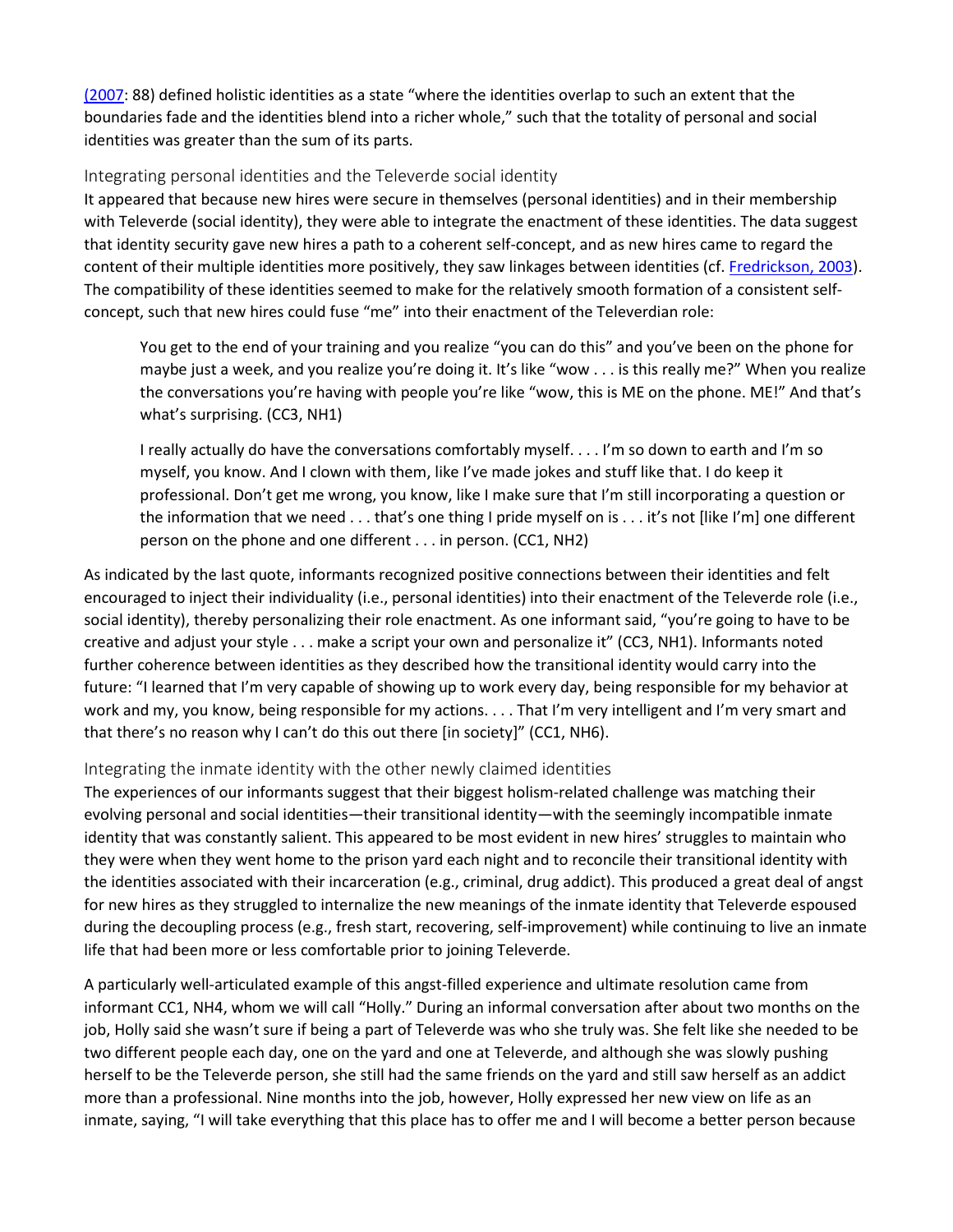that's what prison is about to me . . . I don't want to be part of that world anymore, you know?" She also reported no longer feeling the discomfort of being two different people each day after making changes on the yard:

I went ahead and I kind of shed a few friends . . . I chose to do something different this time . . . people that I care about, I love, that are my friends, I just told them, you know, "hey, I'm living different now and . . . if you're not going to leave that other stuff behind then I love you and if you need me, I'm here, but I'm not about it anymore." . . . So I've kind of really, I guess, carried the Televerde over to the yard. (CC1, NH4)

The data suggest that a redefined sense of what it meant to be an inmate happened as the espoused Televerde meanings of the inmate identity label were gradually internalized, allowing Televerdians to view their inmate role as an opportunity to better themselves, rather than viewing themselves as interchangeable stigmatized felons who were wasting time in prison. Given the new meanings of the inmate identity espoused during the identity decoupling process, new hires were able to see commonalities and connections across all salient identities:

One thing that Televerde taught me to do is that just because . . . I'm one, doesn't mean that my voice doesn't count. So I'm setting up a project. My goal is to find out how many people have suffered from gastro-intestinal difficulties since they've been here [in prison] because of our diet. Because I want them [DOC officials] to realize hard numbers, and that's one thing that this Televerde has taught me. People understand the bottom line numbers. If there's a bunch of inmates saying, you know, "we don't like the food, it's not good for us" . . . well that's not being part of the solution. That's just being part of the problem. I figure if I . . . am able to show . . . "you're spending X amount of money on medications to treat these symptoms that could easily be treated with fresh food or vegetables." So that's my goal. And before Televerde . . . I would probably just sit back quietly, saying "yeah, somebody will change this someday." (CC2, NH4)

This coherence achieved across salient identities often meant that informants chose to socially encapsulate themselves in the Televerde world to buffer themselves from the physically encapsulating prison institution. For many informants, this meant that they spent as much time as possible with those who shared the Televerde ideology in an effort to avoid the more conventional prison mentality:

I do think there's a really healthy dynamic among Televerdians. . . . this is going to sound terrible. We all know we're all just a little bit better than the rest of them. I'm not talking about *all* the rest of them, but the mass that doesn't want to change, doesn't want a different life. Doesn't want to be somebody human . . . when you need something, we go to Televerdians for it. (CC1, EE6)

#### Integrating the transitional identity with the desired future self

Identity holism helped dramatically change our informants' outlook on the future as the transitional identity the personal and social identities in play—became more firmly linked to a clearer desired future self:

I think I can be myself and be successful. I don't want to pretend to be someone else, because I'm going to get out of here and I'm going to do it as me, so it's good to get that confidence as myself right now while I'm here. So when I leave, I'll have what I need, because once I get out there, you know, having been here is going to be a big obstacle. So I think the more confidence and the more sure of myself I can become now, the better I'll be when I go home. I'm going to use every minute I have here to try and build myself up. (CC2, NH1)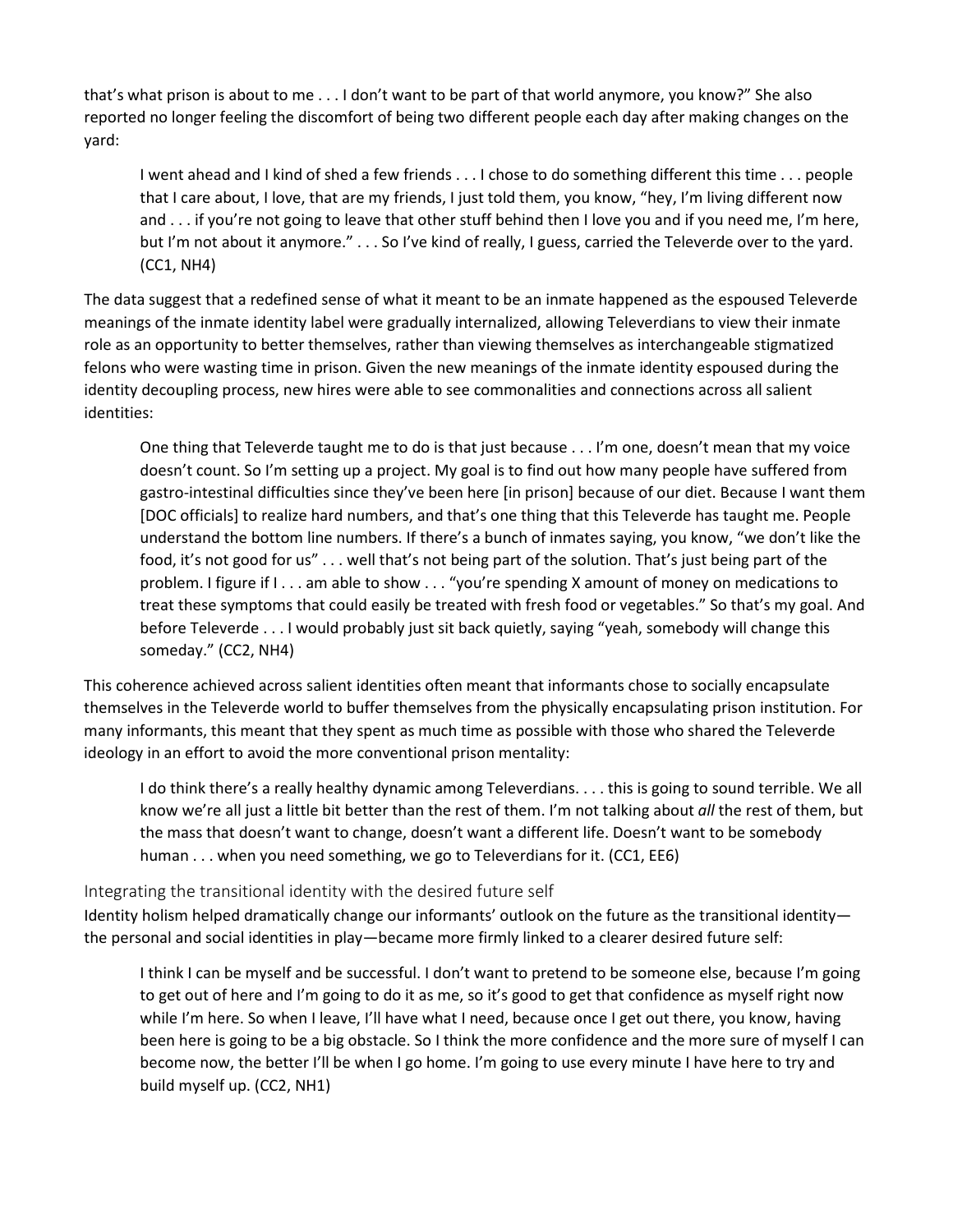Returning to our narrative about Holly above, she said just two weeks into her time at Televerde that she envisioned herself returning to dealing drugs after leaving prison if that enabled her to support her family. But after significant successes and time on the job, she said, "At this point I would do whatever it takes to take care of [my family]. Like, no, subtract that statement. Not whatever it takes because that's why I'm here. So I won't do whatever it takes. But I'll do whatever it takes within reason; within the law. . . . Yeah, that's not an option anymore." She elaborated on her new plan, which linked seemingly incompatible past identities with a desired future self: "I'm trying to at least get my level one certification [for substance abuse counseling] before I get out. . . . So that's kind of something I want to do because I'm like thinking, you know, what can I do where my felonies will assist me? Like what can I do where I think that where I've been to can help other people?"

Evidence from observation data over time suggests that identity holism resolved much of the angst employees experienced when trying to manage incompatible inmate and professional identities, and the complementarity of identities increased their abilities to perform in the role. The individuals quoted throughout this identity holism section were leaders on their campaigns and advanced to more challenging campaigns based on their successes.

Several informants' experiences over the course of their first nine months on the job were indicative of the struggle inherent in self-transformation, but two stand out as exemplifying the complete experience of holism. The first involves CC1, NH2, or "Crista." She described growing up homeless and understood life on the street and on the prison yard, both of which she was comfortable with: "I came in [very young], pretty much as a thug on the street." Crista explained that her strategy was to slowly change the way she acted and the people she associated with on the yard because the change was not going to happen overnight, and Televerde was not something she wanted to make a career of anyway. She still saw herself as a typical non-Televerde inmate. Six weeks into the job, Crista said she was contemplating quitting because she didn't feel that she fit the job. Reflecting on this juncture in a later interview, Crista said:

Yeah, I mean because at first it was just difficult for me . . . I didn't have any idea how to talk to CEOs . . . I felt really uncomfortable a lot of the time because I wanted to meet the standard but I didn't know if I was able to do it . . . so I guess saying it wasn't "me" at that time—I learned something actually, since I made that statement. . . . You are what you make yourself, so . . . it is "me" if I want it to be. (CC1, NH2)

When we visited her after nine months on the job, Crista had become comfortable with her Televerde identity and had changed her enactment of the inmate identity. She explained that she now avoided people and situations that could get her into trouble because she did not want to lose her opportunity at Televerde, and she was focused on taking steps toward a better future:

When I came in here I learned a lot. I learned that I'm . . . much more capable of doing so many more things than I ever held myself to . . . I've learned here that I can be somebody big if I really want to, you know, and like all I keep thinking of is the word "capable," like I can do anything pretty much that I set my mind to. (CC1, NH2)

The second example comes from CC3, NH1, whom we highlight through a series of narratives in [table 2.](https://journals.sagepub.com/doi/10.1177/0001839216678842) These data provide a sense of her describing the whole respect-based process, from receiving generalized and particularized respect in her job at Televerde, to the identity transformation involving identity claiming/granting and thus social validation, to a growing sense of identity security, and finally to achieving a sense of identity holism.

**Table 2.** Data Examples from CC3, NH1's Identity Transformation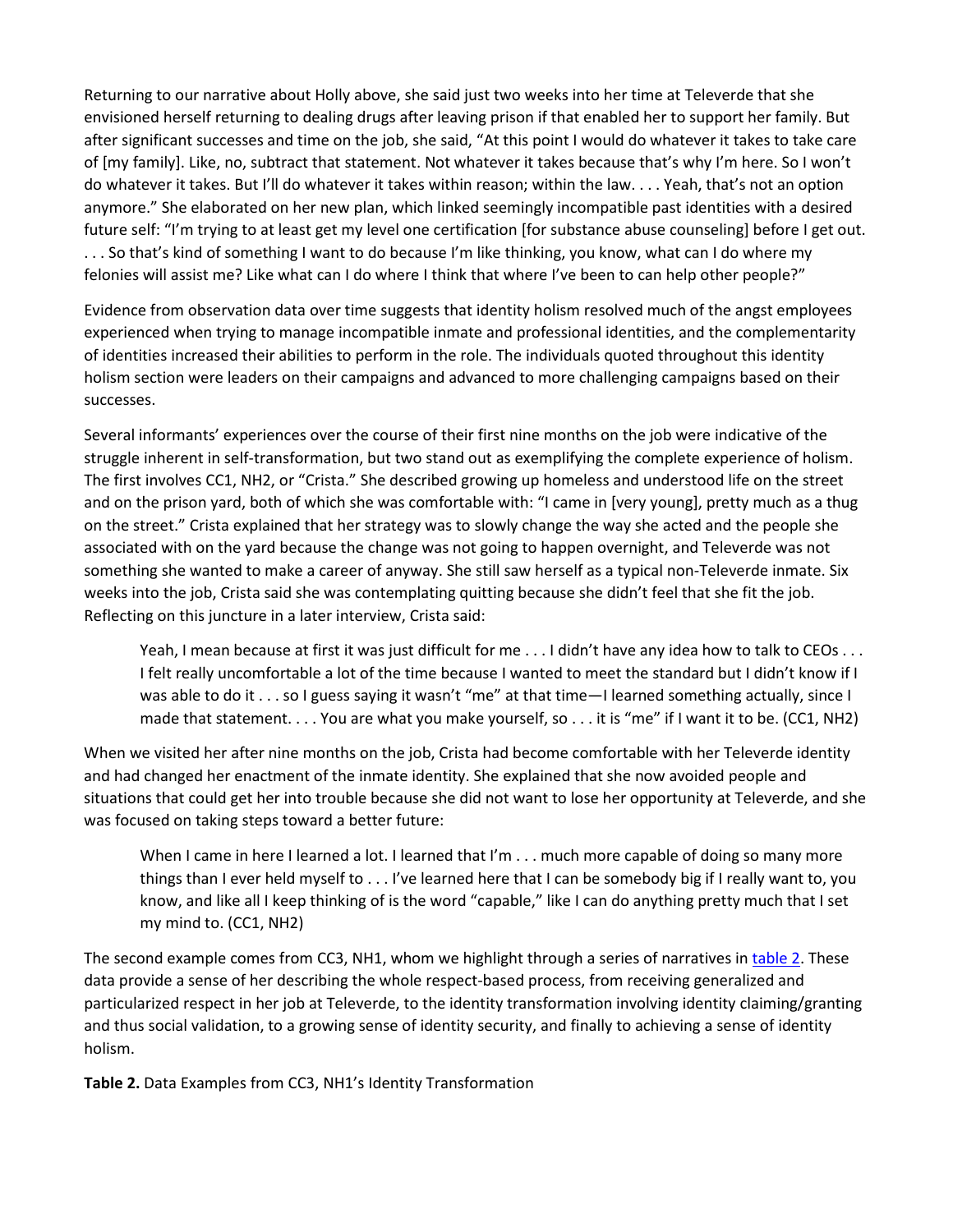| Generalized respect         | "One of our core values is 'people first' and [the call center manager] takes an                                   |
|-----------------------------|--------------------------------------------------------------------------------------------------------------------|
|                             | approach of interest in every single individual in the organization. So, all of those                              |
|                             | things that may not directly relate to work, they do affect our work and he knows                                  |
|                             | that. And, so putting us first, he takes an active interest in all aspects of our lives.                           |
|                             | . .what's going on in our lives, with our family, with our children where do we                                    |
|                             | want to go with the organization, you know He takes a sincere interest in                                          |
|                             | each of us."                                                                                                       |
| Particularized respect      | "I know they used to do something in the past that they are not allowed to do                                      |
|                             | anymore [because of DOC]. Once a year, if we met our target numbers for the                                        |
|                             | year, they would have a dinner where they would actually cater in a huge dinner                                    |
|                             | for all of the women that work on the unit. And I mean it's food that we                                           |
|                             | would never get before. It's a huge deal to us! They would have bacon-                                             |
|                             | wrapped shrimp and roast beef and all this great, great stuff to show us how                                       |
|                             | much they appreciate us. And in turn because we know that that's something we                                      |
|                             | can get, if we put forth our best effort and meet all those target numbers for our                                 |
|                             | clients and for Televerde, it's a win-win situation."                                                              |
| Decoupling identities       | "[At Televerde] I feel like a human being, I feel like I'm not in prison when I go to                              |
|                             | work every day."                                                                                                   |
| Social validation-          | "And it's not just the way that the people who you work with treat you, as far as                                  |
| Identity claiming, inferred | like the inmates or the Televerde staff, but it's the way that the prospects on the                                |
| identity granting, and      | other side of the phone treat you because they don't know who we are. All they                                     |
| respect                     | know is that you're a person who can carry on an intelligent conversation on their                                 |
|                             | level and they give you that respect, and that is like 'wow,' it's a very freeing                                  |
|                             | experience. It's like you're not even here [in prison]."                                                           |
| Identity security           | "Because it's like-when we come here, and I've heard this from so many women                                       |
|                             | and I feel the same way-when you come to work here every day, you're not in                                        |
|                             | prison. You're not wearing orange. You're not, you know-I'm an educated,                                           |
|                             |                                                                                                                    |
|                             | intelligent professional who has intelligent, educated conversations with vice                                     |
|                             | presidents and CIOs and directors of Fortune 500 and Fortune 1000 companies<br>on a daily basis. That's who I am." |
|                             |                                                                                                                    |
| Identity holism             | "[Since I started working at Televerde] I gained so much self-confidence and a                                     |
|                             | sense of self-worth. I felt pride and I felt so much more willing to be accountable                                |
|                             | for my actions because I was proud of my actions. It just changed the way I                                        |
|                             | looked at everything, the way I even held myself, and conducted myself and                                         |
|                             | conversations that I have not just here but on the yard. The way I conduct myself                                  |
|                             | when I go home. The way I conduct myself with the staff of DOC, and you know                                       |
|                             | the staff of DOC can usually tell inmates who work for Televerde because we just                                   |
|                             | carry ourselves differently. Not that we're arrogant, not that we're conceited, but                                |
|                             | we have a sense of pride and respect, not just for us, but for others."                                            |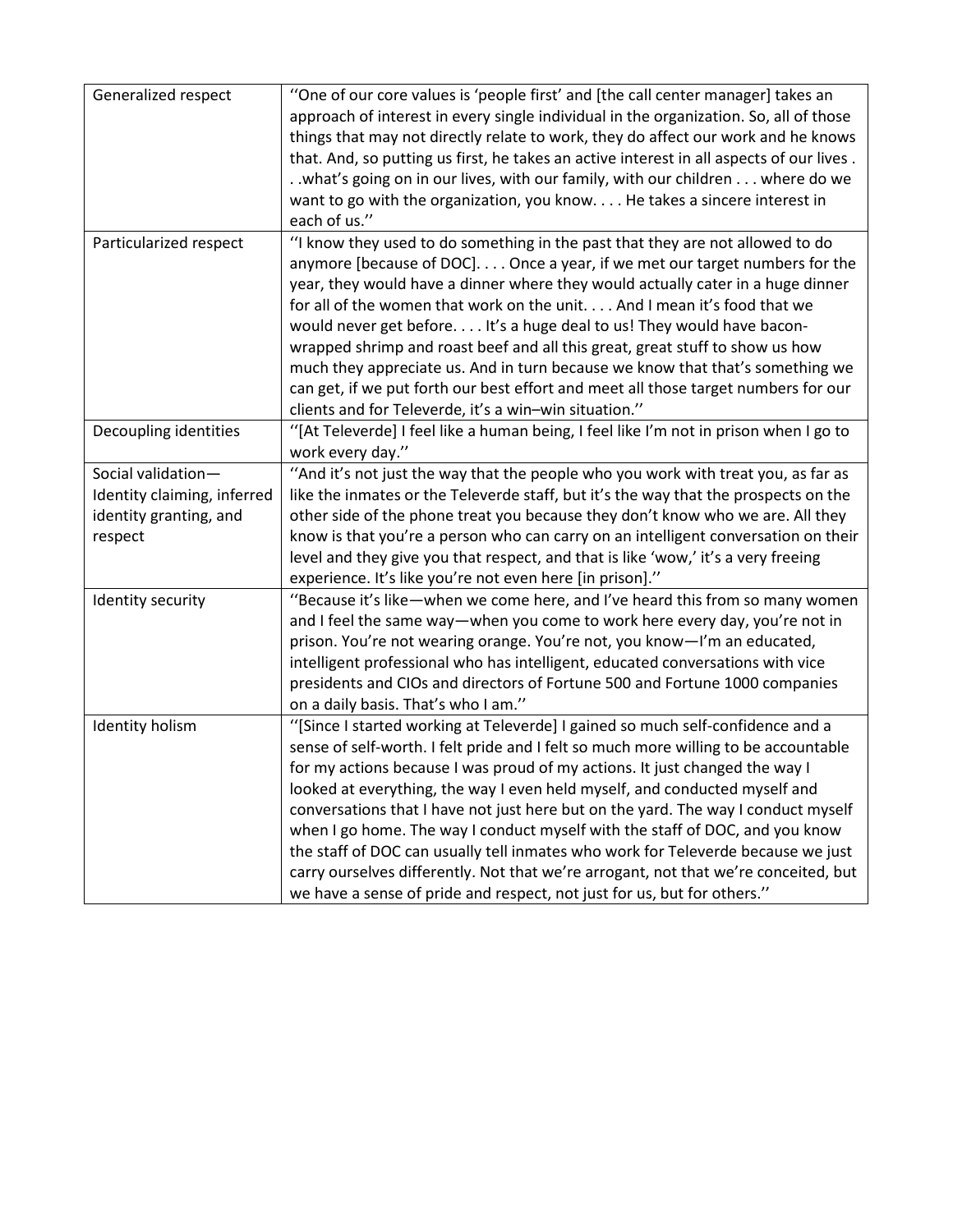#### Table 2. Data Examples from CC3, NH1's Identity Transformation

| Generalized respect                                                                | "One of our core values is 'people first' and [the call center manager] takes an<br>approach of interest in every single individual in the organization. So, all of those<br>things that may not directly relate to work, they do affect our work and he knows<br>that. And, so putting us first, he takes an active interest in all aspects of our lives<br>what's going on in our lives, with our family, with our children where do we want<br>to go with the organization, you know. He takes a sincere interest in each of us."                                                                                                                                                                                                                          |
|------------------------------------------------------------------------------------|---------------------------------------------------------------------------------------------------------------------------------------------------------------------------------------------------------------------------------------------------------------------------------------------------------------------------------------------------------------------------------------------------------------------------------------------------------------------------------------------------------------------------------------------------------------------------------------------------------------------------------------------------------------------------------------------------------------------------------------------------------------|
| Particularized respect                                                             | "I know they used to do something in the past that they are not allowed to do<br>anymore [because of DOC]. Once a year, if we met our target numbers for the<br>year, they would have a dinner where they would actually cater in a huge dinner for<br>all of the women that work on the unit. And I mean it's food that we would never<br>get before. It's a huge deal to us! They would have bacon-wrapped shrimp and<br>roast beef and all this great, great stuff to show us how much they appreciate us.<br>And in turn because we know that that's something we can get, if we put forth our<br>best effort and meet all those target numbers for our clients and for Televerde, it's a<br>win-win situation."                                          |
| Decoupling identities                                                              | "[At Televerde] I feel like a human being, I feel like I'm not in prison when I go to<br>work every day."                                                                                                                                                                                                                                                                                                                                                                                                                                                                                                                                                                                                                                                     |
| Social validation-Identity<br>claiming, inferred identity<br>granting, and respect | "And it's not just the way that the people who you work with treat you, as far as like<br>the inmates or the Televerde staff, but it's the way that the prospects on the other<br>side of the phone treat you because they don't know who we are. All they know is<br>that you're a person who can carry on an intelligent conversation on their level and<br>they give you that respect, and that is like 'wow,' it's a very freeing experience. It's<br>like you're not even here (in prison)."                                                                                                                                                                                                                                                             |
| Identity security                                                                  | "Because it's like--when we come here, and I've heard this from so many women<br>and I feel the same way-when you come to work here every day, you're not in<br>prison. You're not wearing orange. You're not, you know--I'm an educated,<br>intelligent professional who has intelligent, educated conversations with vice<br>presidents and CIOs and directors of Fortune 500 and Fortune 1000 companies on a<br>daily basis. That's who I am."                                                                                                                                                                                                                                                                                                             |
| Identity holism                                                                    | "[Since I started working at Televerde] I gained so much self-confidence and a sense<br>of self-worth. I felt pride and I felt so much more willing to be accountable for my<br>actions because I was proud of my actions. It just changed the way I looked at<br>everything, the way I even held myself, and conducted myself and conversations<br>that I have not just here but on the yard. The way I conduct myself when I go home.<br>The way I conduct myself with the staff of DOC, and you know the staff of DOC can<br>usually tell inmates who work for Televerde because we just carry ourselves<br>differently. Not that we're arrogant, not that we're conceited, but we have a sense<br>of pride and respect, not just for us, but for others." |

## Was the Transformation Process Really That Clean?

Our empirical story raises the question of whether everyone at Televerde reached identity holism. Although many informants did, some new hires did not follow the same progression, which warrants attention. The common theme in these instances was a breakdown in the cycles of social validation due to a lack of identity claiming by the new hire, a lack of respect and inferred identity granting, or inconsistent observations that prompted new hires to question the credibility of Televerde's respect cues.

First, a lack of identity claiming drove breakdowns in the validation process. Two new hires who we observed during training did not stay with Televerde: one left involuntarily due to insufficient performance on the job, and the other reportedly left voluntarily due to a lack of perceived fit. It seems that women who did not perform well failed to claim personal identities (e.g., competent, skilled) well enough to receive particularized respect and did not experience the validation that comes with inferred identity granting, making identity security impossible to achieve. As one high-performing new hire observed:

A couple of them went to [a difficult campaign] and they didn't make the cut . . . they couldn't get it done. So they got kicked back to [an easier campaign] and then they kind of bounce around. . . . It's hard to work here when you don't feel valued. You have to make a niche for yourself here and prove that you're worthy. . . . And so I see that discouragement in a lot of their faces and there's definitely selfesteem issues that I think they've got. (CC1, NH4)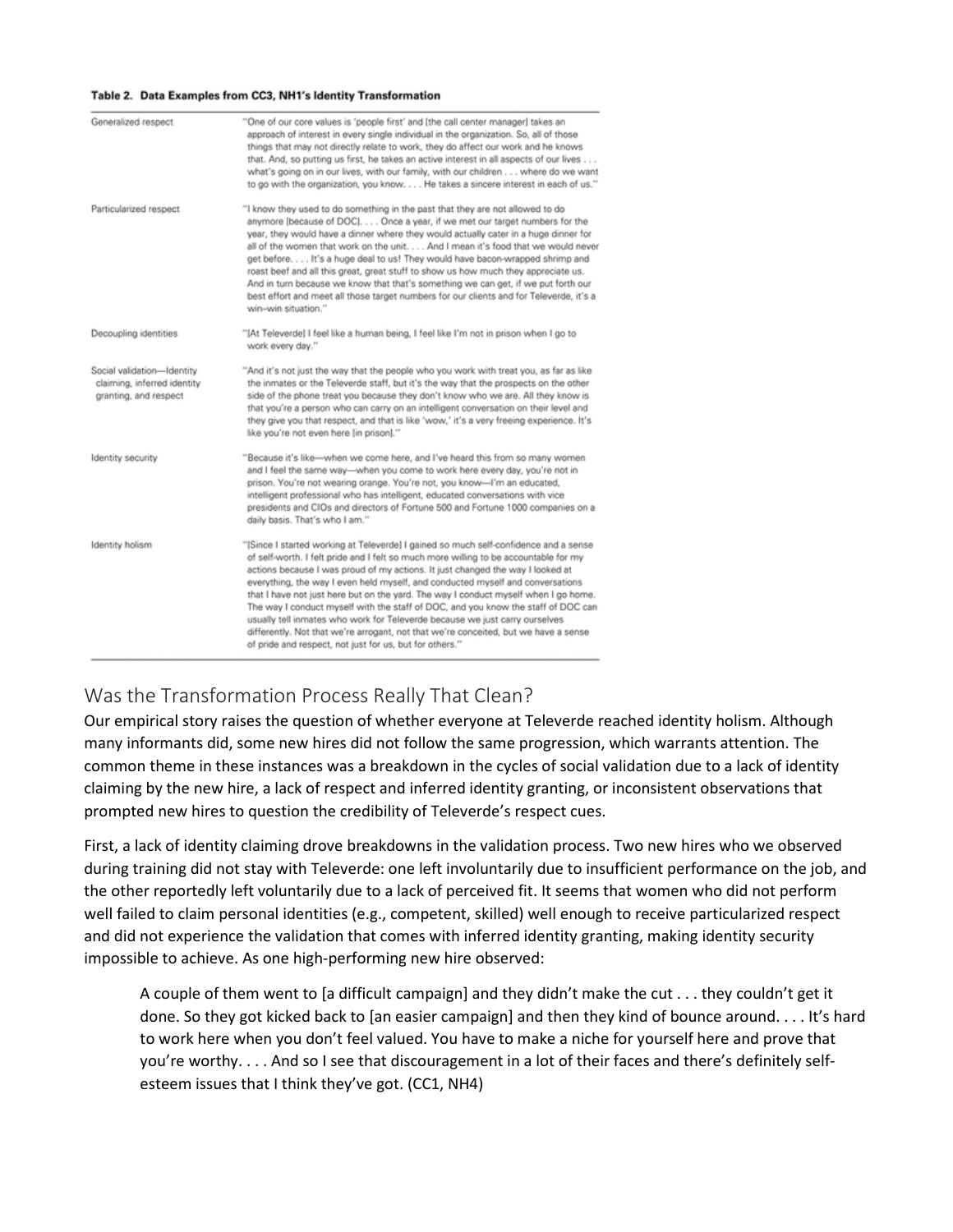A lack of perceived fit also led to inadequate identity claiming. As is the case with many strong-culture organizations, not every individual experienced a strong fit, and attraction–selection–attrition dynamics (i.e., [Schneider, 1987;](https://journals.sagepub.com/doi/10.1177/0001839216678842) [Dickson, Resick, and Goldstein, 2008\)](https://journals.sagepub.com/doi/10.1177/0001839216678842) were apparent when new hires did not claim the granted Televerde identity. According to the manager of one new hire who quit voluntarily, the new hire was not willing to make the lifestyle changes on the prison yard that would make her successful at Televerde. She ran with a rough crowd and was not ready to separate from them. In both the performance- and fit-related instances, the breakdown in the social validation cycles seemed to derail identity transformation and explain the departures.

A second way validation cycles broke down was when claimed identities did not receive a respectful response and were ultimately ungranted, thereby problematizing identity security. This was most common in the absence of close relationships with managers or mentors. As described earlier, strong interpersonal bonds seemed to provide an important conduit for social validation. Women who claimed identities—and were observed doing so by especially supportive or trusting managers or mentors—received respect and felt validated, but those who did not form close relationships seemed to flounder and feel lost: "They can give you little badges and stuff.... If your [manager] doesn't know you, how can you earn those?" (CC1, NH6). This dynamic was very clear in one informant's progression from being filled with self-doubt and unhappy at Televerde to being a confident and satisfied employee. Initially, she described feeling as though her manager didn't care about her at all, which she generalized to Televerde as a whole: "I feel like they could care less, they don't really care, you know, you don't really get a 'good job [name], you're doing a really good job,' when you work for [my manager]. He just expects, expects, expects, expects" (CC1, NH1). After moving to a new campaign and quickly bonding with her new manager, however, her view of herself and Televerde changed dramatically:

If you would have asked me last month, I think I probably would have been like "oh, I just—I'm doing this just for the money." You know? But now that I see that my efforts are being noticed, it's made me so happy that [a manager] came up to me and said "hey, you were recommended to me, and I would like you to think about coming to my team." . . . I can't even tell you how awesome she's been. . . . She put a light in my well. She shined a light in my tunnel. And since then I've been good. . . . I will never forget her because she helped a lot with me getting through my prison sentence, in innumerable ways. (CC1, NH1)

In addition to highlighting the importance of the validation cycles, this example reinforces that close and meaningful relationships matter for the validation needed to promote transformation.

A third type of breakdown in the validation cycles occurred when new hires observed a perceived mismatch between the espoused Televerde values and others' experiences, jeopardizing the credibility of Televerde and the validation they received in this context. Two new hires (in separate call centers and training classes) stayed with the job but told us they were not happy at Televerde and did not feel that the company was what it claimed to be during training. They each cited a similar observation: a close friend from the training class was taken off the schedule or fired rather than coached through her struggles to perform. As one put it: "I don't feel like they worked with her and gave her the chance. They said they were going to and then they didn't" (CC1, NH7). For these individuals, the discrepancy between what Televerde espoused and what Televerde appeared to do seemed to invalidate the respect cues they received and made them very skeptical of the organization. Because of this rift in their validation cycles, they ultimately did not seem secure in their personal or social identities and did not progress to identity holism.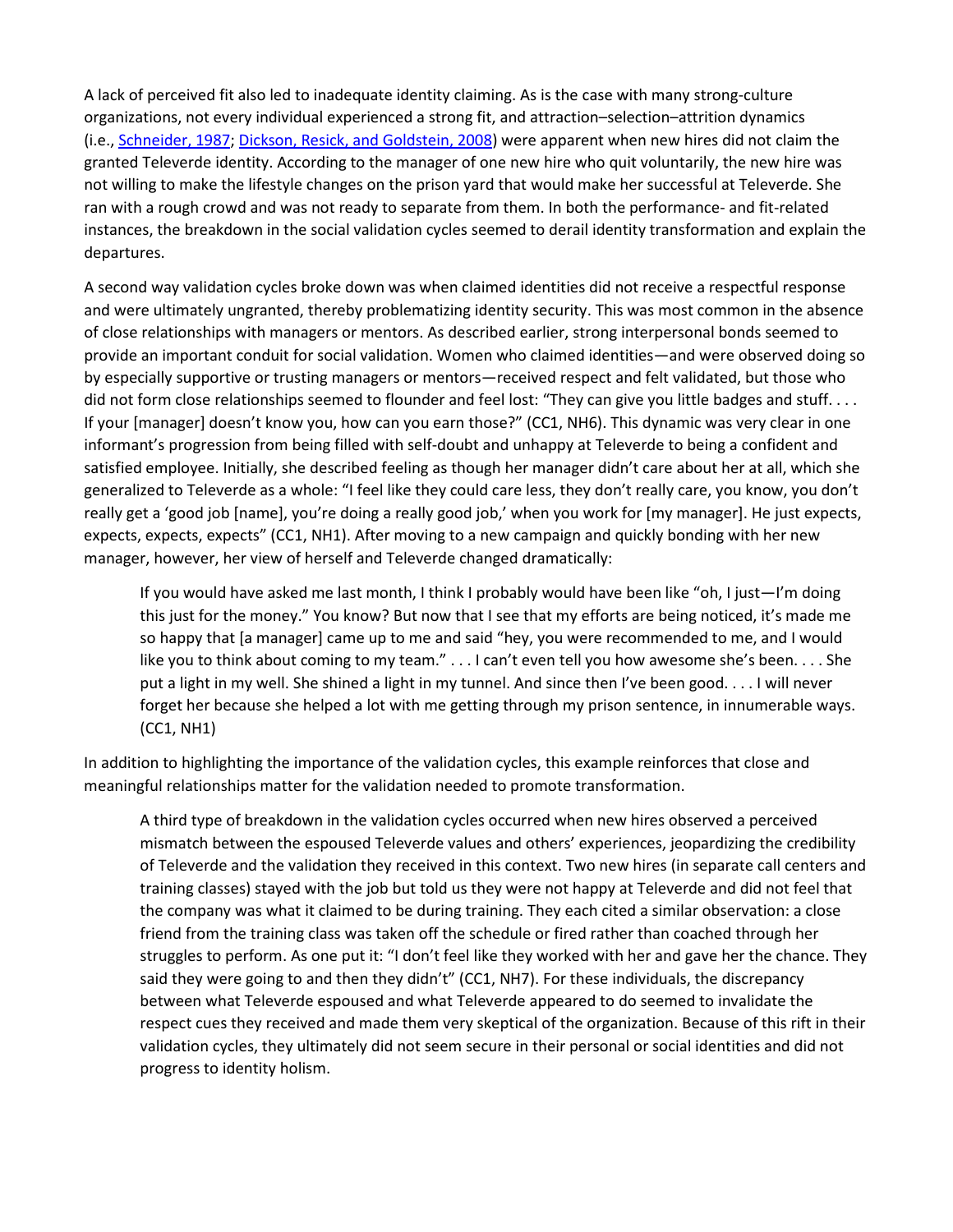## **Discussion**

We began this study with the goal of advancing theory regarding the impact of experiencing respect on the social construction of the self-concept over time and how this respect-based process of becoming influences an individual's adjustment. Our first research question—*how does the experience of respect influence the social construction of the self-concept over time?*—speaks directly to the self-related implications of receiving respect. The findings suggest that receiving respect transformed the way new hires saw themselves, which changed the way they felt and behaved at work. When new hires entered Televerde, they had been living with a single salient social identity (i.e., inmate) in an environment that discouraged differentiation from others. The data suggest that, as a result, new hires entered the organization defining themselves as stereotypical inmates (Levi and [Waldman, 2011;](https://journals.sagepub.com/doi/10.1177/0001839216678842) [Brown and Toyoki, 2013\)](https://journals.sagepub.com/doi/10.1177/0001839216678842) with little if any sense of personal identities that would distinguish them from other inmates or of a more salutary social identity than inmate. Televerde's socialization promoted distancing themselves from the conventional inmate identity that informants experienced as depersonalized and devalued, and (re)claiming personal identities along with the new Televerde social identity. Expressions of particularized and generalized respect conveyed worth that facilitated enacting these identities and provided social validation for doing so. Particularized respect cues fostered personal identities (e.g., competent woman, quick and adaptable learner), and generalized respect cues fostered the social identity of being a valued member of a desirable organization.

As a result of these processes, new hires became secure—safe and confident—in their personal and social identities, and they regarded their identities positively. Addressing our second research question—*how does receiving respect influence organizational members' personal and work-related outcomes?*—the findings suggest that each type of respect was primarily related to a unique outcome through identity security. Particularized respect was related to performance outcomes, which is likely attributable to the way that receiving such respect—or a desire to receive such respect—directed organizational members' attention toward meeting/exceeding performance standards and demonstrating valued attributes and behaviors. Generalized respect was related to individual well-being, likely due to the stable, supportive, and safe environment that such respect facilitated and reflected (cf. [Nembhard and Edmondson, 2012;](https://journals.sagepub.com/doi/10.1177/0001839216678842) [Cable, Gino, and Staats, 2013\)](https://journals.sagepub.com/doi/10.1177/0001839216678842).

Further, the data suggest that identity security often promoted identity holism, such that informants reported a coherent sense of self, perceiving their personal and social identities as complementary and integrated. Those who attained identity holism enacted their broadly applicable personal identities in the context of their Televerde social identity and displayed these personal identities in ways that changed how they enacted other identities, including the inmate identity. The inmate identity took on new meanings (e.g., self-improvement, growth) that complemented the Televerde identity and invigorated the rehabilitative function of their prison sentence, which had been largely absent to this point. Given the seemingly incompatible nature of the Televerde and inmate identities initially, holism appeared to be a substantive and life-altering accomplishment. Identity holism also seemed to bolster the impact of particularized and generalized respect on performance and wellbeing.

## Implications for Theory on Respect

Our empirically grounded insights help advance knowledge on respect by highlighting it as a key element in positively experiencing organizational life and especially critical to the process of becoming [\(Carlsen, 2006\)](https://journals.sagepub.com/doi/10.1177/0001839216678842). We did not ask informants specifically about respect, yet informants in nearly all interviews used the word "respect." When we asked them what differentiated Televerde from life as an inmate or from other workplaces, respect was generally their answer. When we asked new hires what was most surprising to them about Televerde, they often referenced the respect with which they were treated and went on to describe the subsequent changes they saw in themselves. This indicates the power of respect-based processes and the tight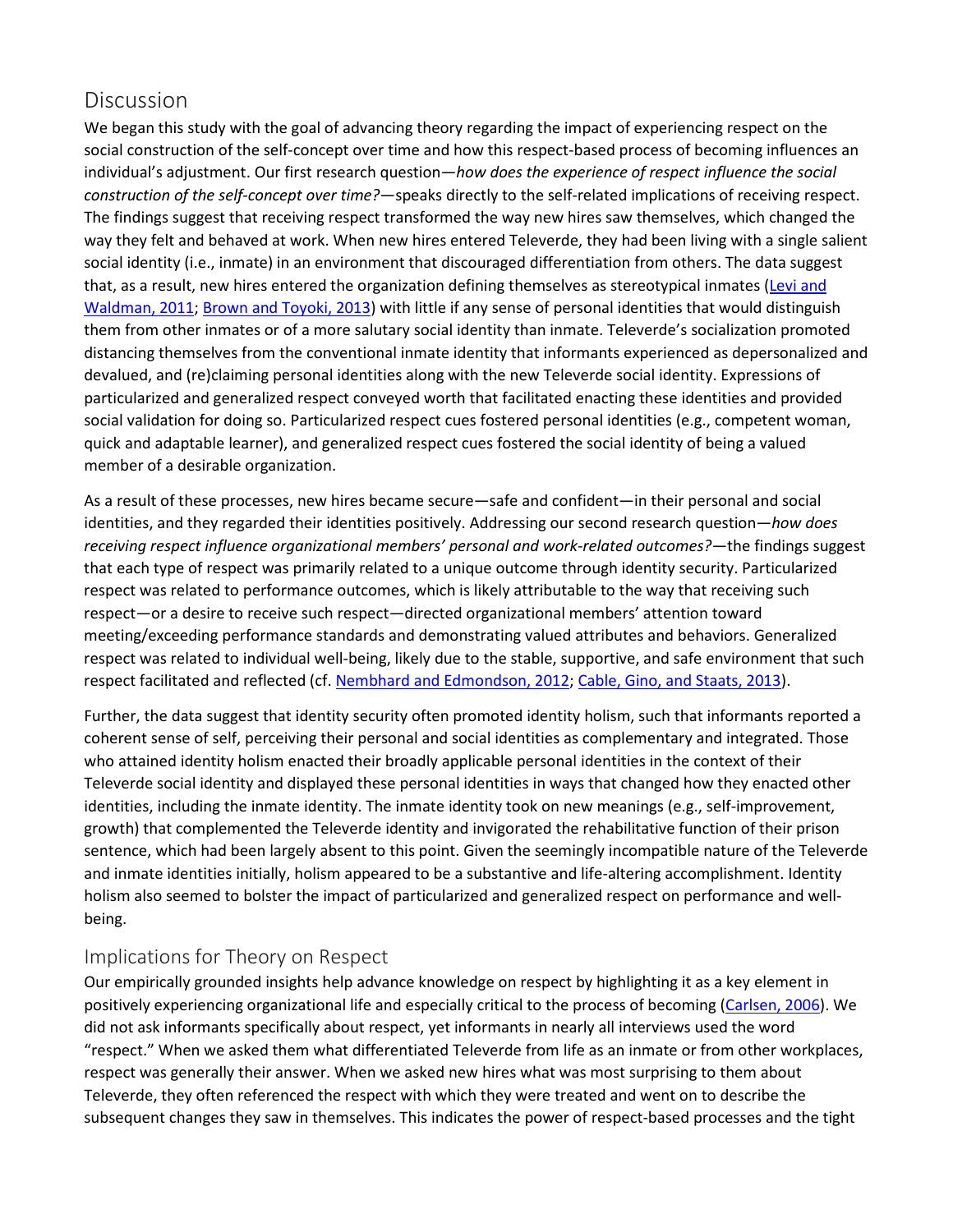coupling between respect and identity, such that feeling respected focused new hires' attention inward to evaluate, or reevaluate, the self-concept. This has an important implication for the respect literature, as empirical findings indicate positive individual- and group-level outcomes (e.g., [Tyler and Blader, 2002;](https://journals.sagepub.com/doi/10.1177/0001839216678842) [Stürmer,](https://journals.sagepub.com/doi/10.1177/0001839216678842)  [Simon, and Loewy, 2008;](https://journals.sagepub.com/doi/10.1177/0001839216678842) [van Quaquebeke and Eckloff, 2010;](https://journals.sagepub.com/doi/10.1177/0001839216678842) [Bartel, Wrzesniewski, and Wiesenfeld, 2012\)](https://journals.sagepub.com/doi/10.1177/0001839216678842), but our work suggests that the underlying driver of such outcomes may be attributable to the identity processes initiated by receiving respect. This also reinforces the notion that respect is a critical aspect of the organizational context and central to understanding how workplaces can be a generative force and partner in positive identity construction at work (see also [Grover, 2014\)](https://journals.sagepub.com/doi/10.1177/0001839216678842).

Additionally, experiencing both generalized and particularized respect simultaneously provided a feeling of both membership as a Televerdian and being distinct as a unique contributor (cf. optimal distinctiveness theory, [Brewer, 1991\)](https://journals.sagepub.com/doi/10.1177/0001839216678842). Receiving generalized respect established a foundation for feeling valued and safe in the work context, which promoted individual well-being, while receiving particularized respect rewarded the individual for job performance and provided a sense that her particular attributes, behaviors, and achievements were valued. Thus experiencing generalized and particularized respect together enabled individuals to feel valued as members and as individuals. This study provides the first empirical evidence that generalized and particularized respect can be experienced together in organizations and that the two types are distinguishable to receivers. The marked differences in the effects of generalized and particularized respect emphasize the importance of considering them separately in future studies and further examining the complementarity of such respect cues (see also [Rogers and Ashforth, 2014\)](https://journals.sagepub.com/doi/10.1177/0001839216678842).

The interpersonal interactions central to received respect in [figure 1](https://journals.sagepub.com/doi/10.1177/0001839216678842) also suggest the importance of high-quality relationships in facilitating respectful experiences. An emergent theoretical point related to those who reached the identity holism state is that close, trusting, and meaningful relationships acted as a conduit for the respect cues that promoted identity transformation. Such interpersonal connections facilitated becoming, whereas the experience of isolation reported in the absence of meaningful relationships inhibited it. This highlights the importance of relationship quality (cf. leader–member exchange and team–member exchange, [Dienesch and](https://journals.sagepub.com/doi/10.1177/0001839216678842)  [Liden, 1986;](https://journals.sagepub.com/doi/10.1177/0001839216678842) [Liden, Wayne, and Sparrowe, 2000\)](https://journals.sagepub.com/doi/10.1177/0001839216678842) in the interpretations and impact of respect cues. In turn, this richer understanding of respect also enhances our understanding of relationship quality and positive relationships, affirming that respect is foundational to the formation and maintenance of such generative relationships.

The importance of relationships also speaks to the broader consideration of the sources of respect. Future research can build on these findings by investigating whether the sources of respect cues, or a combination of sources, have differential effects on the receiver. Aside from relationship considerations, we speculate that status and proximity greatly influence the interpretation and impact of respect cues. Cues from relatively highstatus sources may carry more weight because of the individuals' power and credibility, and cues from relatively proximal sources may carry more weight because of the individuals' immediacy and deeper knowledge of one's qualities. This suggests that respect scholars should consider the source from which respect is received, especially the source's status and proximity vis-à-vis the recipient.

## Implications for Theory on Identity Transformation

The path to identity security and identity holism, depicted in [figure 2,](https://journals.sagepub.com/doi/10.1177/0001839216678842) suggests a different way of thinking about the organization's role in helping members—especially newcomers—manage identity transformation. The imputed worth that characterized both generalized and particularized respect conveyed that employees were valued as members of Televerde and as unique individuals, which influenced identity transformation through decoupling and socially validating identities. New employees gleaned the resources needed to construct a transitional identity and envision a desired future self to guide their growth. This process offers new insights on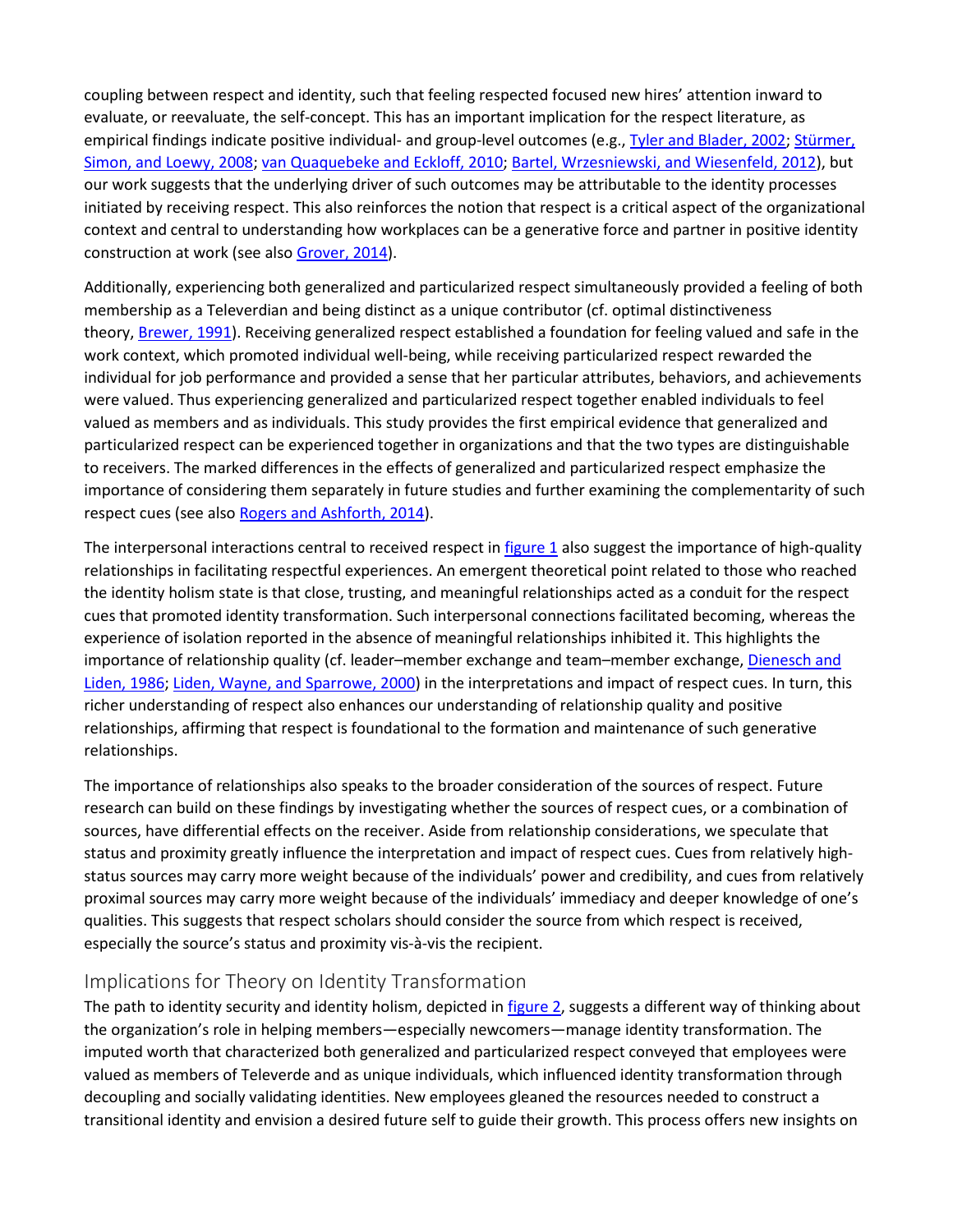how organizations can shape personal identities in addition to the social identities typically emphasized in organizational socialization, and it is consistent with what [Cable and colleagues \(2013:](https://journals.sagepub.com/doi/10.1177/0001839216678842) 3) described as socialization intended to bring out newcomers' "authentic best selves." Televerde took a "partnering" role [\(Kreiner and Sheep, 2009:](https://journals.sagepub.com/doi/10.1177/0001839216678842) 41) with newcomers to support their growth, thus facilitating identity holism and creating space for them to blossom into their desired future selves (cf. [Fiol, Pratt, and O'Connor, 2009;](https://journals.sagepub.com/doi/10.1177/0001839216678842) [Pratt et](https://journals.sagepub.com/doi/10.1177/0001839216678842)  [al., 2012\)](https://journals.sagepub.com/doi/10.1177/0001839216678842). This process provides the basis for several contributions to theory on identity transformations.



**Figure 2.** Self-concept transformation at Televerde.

### Identity holism

The concept of identity holism is a central piece of our contribution to research on identity transformation. The literature in organizational studies and psychology more generally has tended to treat the relationships among multiple identities in several ways (see [Ramarajan, 2014,](https://journals.sagepub.com/doi/10.1177/0001839216678842) for an excellent review). First, they are often treated as independent, as in a study by [Johnson and colleagues \(2006\)](https://journals.sagepub.com/doi/10.1177/0001839216678842) that showed the additive effects of workgroup, professional, and organizational identities on job satisfaction. Second, multiple identities are often viewed as hierarchically ordered. Self-categorization theory notes a functional antagonism between personal and social identity, meaning the salience of one is inversely related to the salience of the other, although this dichotomous view is becoming less prevalent [\(Turner, 1999\)](https://journals.sagepub.com/doi/10.1177/0001839216678842). Likewise, identity theory views role identities such as coworker and spouse to be arranged in a salience hierarchy according to the relative centrality and importance of the identities [\(Stets and Burke, 2000\)](https://journals.sagepub.com/doi/10.1177/0001839216678842), and research on intergroup conflict indicates that rendering a superordinate identity more salient than subgroup identities may mitigate conflict [\(Brewer, 2000\)](https://journals.sagepub.com/doi/10.1177/0001839216678842). Third, but far less common, some research focuses on the intersection of multiple identities. Intersectionality research addresses how the joint existence of demographic identities may affect social processes [\(Yuval-Davis, 2006\)](https://journals.sagepub.com/doi/10.1177/0001839216678842), for example, how African-American women may be treated differently in organizations than white women [\(Bell and Nkomo,](https://journals.sagepub.com/doi/10.1177/0001839216678842)  [2003\)](https://journals.sagepub.com/doi/10.1177/0001839216678842). Drawing on social identity complexity theory, [Roccas and Brewer \(2002\)](https://journals.sagepub.com/doi/10.1177/0001839216678842) argued that individuals who define themselves according to the intersection of multiple identities, such as female lawyers, see other individuals who share that intersection as ingroup members and see other combinations of those same identities, in this case male lawyers and female non-lawyers, as outgroups.

We view identity holism as a fourth way of conceptualizing the relationships among multiple identities.<sup>8</sup>Identity holism involves merging or integrating identities into a coherent whole. Whereas intersectionality research is largely concerned with where two identities intersect—picture the center of an X—identity holism focuses on the gestalt or totality of the identities—picture a single circle that includes a set of two or more identities, as illustrated at the far right in [figure 2.](https://journals.sagepub.com/doi/10.1177/0001839216678842) At Televerde, the unique strengths that a given employee came to see in herself infused her approach to various social identities, enabling her to personalize role enactment and create a more coherent, stable, and positive self-concept. The positive linkages and synergistic connections between identities is captured by [Dutton and colleagues' \(2010\)](https://journals.sagepub.com/doi/10.1177/0001839216678842) notion of structural-complementary positivity, in which such connections produce greater positivity in one's experience of the overall identity set. We suggest that this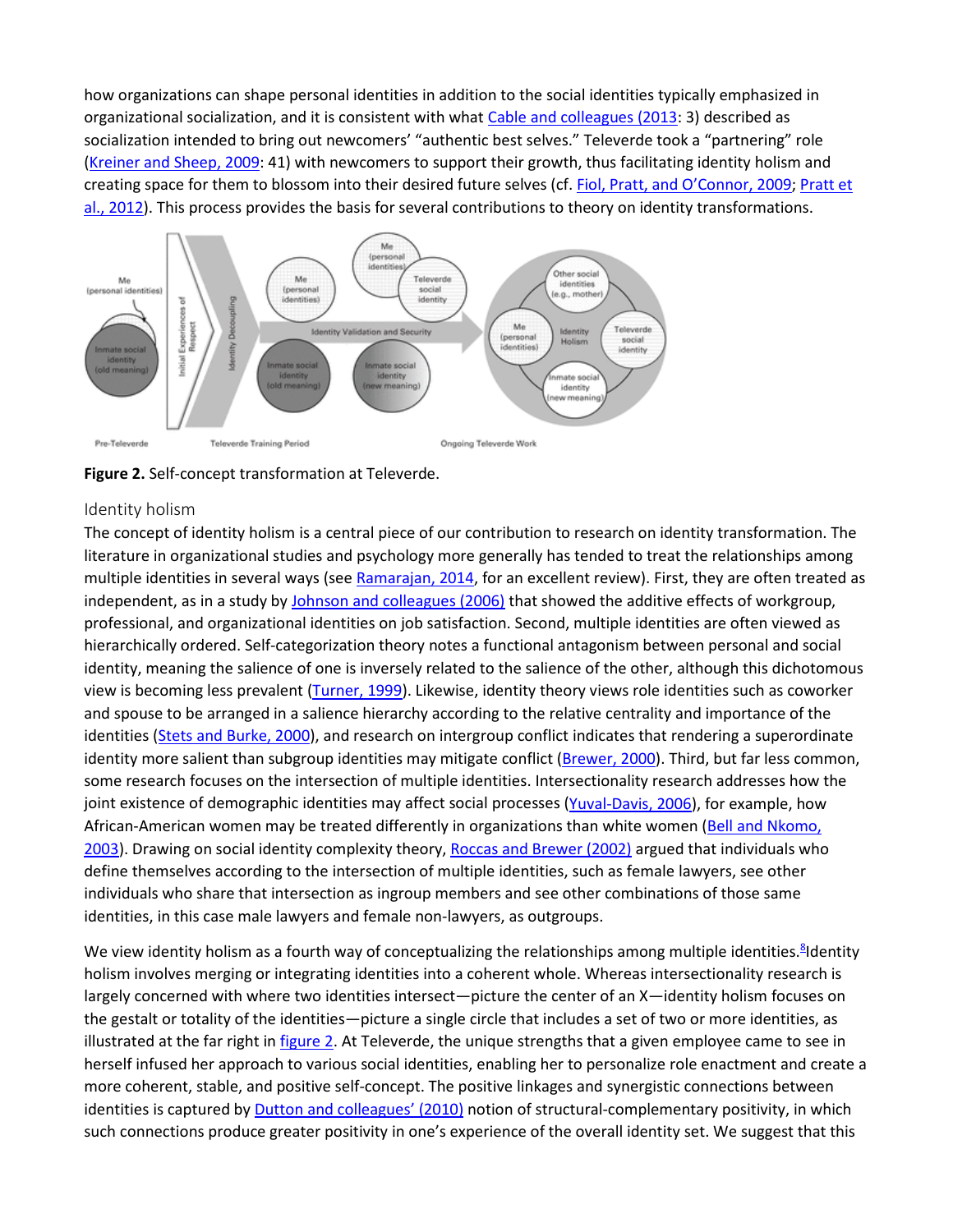positivity further facilitated desirable outcomes for Televerdians, as the integration of personal and social identities fostered a more coherent and, we surmise, more positive and authentic sense of self that promoted well-being and performance. Identity holism thus enabled the individual to make the Televerde social identity her own by enacting it in a manner consistent with who she was as an individual—potentially creating a whole that is greater than the sum of its parts. We found evidence of identity holism even when someone's identities seemed highly incompatible, such as "Holly" (CC1, NH4) planning her future career based on how her past felonies could assist her in excelling professionally.

The notion that personal and social identities can be harmoniously integrated suggests provocative leads for future research. Currently, research suggests various tactics for managing multiple identities (e.g., Sveningsson [and Alvesson, 2003;](https://journals.sagepub.com/doi/10.1177/0001839216678842) [Kreiner, Hollensbe, and Sheep, 2006;](https://journals.sagepub.com/doi/10.1177/0001839216678842) [Slay and Smith, 2011\)](https://journals.sagepub.com/doi/10.1177/0001839216678842). In identity holism, multiple identities are not "managed" per se but are yoked in a synergistic way that can enhance the enactment of each identity and leave individuals feeling more authentic. Given that the positive relationships between identity holism and performance and well-being outcomes were difficult to tease out from the interviews, future research could profit from more thoroughly investigating the outcomes of identity holism, including potentially negative outcomes such as cognitive overload.

Further, although the literature is unclear about how personal and social identities come to be incorporated into the self-concept, the thrust of what little research there is suggests that social identities create the context within which personal identities may manifest themselves; that is, social identities are relatively paramount (e.g., [Hogg, 2001;](https://journals.sagepub.com/doi/10.1177/0001839216678842) [Onorato and Turner, 2004\)](https://journals.sagepub.com/doi/10.1177/0001839216678842). In contrast, our findings suggest that personal identities may significantly inform the enactment of social identities such that, for example, two people enact the Televerde identity in quite different ways (see also [Elsbach and Flynn, 2013\)](https://journals.sagepub.com/doi/10.1177/0001839216678842). This supports the intriguing idea that perhaps socializing newcomers to identify with a new role or organization is not always the most effective way to ensure attachment to—and enactment of—the role. Focusing on validating personal identities that facilitate enactment of the new role may be a more effective approach [\(Roberts et al., 2005;](https://journals.sagepub.com/doi/10.1177/0001839216678842) [Cable, Gino, and Staats, 2013\)](https://journals.sagepub.com/doi/10.1177/0001839216678842). Future research could explore whether more effective role enactment occurs via promoting identification with the new role per se or through social validation of personal identities that fit with the newly acquired role. More broadly, an interesting avenue for future research is to examine the factors that may moderate and mediate the recursive "bottom-up" and "top-down" links between personal and social identities.

#### Identity transformation organizations and divestiture vs. identity decoupling

Previous research indicates that identity transformation organizations (ITOs)—and strong-culture organizations more generally—typically induce newcomers to shed incoming identities that are inconsistent with their new organizational identity [\(Greil and Rudy, 1984;](https://journals.sagepub.com/doi/10.1177/0001839216678842) [Pratt, 2000\)](https://journals.sagepub.com/doi/10.1177/0001839216678842). This is usually done through divestiture [\(Van Maanen](https://journals.sagepub.com/doi/10.1177/0001839216678842)  [and Schein, 1979\)](https://journals.sagepub.com/doi/10.1177/0001839216678842), meaning the incompatible identities are actively challenged such that the individual disidentifies with them and "forgets" them. Divestiture thus serves as a sensebreaking mechanism [\(Pratt,](https://journals.sagepub.com/doi/10.1177/0001839216678842)  [2000;](https://journals.sagepub.com/doi/10.1177/0001839216678842) [Ashforth, Harrison, and Sluss, 2014\)](https://journals.sagepub.com/doi/10.1177/0001839216678842), clearing the way for internalizing new identities. Although divestiture works well when newcomers can leave an old self-concept behind, this was not the case at Televerde because the most salient social identity for all employees was the inmate identity. Televerde is physically encapsulated [\(Greil and Rudy, 1984\)](https://journals.sagepub.com/doi/10.1177/0001839216678842) in the total institution of the prison, which perpetuates an opposing view of employees' worth (e.g., inmates are interchangeable parts of a stigmatized whole). Reminders of the inmate identity were omnipresent even within Televerde: employees wear orange prison attire and must obey seemingly arbitrary DOC rules at all times. Thus fully divesting the inmate identity was not an option.

Our data suggest an alternative to divestiture that facilitates identity transformation without actually jettisoning the problematic identity: identity decoupling. Just as the prison is an ITO oriented to producing a demeaned and compliant person, Televerde is a reinventive institution [\(Scott, 2010\)](https://journals.sagepub.com/doi/10.1177/0001839216678842) and an ITO oriented to countering the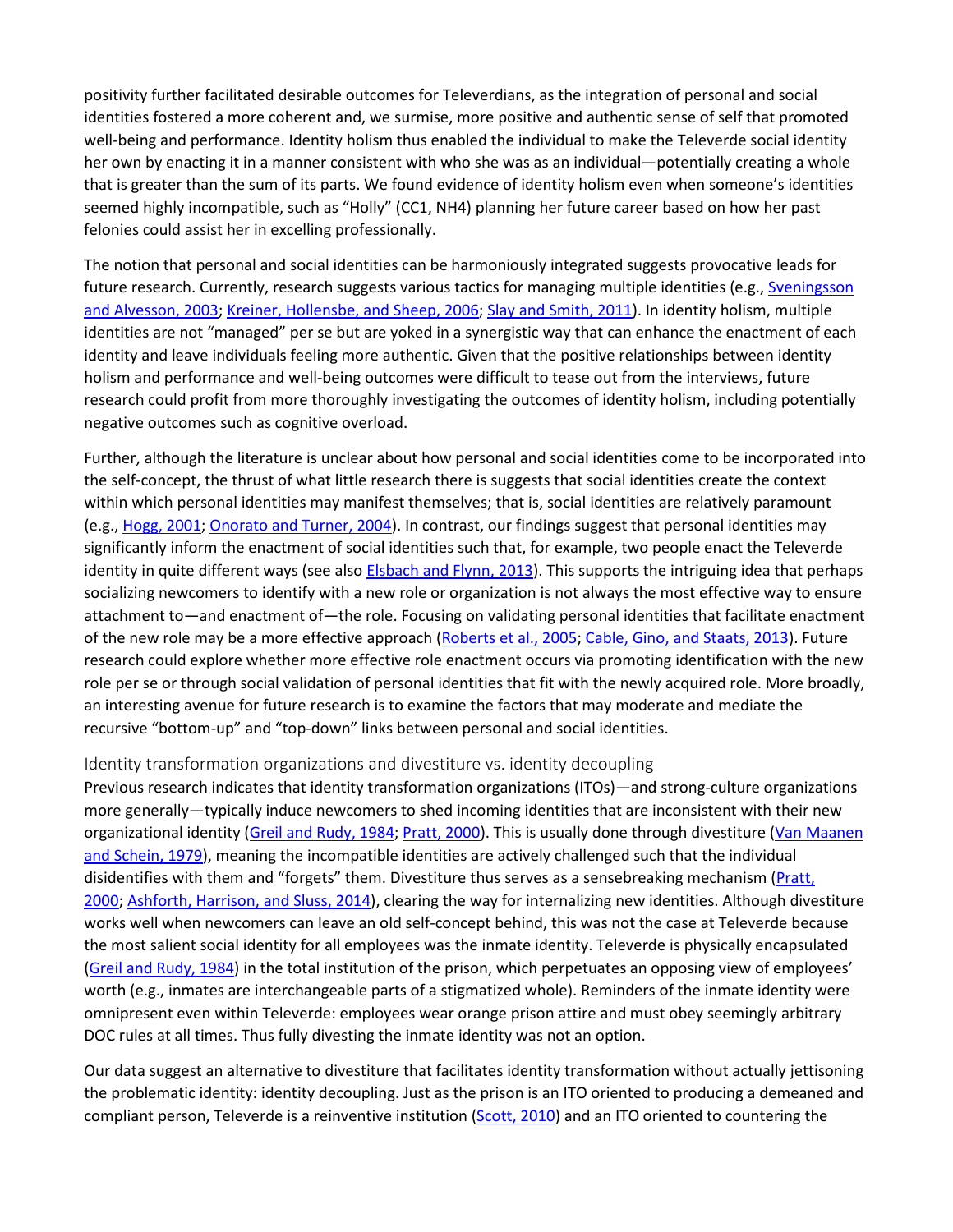prison's pernicious influence by producing a self-respecting and agentic person. Respect was a generative lever for transformation, inducing voluntary social encapsulation [\(Pratt, 2000\)](https://journals.sagepub.com/doi/10.1177/0001839216678842) that buffered members from the effects of prison life. Televerde used identity decoupling to reduce the relevance of the adverse meanings attached to the inmate identity but without requiring that the inmate identity be discarded. Instead, the inmate identity was held psychologically in abeyance until new meanings could be appropriated and, through identity holism, the individual could reclaim the identity as a more complementary component of the self-concept.

Beyond ITOs and strong-culture organizations, identity decoupling may be functional whenever an individual holds an identity that impairs current performance and well-being but that may ultimately prove useful if it can be later recast and reclaimed. Rather than rejecting one identity and internalizing another, seeing identities as distinct and acknowledging the strengths/weaknesses and uniqueness/commonalities of each [\(Fiol, Pratt, and](https://journals.sagepub.com/doi/10.1177/0001839216678842)  [O'Connor, 2009\)](https://journals.sagepub.com/doi/10.1177/0001839216678842) can create the potential for identity holism and a richer, more nuanced self-concept. Not divesting incoming identities may enable a newcomer to draw on experiences from previous roles in ways that improve his or her enactment of the new role (cf. [Beyer and Hannah, 2002;](https://journals.sagepub.com/doi/10.1177/0001839216678842) [Caza and Wilson, 2009\)](https://journals.sagepub.com/doi/10.1177/0001839216678842). A Televerde manager shared an example of a new hire struggling to understand business operations. When asked if she had ever sold anything, the new hire said she had sold drugs before prison. The manager told her to draw on that mindset to understand traditional business. In short, seemingly contradictory identities proved to be complementary. Clearly, the notion that identity decoupling (and subsequent identity holism) can substitute for divestiture warrants further exploration.

#### Identity claiming and inferred identity granting

The literature on identity claiming and granting maintains that the social construction of an identity as a valid element of one's self-concept occurs through a series of assertions and affirmations [\(Bartel and Dutton,](https://journals.sagepub.com/doi/10.1177/0001839216678842)  [2001;](https://journals.sagepub.com/doi/10.1177/0001839216678842) [DeRue, Ashford, and Cotton, 2009;](https://journals.sagepub.com/doi/10.1177/0001839216678842) [DeRue and Ashford, 2010\)](https://journals.sagepub.com/doi/10.1177/0001839216678842). Enacting a new identity represents a claim that one is or is becoming a bona fide exemplar of the identity, and endorsing that enactment represents a grant that one indeed is or is becoming an exemplar. Our findings suggest that the sequence of claiming and granting depends on the identity in question. For personal identities, where one seeks to establish one's unique attributes, behaviors, and achievements, a claim tends to be predicated on evidence to which an audience responds through the display of more or less particularized respect. Thus claiming usually precedes inferred granting, the default assumption in the literature [\(Bartel and Dutton, 2001;](https://journals.sagepub.com/doi/10.1177/0001839216678842) [DeRue, Ashford, and Cotton,](https://journals.sagepub.com/doi/10.1177/0001839216678842)  [2009;](https://journals.sagepub.com/doi/10.1177/0001839216678842) [DeRue and Ashford, 2010\)](https://journals.sagepub.com/doi/10.1177/0001839216678842). Conversely, for social identities, which involve establishing oneself as a prototypical member, one may infer identity granting through receiving generalized respect, encouraging one to embrace and enact that identity. In this case, inferred granting functionally precedes claiming, providing a signal that it is safe and appropriate for the member to claim the social identity. Accordingly, scholars need to be cognizant of the particular sequence through which claiming and granting occur.

## Boundaries and Applications of Our Theorizing

The unique and extreme nature of the prison context presents both opportunities and limits for future applications. On one hand, the prison context afforded us the ability to capture the experience of respect, which is likely more subtle in other contexts, as a transparently observable phenomenon (cf. Bamberger and Pratt, [2010\)](https://journals.sagepub.com/doi/10.1177/0001839216678842); on the other hand, the context creates the possibility of idiosyncratic findings. In many regards, however, Televerde is like other business organizations in structure (relatively flat hierarchy with many semi-autonomous groups) and how it functions as a for-profit business in a competitive market. Further, although it is somewhat unusual, there are many instances of individuals entering organizations who do so with self-transformation in mind, eager to distance themselves from unwanted identities in favor of the personal and social identities implied by organizational membership (e.g., military recruits eager for the challenges of boot camp, new hires who embrace "stretch" assignments as a means to personal growth and career success). As noted earlier, [Dutton and colleagues \(2009:](https://journals.sagepub.com/doi/10.1177/0001839216678842) 7) pointed out that "research has shown that this drive to construct a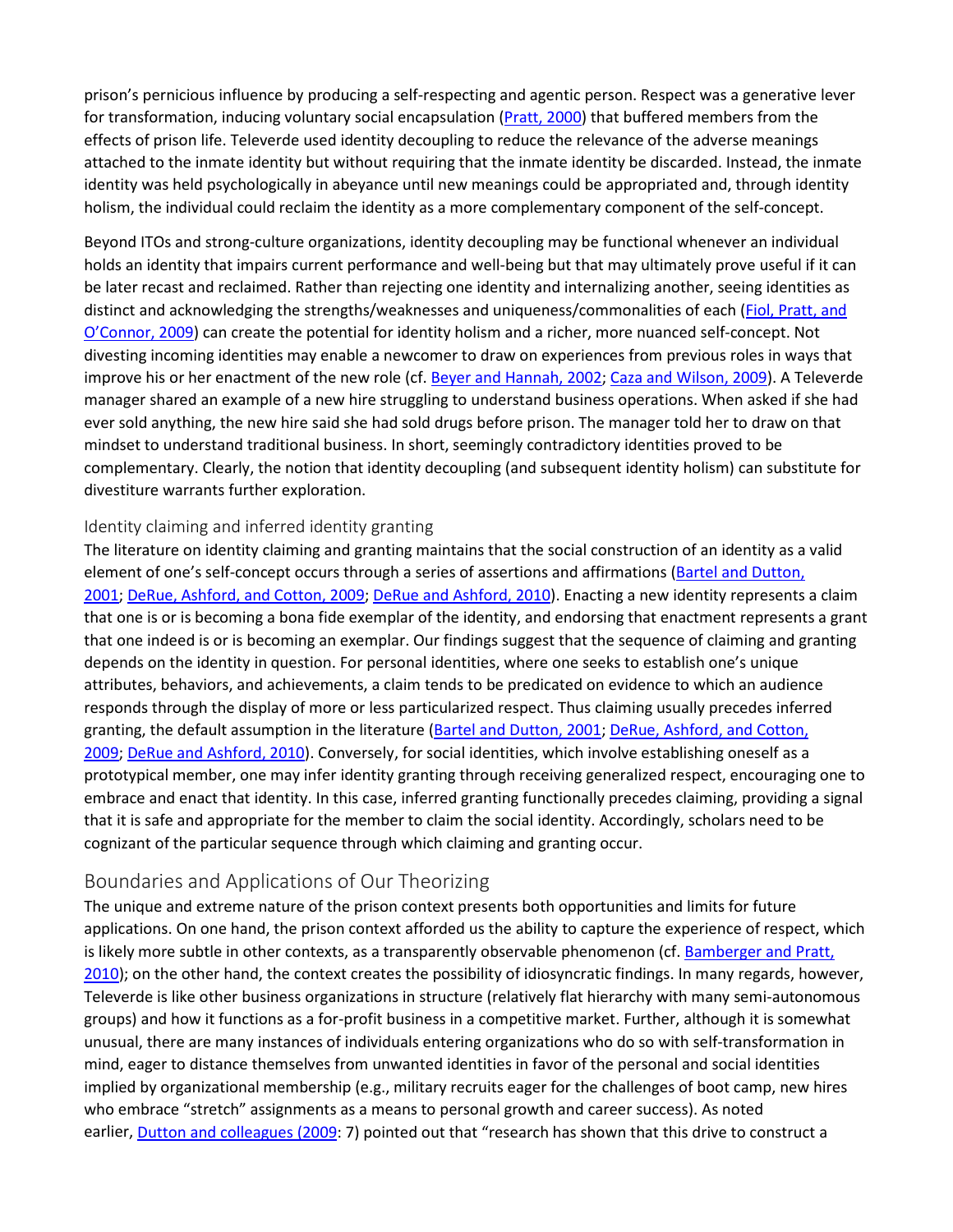positive identity is equivalent to and sometimes even exceeds our most basic physical needs," suggesting that employees' experience of becoming something more positive through their organizational experience is a common one. This assertion aligns with prior research indicating that respect is a universally important experience because it meets basic social needs (De Cremer [and Tyler, 2005;](https://journals.sagepub.com/doi/10.1177/0001839216678842) [Huo and Binning, 2008;](https://journals.sagepub.com/doi/10.1177/0001839216678842) [Rogers and](https://journals.sagepub.com/doi/10.1177/0001839216678842)  [Ashforth, 2014\)](https://journals.sagepub.com/doi/10.1177/0001839216678842), regardless of where individuals work. Thus we feel confident that our core insights particularized and generalized respect affect individuals in distinct and positive ways, respect provides social validation and a sense of security in the validated identity, secure identities can be brought together holistically, and the two types of respect have relatively unique impacts on well-being and job performance—are broadly transferable and have implications for managers in other organizations.

Further, the important role that managers play in conveying respect and subsequently shaping employees' sense of self speaks to the importance of investing in meaningful relationships with employees, regardless of the type of organization. Our findings suggest that respect cues tend to flow best through close relationships, and the absence of such formal or informal relationships can impede the process of becoming. Although many organizations reward managers for task-oriented components of the job and merely hope for efforts directed toward relational components (e.g., [Uhl-Bien and Ospina, 2012\)](https://journals.sagepub.com/doi/10.1177/0001839216678842), our findings urge managers to make the formation and maintenance of relationships with employees a priority [\(Dutton, 2003\)](https://journals.sagepub.com/doi/10.1177/0001839216678842). Finally, in addition to forming relationships that act as conduits for respect, managers can also institutionalize practices among employees that reinforce respect cues (e.g., building such cues into formal newcomer training, providing opportunities for employees to voice opinions, facilitating consistency across managers), so that the message becomes clearer to new hires and serves as a reminder to experienced employees that all members are valued [\(Sutton and Louis, 1987\)](https://journals.sagepub.com/doi/10.1177/0001839216678842).

In sum, our study articulates how receiving respect can serve as a potent lever for the positive transformation of the self-concept. Our emergent theory suggests that respect, while relatively easy to provide, has an outsized impact on how newcomers come to see themselves and how well they adapt to their work and organization.

## Acknowledgements

We would like to express our sincere gratitude to our fantastic Associate Editor Mike Pratt, three incredibly insightful reviewers, and Linda Johanson and Joan Friedman for their time, patience, and interest in preparing the best possible version of the manuscript for publication. We thank Denny Gioia, Peter Hom, Glen Kreiner, and Beth Schinoff, along with audience members of presentations at Aalto University, Arizona State University, Boston College, DePaul University, Georgia Institute of Technology, Marquette University, Munich School of Management, Northern Illinois University, Pennsylvania State University, University of Colorado–Boulder, University of Kansas, University of Notre Dame, University of Oregon, University of Texas–San Antonio, and University of Virginia for their helpful comments. We also appreciate P.E.O. International and Arizona State University GPSA for financial support that enabled this project. An earlier version of this paper was presented at the 2013 Academy of Management meetings in Orlando. Finally, we thank the members of Televerde's management team for opening their doors and the phenomenal group of women working for Televerde who opened their hearts to us.

- **1** We use the terms "sense of self" and "self-concept" interchangeably. To remain consistent with the literature, we use the terms "future (work) self" and "desired (work) self" to refer to aspirational self-concepts.
- **2** Scholars have wrestled with how best to define positive identity in organizations (e.g., by positive content, process, or outcomes; see the chapters in [Roberts and Dutton,](https://journals.sagepub.com/doi/10.1177/0001839216678842) 2009). To avoid this quagmire, we opted for **[Dutton and colleagues' \(2010\)](https://journals.sagepub.com/doi/10.1177/0001839216678842)** simple definition.
- **3** To maintain informants' anonymity, we do not explicitly link each call center to a security level but rather label the three data collection sites Call Center 1 (CC1), Call Center 2 (CC2), and Call Center 3 (CC3).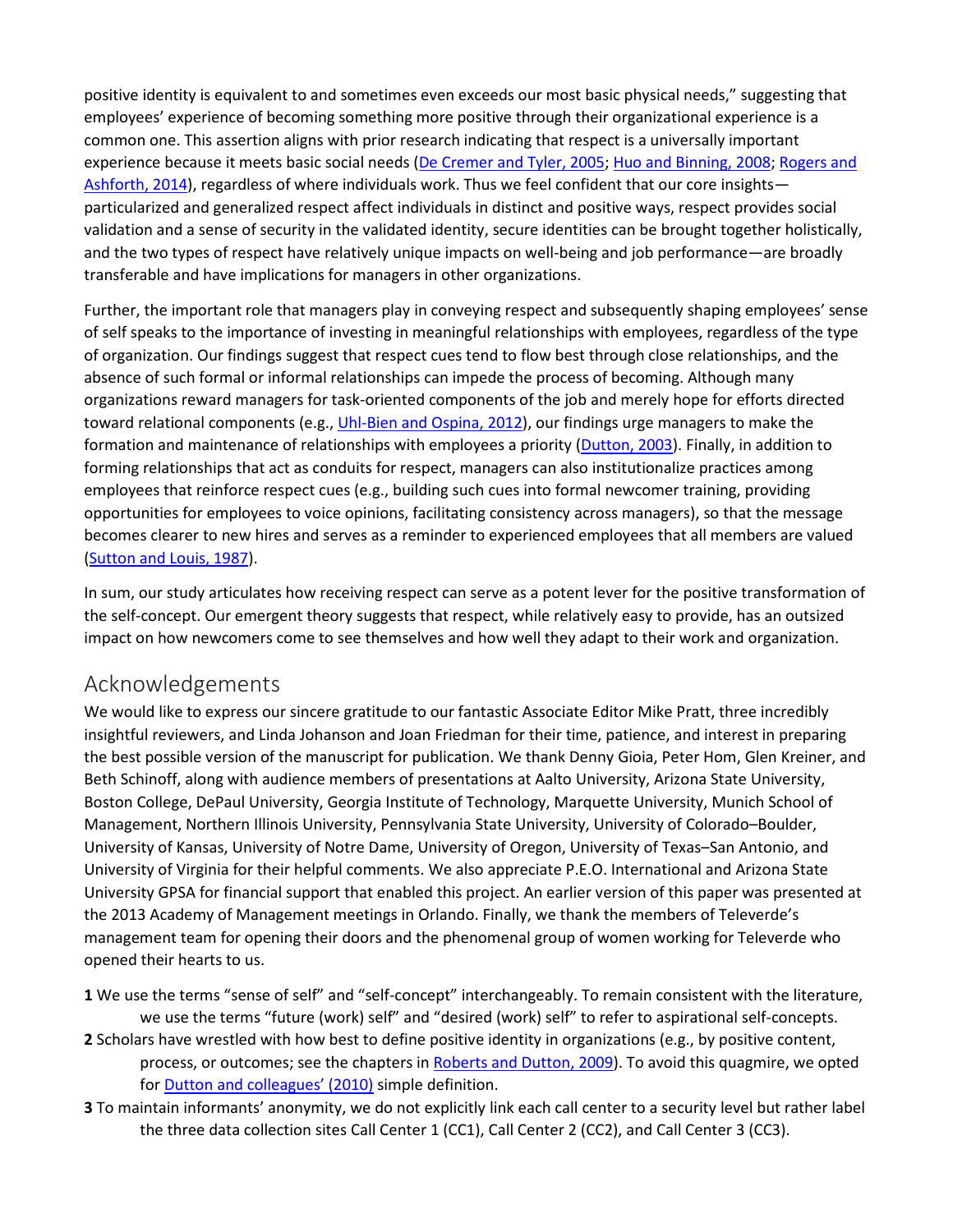- **4** Considering the effects of particularized and generalized respect together raises the question of crossover effects of particularized respect on well-being and generalized respect on performance. [Figure 1](https://journals.sagepub.com/doi/10.1177/0001839216678842) is intended to display the dominant trajectory suggested by our data, but there were certainly instances when receiving respect for enacting a valued personal identity appeared to increase satisfaction and happiness, indicative of improved well-being. There were also instances when generalized respect seemed to enhance performance, as receivers wanted to contribute to the collective from which they derived a positive sense of self.
- **5** [Levi and Waldman \(2011:](https://journals.sagepub.com/doi/10.1177/0001839216678842) 12) concluded that more than 90 percent of incarcerated women in the U.S. "suffered sexual and/or domestic abuse, and have lived in extreme poverty."
- **6** Televerdians reported that responses to membership in this social category (from inmates and DOC staff) were positive at times, but at other times they noted that Televerde membership was met with negativity and/or resentment (e.g., other inmates perceiving Televerdians as privileged and referring to them as "Televerde princesses"). But even these cues were often interpreted positively by Televerdians who felt that the social category's positive distinctiveness was validated through such differential treatment and comments from outsiders (cf. reappropriation of stigmatized labels; [Galinsky et al., 2003\)](https://journals.sagepub.com/doi/10.1177/0001839216678842).
- **7** As noted, the literature to date has focused on identity security largely at the group level [\(Berry, 1991;](https://journals.sagepub.com/doi/10.1177/0001839216678842) Fiol, [Pratt, and O'Connor, 2009;](https://journals.sagepub.com/doi/10.1177/0001839216678842) [Pratt et al., 2012;](https://journals.sagepub.com/doi/10.1177/0001839216678842) see [Jetten, Branscombe, and Spears, 2002,](https://journals.sagepub.com/doi/10.1177/0001839216678842) for one exception), which emphasizes the importance of perceived positive distinctiveness and validation from outsiders. Given the importance of *insider* validation to individuals, we speculate that validation of an individual's positivity also carries significant meaning. (Unlike groups that tend to be differentiated by mission, structure, and so on, however, the TSRs in our sample had essentially interchangeable roles; thus distinctiveness was less critical than positivity.)
- **8** We are not claiming to have originated the notion of integrated identities. There are various allied discussions in organization studies, from brief musings on holistic identities [\(Ashforth and Johnson, 2001;](https://journals.sagepub.com/doi/10.1177/0001839216678842) [Kreiner](https://journals.sagepub.com/doi/10.1177/0001839216678842)  [and Sheep, 2009\)](https://journals.sagepub.com/doi/10.1177/0001839216678842) to research on identity profiles [\(Lipponen et al., 2005\)](https://journals.sagepub.com/doi/10.1177/0001839216678842), identity synergy [\(Pratt and](https://journals.sagepub.com/doi/10.1177/0001839216678842)  [Foreman, 2000\)](https://journals.sagepub.com/doi/10.1177/0001839216678842), work-family enrichment [\(Greenhaus and Powell, 2006\)](https://journals.sagepub.com/doi/10.1177/0001839216678842), identity integration (Kreiner, [Hollensbe, and Sheep, 2006\)](https://journals.sagepub.com/doi/10.1177/0001839216678842), coactivation of identities [\(Rothbard and Ramarajan, 2009\)](https://journals.sagepub.com/doi/10.1177/0001839216678842), and identity networks [\(Ramarajan, 2014\)](https://journals.sagepub.com/doi/10.1177/0001839216678842).

## References

| Ashforth, B. E. 2001 Role Transitions in Organizational Life: An Identity-Based Perspective. Mahwah,<br>NJ: Erlbaum.                                                                                                                                                       |
|----------------------------------------------------------------------------------------------------------------------------------------------------------------------------------------------------------------------------------------------------------------------------|
| Ashforth, B. E. 2007 "Identity: The elastic concept." In Bartel, C. A., Blader, S. L., Wrzesniewski, A. (eds.),<br>Identity and the Modern Organization: 85-96. Mahwah, NJ: Erlbaum.                                                                                       |
| Ashforth, B. E., Harrison, S. H., Sluss, D. M. 2014 "Becoming: The interaction of socialization and identity in<br>organizations over time." In Shipp, A. J., Fried, Y. (eds.), Time and Work, vol. 1: How Time Impacts<br>Individuals: 11-39. London: Psychology Press.   |
| Ashforth, B. E., Johnson, S. A. 2001 "Which hat to wear? The relative salience of multiple identities in<br>organizational contexts." In Hogg, M. A., Terry, D. J. (eds.), Social Identity Processes in Organizational<br>Contexts: 31-48. Philadelphia: Psychology Press. |
| Ashforth, B. E., Mael, F. 1989 "Social identity and the organization." Academy of Management Review,<br>$14:20 - 39.$                                                                                                                                                      |
| Ashforth, B. E., Schinoff, B. S. 2016 "Identity under construction: How individuals come to define<br>themselves in organizations." Annual Review of Organizational Psychology and Organizational<br>Behavior, 3: 111-137.                                                 |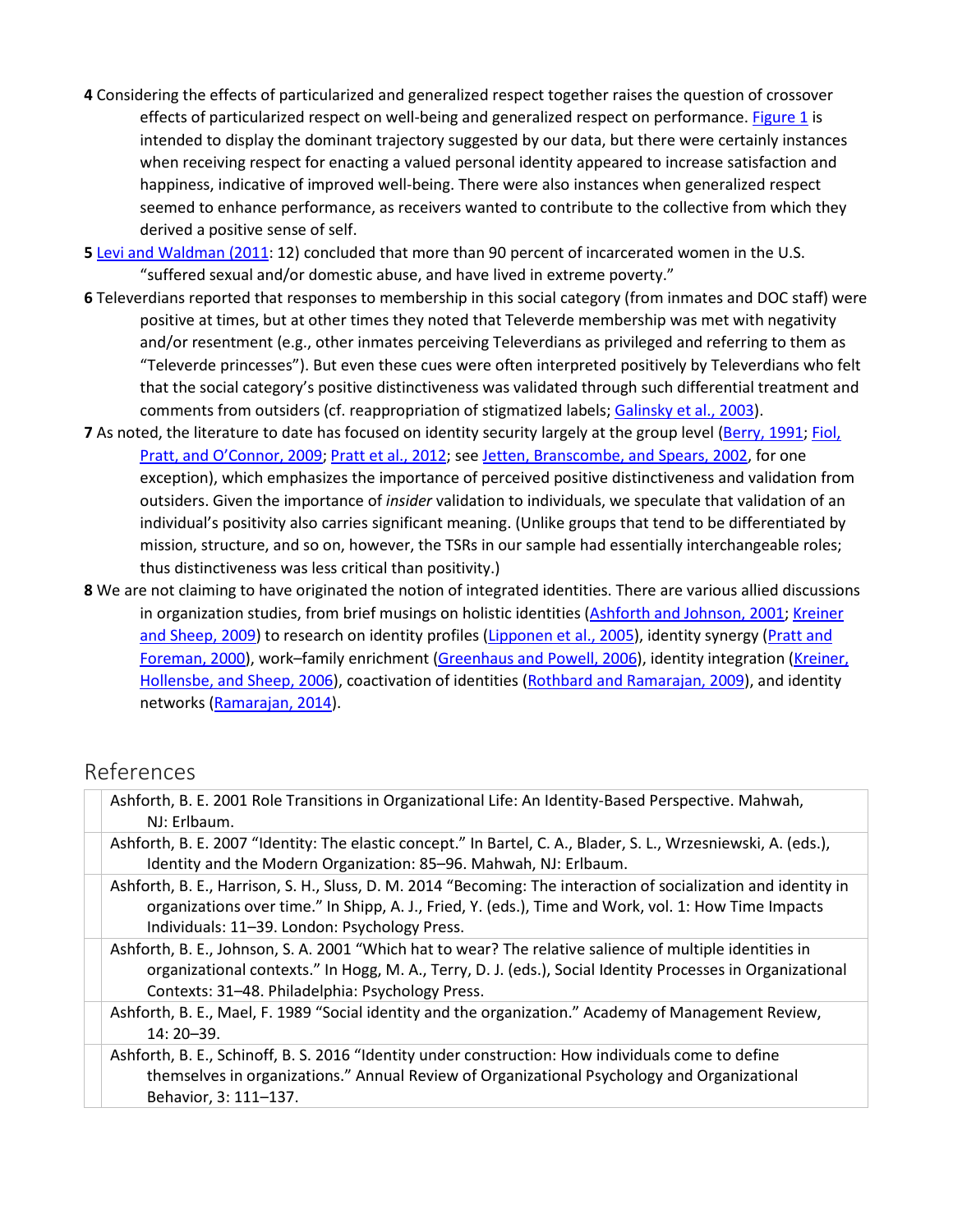| Bakker, A. B., Oerlemans, W. G. M. 2012 "Subjective well-being in organizations." In Cameron, K. S., |
|------------------------------------------------------------------------------------------------------|
| Spreitzer, G. M. (eds.), The Oxford Handbook of Positive Organizational Scholarship: 178–            |
| 189. Oxford: Oxford University Press.                                                                |

- Bamberger, P. A., Pratt, M. G. 2010 "Moving forward by looking back: Reclaiming unconventional research contexts and samples in organizational scholarship." Academy of Management Journal, 53: 665–671.
- Bartel, C., Dutton, J. E. 2001 "Ambiguous organizational memberships: Constructing organizational identities in interactions with others." In Hogg, M. A., Terry, D. J. (eds.), Social Identity Processes in Organizational Contexts: 115–130. Philadelphia: Psychology Press.

Bartel, C. A., Wrzesniewski, A., Wiesenfeld, B. M. 2012 "Knowing where you stand: Physical isolation, perceived respect, and organizational identification among virtual employees." Organization Science, 23: 743–757.

Bell, E. L. J. E., Nkomo, S. M. 2003 Our Separate Ways: Black and White Women and the Struggle for Professional Identity. Cambridge, MA: Harvard Business School Press.

Berry, J. W. 1991 "Understanding and managing multiculturalism: Some possible implications of research in Canada." Psychology and Developing Societies, 3: 17–49.

Beyer, J. M., Hannah, D. R. 2002 "Building on the past: Enacting established personal identities in a new work setting." Organization Science, 13: 636–652.

- Bies, R. J., Moag, J. S. 1986 "Interactional justice: Communication criteria of fairness." In Lewicki, R. J., Sheppard, B. H., Bazerman, M. H. (eds.), Research on Negotiation in Organizations, 1: 43– 55. Greenwich, CT: JAI Press.
- Boezeman, E. J., Ellemers, N. 2008 "Volunteer recruitment: The role of organizational support and anticipated respect in non-volunteers' attraction to charitable volunteer organizations." Journal of Applied Psychology, 93: 1013–1026.
- Branscombe, N. R., Spears, R., Ellemers, N., Doosje, B. 2002 "Intragroup and intergroup evaluation effects on group behavior." Personality and Social Psychology Bulletin, 28: 744–753.

Brewer, M. B. 1991 "The social self: On being the same and different at the same time." Personality and Social Psychology Bulletin, 17: 475–482.

Brewer, M. B. 2000 "Superordinate goals versus superordinate identity as bases of intergroup cooperation." In Capozza, D., Brown, R. (eds.), Social Identity Processes: Trends in Theory and Research: 117–132. London: Sage.

Brown, A. D., Toyoki, S. 2013 "Identity work and legitimacy." Organization Studies, 34: 875–896.

Brown, M. E., Treviño, L. K., Harrison, D. A. 2005 "Ethical leadership: A social learning perspective for construct development and testing." Organizational Behavior and Human Decision Processes, 97: 117–134.

Brown, R. J., Turner, J. C. 1981 "Interpersonal and intergroup behaviour." In Turner, J. C., Giles, H. (eds.), Intergroup Behavior: 33–65. Chicago: University of Chicago Press.

Butler, M., Drake, D. H. 2007 "Reconsidering respect: Its role in Her Majesty's Prison Service." Howard Journal of Criminal Justice, 46: 115–127.

Cable, D. M., Gino, F., Staats, B. R. 2013 "Breaking them in or eliciting their best? Reframing socialization around newcomers' authentic self-expression." Administrative Science Quarterly, 58: 1–36.

- Carlsen, A. 2006 "Organizational becoming as dialogic imagination of practice: The case of the indomitable Gauls." Organization Science, 17: 132–149.
- Carmeli, A., Dutton, J. E., Hardin, A. E. 2015 "Respect as an engine for new ideas: Linking respectful engagement, relational information processing and creativity among employees and teams." Human Relations, 68: 1021–1047.
- Caza, B. B., Wilson, M. G. 2009 "Me, myself, and I: The benefits of work-identity complexity." In Roberts, L. M., Dutton, J. E. (eds.), Exploring Positive Identities and Organizations: Building a Theoretical and Research Foundation: 99–123. New York: Routledge.
- Charmaz, K. 2006 Constructing Grounded Theory: A Practical Guide through Qualitative Analysis. Thousand Oaks, CA: Sage.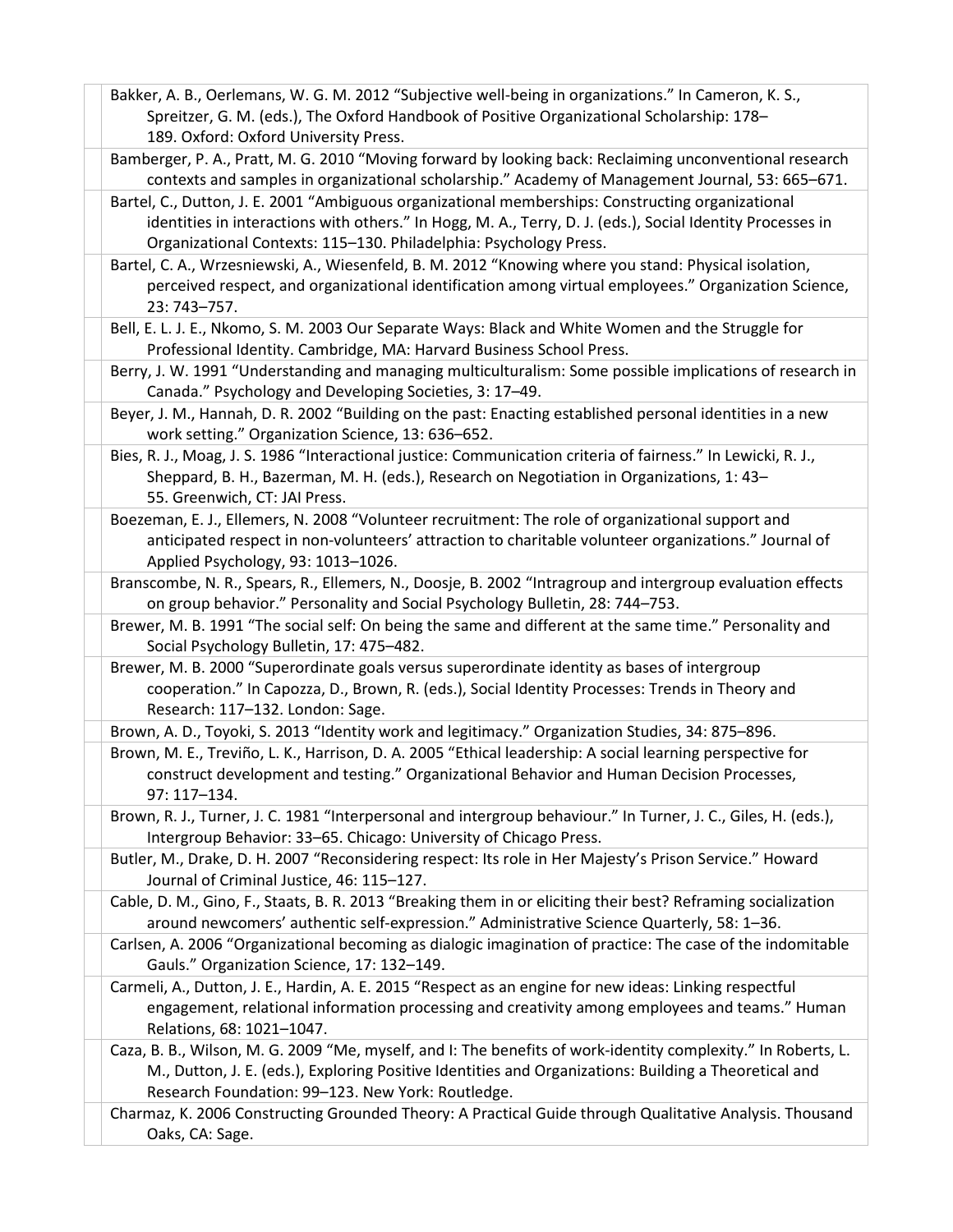| Clowers, M. 2001 "Dykes, gangs, and danger: Debunking popular myths about maximum-security life."<br>Journal of Criminal Justice and Popular Culture, 9: 22-30.                                                                                                                                                                         |
|-----------------------------------------------------------------------------------------------------------------------------------------------------------------------------------------------------------------------------------------------------------------------------------------------------------------------------------------|
| Corbin, J., Strauss, A. 2008 Basics of Qualitative Research: Techniques and Procedures for Developing<br>Grounded Theory, 3rd ed. Los Angeles: Sage.                                                                                                                                                                                    |
| De Cremer, D., Tyler, T. R. 2005 "Am I respected or not? Inclusion and reputation as issues in group<br>membership." Social Justice Research, 18: 121-153.                                                                                                                                                                              |
| DeRue, D. S., Ashford, S. J. 2010 "Who will lead and who will follow? A social process of leadership identity<br>construction in organizations." Academy of Management Review, 35: 627-647.                                                                                                                                             |
| DeRue, D. S., Ashford, S. J., Cotton, N. C. 2009 "Assuming the mantle: Unpacking the process by which<br>individuals internalize a leader identity." In Roberts, L. M., Dutton, J. E. (eds.), Exploring Positive<br>Identities and Organizations: Building a Theoretical and Research Foundation: 217-236. New<br>York: Routledge.      |
| Dickson, M. W., Resick, C. J., Goldstein, H. W. 2008 "Seeking explanations in people, not in the results of<br>their behavior: Twenty-plus years of the attraction-selection-attrition model." In Smith, D. B. (ed.),<br>The People Make the Place: Dynamic Linkages between Individuals and Organizations: 5-36. New<br>York: Erlbaum. |
| Dienesch, R. M., Liden, R. C. 1986 "Leader-member exchange model of leadership: A critique and further<br>development." Academy of Management Review, 11: 618-634.                                                                                                                                                                      |
| Dillon, R. S. 2007 "Respect: A philosophical perspective." Gruppendynamik und Organisationsberatung,<br>38: 201-212.                                                                                                                                                                                                                    |
| Dutton, J. E. 2003 Energize Your Workplace: How to Create and Sustain High-Quality Connections at<br>Work. San Francisco: Jossey-Bass.                                                                                                                                                                                                  |
| Dutton, J. E., Debebe, G., Wrzesniewski, A. 2016 "Being valued and devalued at work: A social valuing<br>perspective." In Bechky, B. A., Elsbach, K. D. (eds.), Qualitative Organizational Research: Best Papers<br>from the Davis Conference on Qualitative Research, 3: 9-52. Charlotte, NC: Information Age.                         |
| Dutton, J. E., Roberts, L. M., Bednar, J. 2009 "Positive identities and organizations: An introduction and<br>invitation." In Roberts, L. M., Dutton, J. E. (eds.), Exploring Positive Identities and Organizations: 3-<br>20. New York: Routledge.                                                                                     |
| Dutton, J. E., Roberts, L. M., Bednar, J. 2010 "Pathways for positive identity construction at work: Four<br>types of positive identity and the building of social resources." Academy of Management Review,<br>35: 265-293.                                                                                                            |
| Eisenhardt, K. M., Graebner, M. E. 2007 "Theory building from cases: Opportunities and challenges."<br>Academy of Management Journal, 50: 25-32.                                                                                                                                                                                        |
| Ellemers, N., Doosje, B., Spears, R. 2004 "Sources of respect: The effects of being liked by ingroups and<br>outgroups." European Journal of Social Psychology, 34: 155-172.                                                                                                                                                            |
| Ellemers, N., Sleebos, E., Stam, D., de Gilder, D. 2013 "Feeling included and valued: How perceived respect<br>affects positive team identity and willingness to invest in the team." British Journal of Management,<br>$24:21 - 37.$                                                                                                   |
| Elsbach, K. D., Flynn, F. J. 2013 "Creative collaboration and the self-concept: A study of toy designers."<br>Journal of Management Studies, 50: 515-544.                                                                                                                                                                               |
| Fiol, C. M., Pratt, M. G., O'Connor, E. J. 2009 "Managing intractable identity conflicts." Academy of<br>Management Review, 34: 32-55.                                                                                                                                                                                                  |
| Fisher, C. D. 2014 "Conceptualizing and measuring wellbeing at work." In Chen, P. Y., Cooper, C. L. (eds.),<br>Wellbeing: A Complete Reference Guide, vol. 3: Work and Wellbeing: 9-33. Chichester, UK: Wiley.                                                                                                                          |
| Fredrickson, B. L. 2003 "Positive emotions and upward spirals in organizations." In Cameron, K. S., Dutton,<br>J. E., Quinn, R. E. (eds.), Positive Organizational Scholarship: Foundations of a New Discipline: 163-<br>175. San Francisco: Berrett-Koehler.                                                                           |
| Fuller, J. B., Hester, K., Barnett, T., Frey, L., Relyea, C., Beu, D. 2006 "Perceived external prestige and<br>internal respect: New insights into the organizational identification process." Human Relations,<br>59: 815-846.                                                                                                         |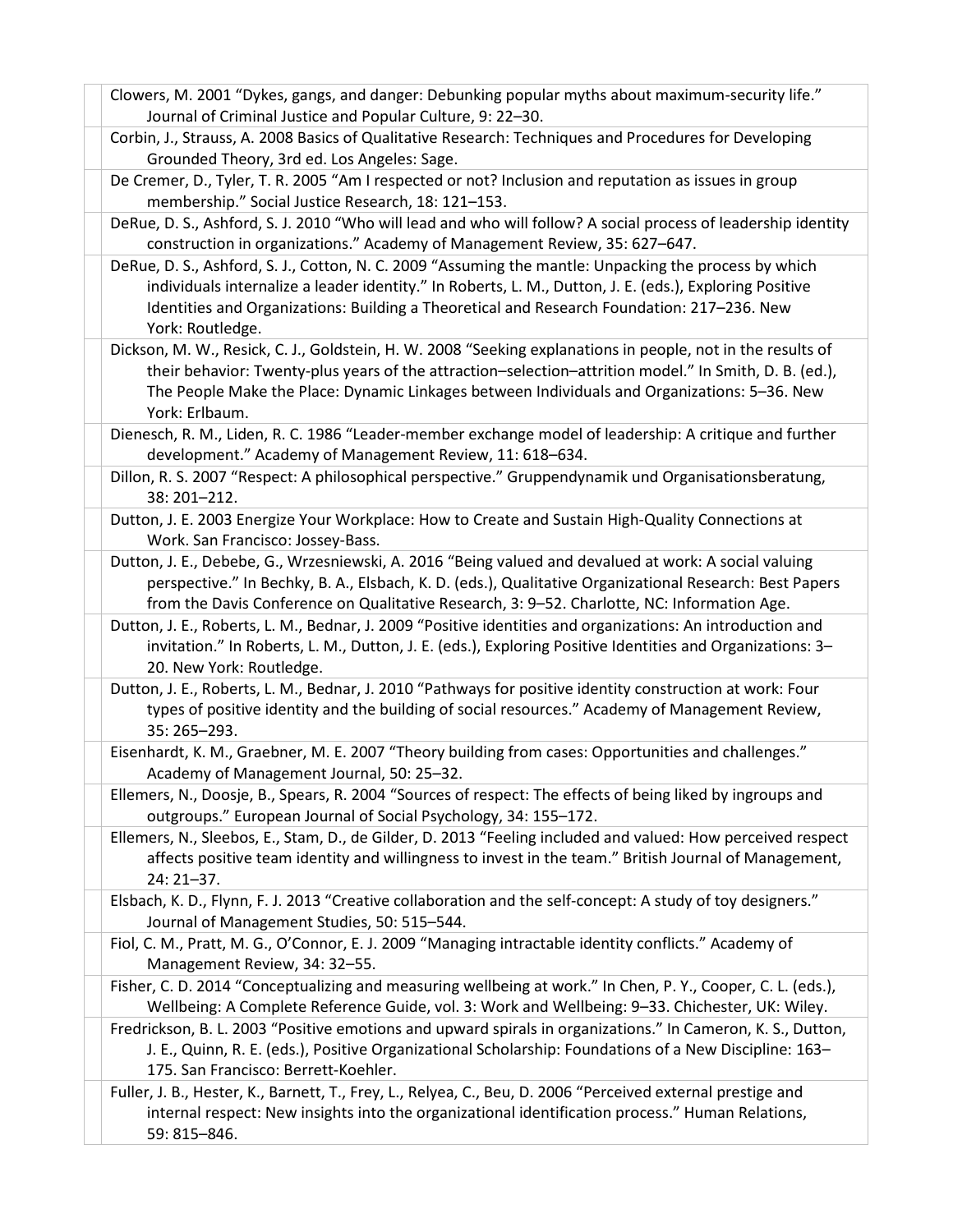Galinsky, A. D., Hugenberg, K., Groom, C., Bodenhausen, G. 2003 "The reappropriation of stigmatizing labels: Implications for social identity." In Polzer, J. (ed.), Research on Managing Groups and Teams, vol. 5: Identity Issues in Groups: 221–256. Bingley, UK: Emerald Group.

Gerstner, C. R., Day, D. V. 1997 "Meta-analytic review of leader–member exchange theory: Correlates and construct issues." Journal of Applied Psychology, 82: 827–844.

Gioia, D. A., Corley, K. G., Hamilton, A. L. 2013 "Concept development in organization studies: Seeking qualitative rigor in inductive research (notes on the Gioia methodology)." Organizational Research Methods, 16: 15–31.

Glaser, B. G., Strauss, A. L. 1967 The Discovery of Grounded Theory: Strategies for Qualitative Research. Chicago: Aldine.

Goffman, E. 1961 Asylums: Essays on the Social Situation of Mental Patients and Other Inmates. Garden City, NY: Doubleday.

Greenhaus, J. H., Powell, G. N. 2006 "When work and family are allies: A theory of work–family enrichment." Academy of Management Review, 31: 72–92.

Greil, A. L., Rudy, D. R. 1984 "Social cocoons: Encapsulation and identity transformation organizations." Sociological Inquiry, 54: 260–278.

Grover, S. L. 2014 "Unraveling respect in organization studies." Human Relations, 67: 27–51.

Hogg, M. A. 2001 "Social identity and the sovereignty of the group: A psychology of belonging." In Sedikides, C., Brewer, M. B. (eds.), Individual Self, Relational Self, Collective Self: 123– 143. Philadelphia: Psychology Press.

Huo, Y. J., Binning, K. R. 2008 "Why the psychological experience of respect matters in group life: An integrative account." Social and Personality Psychology Compass, 2: 1570–1585.

Huo, Y. J., Binning, K. R., Molina, L. E. 2010 "Testing an integrative model of respect: Implications for social engagement and well-being." Personality and Social Psychology Bulletin, 36: 200–212.

Ibarra, H. 1999 "Provisional selves: Experimenting with image and identity in professional adaptation." Administrative Science Quarterly, 44: 764–791.

Jetten, J., Branscombe, N. R., Spears, R. 2002 "On being peripheral: Effects of identity insecurity on personal and collective self-esteem." European Journal of Social Psychology, 32: 105–123.

Johnson, M. D., Morgeson, F. P., Ilgen, D. R., Meyer, C. J., Lloyd, J. W. 2006 "Multiple professional identities: Examining differences in identification across work-related targets." Journal of Applied Psychology, 91: 498–506.

Kant, I. 2002 Groundwork for the Metaphysics of Morals. (First published in 1785.) Wood, A. W. , ed. and trans. New Haven, CT: Yale University Press.

Kreiner, G. E., Hollensbe, E. C., Sheep, M. L. 2006 "Where is the 'me' among the 'we'? Identity work and the search for optimal balance." Academy of Management Journal, 49: 1031–1057.

Kreiner, G. E., Sheep, M. L. 2009 "Growing pains and gains: Framing identity dynamics as opportunities for identity growth." In Roberts, L. M., Dutton, J. E. (eds.), Exploring Positive Identities and Organizations: Building a Theoretical and Research Foundation: 23–46. New York: Routledge.

Lalljee, M., Laham, S. M., Tam, T. 2007 "Unconditional respect for persons: A social psychological analysis." Gruppendynamik und Organisationsberatung, 38: 451–464.

Levi, R., Waldman, A. 2011 Inside This Place, Not of It: Narratives from Women's Prisons. San Francisco: McSweeney's Books.

Liden, R. C., Wayne, S. J., Sparrowe, R. T. 2000 "An examination of the mediating role of psychological empowerment on the relations between the job, interpersonal relationships, and work outcomes." Journal of Applied Psychology, 85: 407–416.

Lincoln, Y. S., Guba, E. G. 1985 Naturalistic Inquiry. Newbury Park, CA: Sage.

Lind, E. A., Tyler, T. R. 1988 The Social Psychology of Procedural Justice. New York: Plenum.

Lipponen, J., Helkama, K., Olkkonen, M.-E., Juslin, M. 2005 "Predicting the different profiles of organizational identification: A case of shipyard subcontractors." Journal of Occupational and Organizational Psychology, 78: 97–112.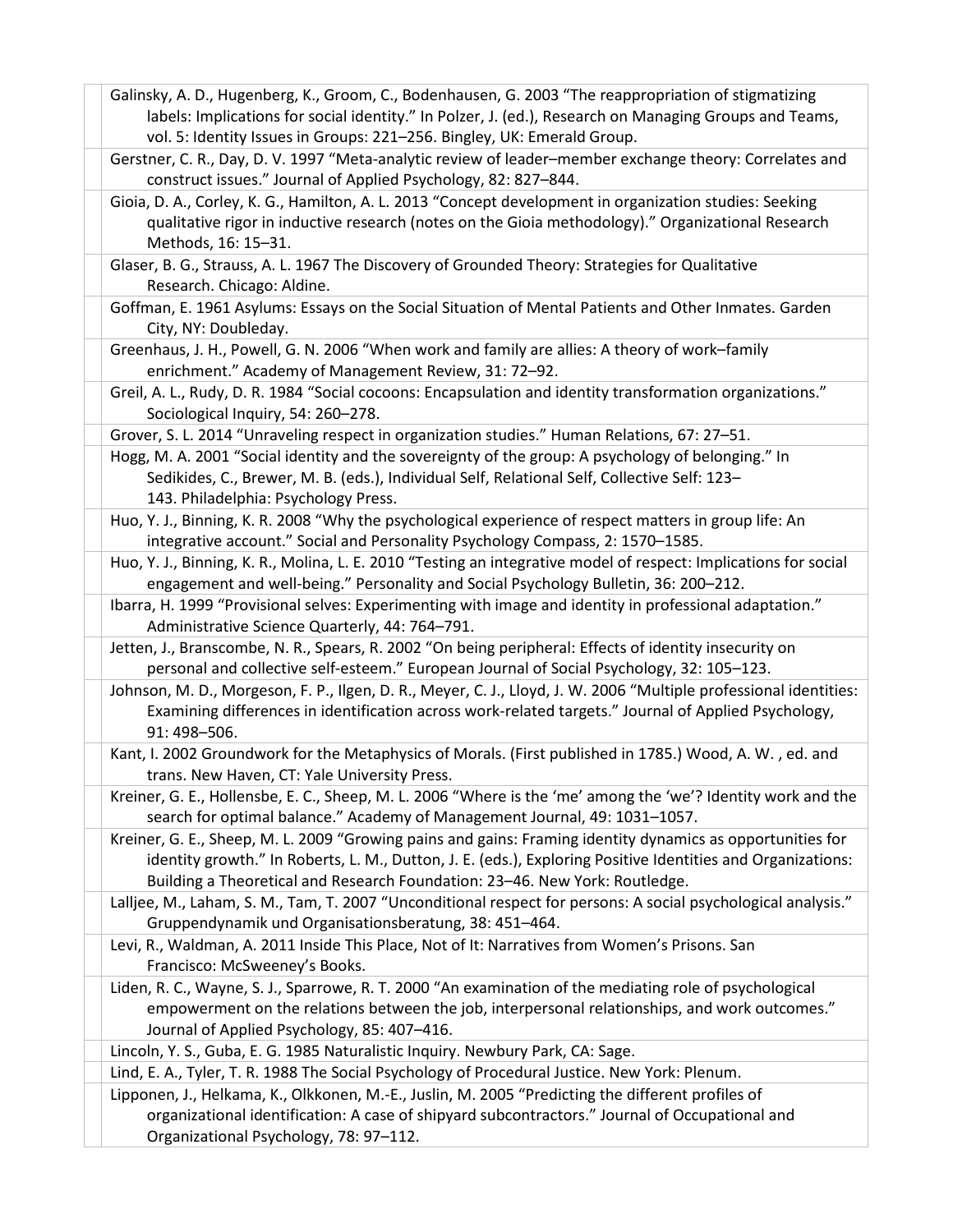| Locke, K. 2001 Grounded Theory in Management Research. Thousand Oaks, CA: Sage.                                                        |
|----------------------------------------------------------------------------------------------------------------------------------------|
| Mead, G. H. 1934 Mind, Self, and Society: From the Standpoint of a Social Behaviorist. Chicago: University                             |
| of Chicago Press.                                                                                                                      |
| Miller, D. T. 2001 "Disrespect and the experience of injustice." Annual Review of Psychology, 52: 527-553.                             |
| Nembhard, I. M., Edmondson, A. C. 2012 "Psychological safety: A foundation for speaking up, collaboration,                             |
| and experimentation in organizations." In Cameron, K. S., Spreitzer, G. M. (eds.), The Oxford                                          |
| Handbook of Positive Organizational Scholarship: 490-503. Oxford: Oxford University Press.                                             |
| Onorato, R. S., Turner, J. C. 2004 "Fluidity in the self-concept: The shift from personal to social identity."                         |
| European Journal of Social Psychology, 34: 257-278.                                                                                    |
| Porath, C. 2014 "Half of employees don't feel respected by their bosses." Harvard Business                                             |
| Review, November 19. https://hbr.org/2014/11/half-of-employees-dont-feel-respected-by-their-                                           |
| bosses.                                                                                                                                |
| Pratt, M. G. 1998 "To be or not to be? Central questions in organizational identification." In Whetten, D. A.,                         |
| Godfrey, P. C. (eds.), Identity in Organizations: Building Theory through Conversations: 171-                                          |
| 207. Thousand Oaks, CA: Sage.                                                                                                          |
| Pratt, M. G. 2000 "The good, the bad, and the ambivalent: Managing identification among Amway                                          |
| distributors." Administrative Science Quarterly, 45: 456-493.                                                                          |
| Pratt, M. G., Fiol, C. M., O'Connor, E. J., Panico, P. 2012 "Promoting positive change in physician-                                   |
| administrator relationships: The importance of identity security in managing intractable identity                                      |
| conflicts." In Golden-Biddle, K., Dutton, J. E. (eds.), Using a Positive Lens to Explore Social Change and                             |
| Organizations: Building a Theoretical and Research Foundation: 267-288. New York: Routledge.                                           |
| Pratt, M. G., Foreman, P. O. 2000 "Classifying managerial responses to multiple organizational identities."                            |
| Academy of Management Review, 28: 18-42.                                                                                               |
| Ramarajan, L. 2014 "Past, present and future research on multiple identities: Toward an intrapersonal                                  |
| network approach." Academy of Management Annals, 8: 589-659.                                                                           |
| Ramarajan, L., Barsade, S. G., Burack, O. R. 2008 "The influence of organizational respect on emotional                                |
| exhaustion in the human services." Journal of Positive Psychology, 3: 4-18.                                                            |
| Roberts, L. M., Dutton, J. E. (eds.) 2009 Exploring Positive Identities and Organizations: Building a                                  |
| Theoretical and Research Foundation. New York: Routledge.                                                                              |
| Roberts, L. M., Dutton, J. E., Spreitzer, G. M., Heaphy, E. D., Quinn, R. E. 2005 "Composing the reflected                             |
| best-self portrait: Building pathways for becoming extraordinary in work organizations." Academy of<br>Management Review, 30: 712-736. |
| Roccas, S., Brewer, M. B. 2002 "Social identity complexity." Personality and Social Psychology Review,                                 |
| $6:88 - 106.$                                                                                                                          |
| Rogers, K. M., Ashforth, B. E. 2014 "Respect in organizations: Feeling valued as 'we' and 'me."" Journal of                            |
| Management, published online ahead of print. DOI: 10.1177/0149206314557159.                                                            |
| Rosenberg, M. 1979 Conceiving the Self. New York: Basic Books.                                                                         |
| Rothbard, N. P., Ramarajan, L. 2009 "Checking your identities at the door? Positive relationships between                              |
| nonwork and work identities." In Roberts, L. M., Dutton, J. E. (eds.), Exploring Positive Identities and                               |
| Organizations: Building a Theoretical and Research Foundation: 125-148. New York: Routledge.                                           |
| Schneider, B. 1987 "The people make the place." Personnel Psychology, 40: 437-453.                                                     |
| Schram, P. J. 1999 "An exploratory study: Stereotypes about mothers in prison." Journal of Criminal Justice,                           |
| 27: 411-426.                                                                                                                           |
| Scott, S. 2010 "Revisiting the total institution: Performative regulation in the reinventive institution."                             |
| Sociology, 44: 213-231.                                                                                                                |
| Shah, S. K., Corley, K. G. 2006 "Building better theory by bridging the quantitative-qualitative divide."                              |
| Journal of Management Studies, 43: 1821-1835.                                                                                          |
| Slay, H. S., Smith, D. A. 2011 "Professional identity construction: Using narrative to understand the                                  |
| negotiation of professional and stigmatized cultural identities." Human Relations, 64: 85-107.                                         |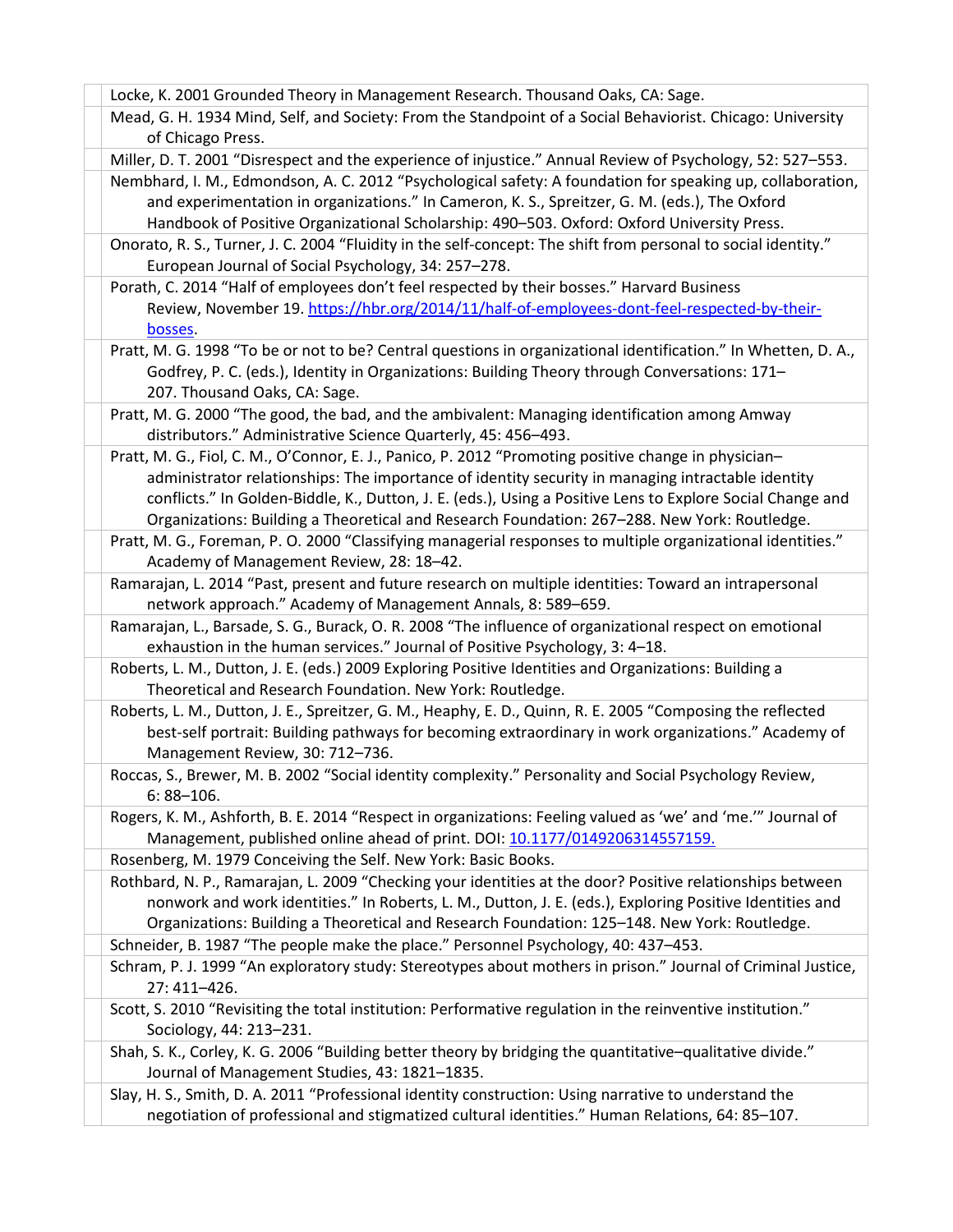| Smith, H. J., Tyler, T. R. 1997 "Choosing the right pond: The impact of group membership on self-esteem<br>and group-oriented behavior." Journal of Experimental Social Psychology, 33: 146-170.            |
|-------------------------------------------------------------------------------------------------------------------------------------------------------------------------------------------------------------|
| Smith, H. J., Tyler, T. R., Huo, Y. J. 2003 "Interpersonal treatment, social identity, and organizational                                                                                                   |
| behavior." In Haslam, S. A., van Knippenberg, D., Platow, M. J., Ellemers, N. (eds.), Social Identity at                                                                                                    |
| Work: Developing Theory for Organizational Practice: 155-172. New York: Psychology Press.                                                                                                                   |
| Smith, L. G. E., Amiot, C. E., Smith, J. R., Callan, V. J., Terry, D. J. 2013 "The social validation and coping                                                                                             |
| model of organizational identity development: A longitudinal test." Journal of Management,<br>39: 1952-1978.                                                                                                |
| Spears, R., Ellemers, N., Doosje, B., Branscombe, N. R. 2006 "The individual within the group: Respect!" In                                                                                                 |
| Postmes, T., Jetten, J. (eds.), Individuality and the Group: Advances in Social Identity: 175-<br>195. London: Sage.                                                                                        |
| Spreitzer, G., Sutcliffe, K., Dutton, J., Sonenshein, S., Grant, A. M. 2005 "A socially embedded model of                                                                                                   |
| thriving at work." Organization Science, 16: 537-549.                                                                                                                                                       |
| Stanko, S., Gillespie, W., Crews, G. A. 2004 Living in Prison: A History of the Correctional System with an                                                                                                 |
| Insider's View. Westport, CT: Greenwood.                                                                                                                                                                    |
| Stets, J. E., Burke, P. J. 2000 "Identity theory and social identity theory." Social Psychology Quarterly,                                                                                                  |
| 63: 224-237.                                                                                                                                                                                                |
| Strauss, A., Corbin, J. 1990 Basics of Qualitative Research: Grounded Theory Procedures and Techniques, 2d<br>ed. Thousand Oaks, CA: Sage.                                                                  |
| Strauss, K., Griffin, M. A., Parker, S. K. 2012 "Future work selves: How salient hoped-for identities motivate                                                                                              |
| proactive career behaviors." Journal of Applied Psychology, 97: 580-598.                                                                                                                                    |
| Stürmer, S., Simon, B., Loewy, M. I. 2008 "Intraorganizational respect and organizational participation: The<br>mediating role of collective identity." Group Processes and Intergroup Relations, 11: 5-20. |
| Suddaby, R. 2006 "From the editors: What grounded theory is not." Academy of Management Journal,                                                                                                            |
| 49: 633-642.                                                                                                                                                                                                |
| Sutton, R. I., Louis, M. R. 1987 "How selecting and socializing newcomers influences insiders." Human                                                                                                       |
| Resource Management, 26: 347-361.                                                                                                                                                                           |
| Sveningsson, S., Alvesson, M. 2003 "Managing managerial identities: Organizational fragmentation,                                                                                                           |
| discourse and identity struggle." Human Relations, 56: 1163-1193.                                                                                                                                           |
| Takeuchi, R., Chen, G., Lepak, D. P. 2009 "Through the looking glass of a social system: Cross-level effects of<br>high-performance work systems on employees' attitudes." Personnel Psychology, 62: 1-29.  |
| Tenbrunsel, A. E., Smith-Crowe, K., Umphress, E. E. 2003 "Building houses on rocks: The role of the ethical                                                                                                 |
| infrastructure in organizations." Social Justice Research, 16: 285-307.                                                                                                                                     |
| Tracy, S. J. 2004 "Dialectic, contradiction, or double bind? Analyzing and theorizing employee reactions to<br>organizational tension." Journal of Applied Communication Research, 32: 119-146.             |
| Turner, J. C. 1999 "Some current issues in research on social identity and self-categorization theories." In                                                                                                |
| Ellemers, N., Spears, R., Doosje, B. (eds.), Social Identity: Context, Commitment, Content: 6-                                                                                                              |
| 34. Oxford: Blackwell.                                                                                                                                                                                      |
| Tyler, T. R., Blader, S. L. 2002 "Autonomous vs. comparative status: Must we be better than others to feel                                                                                                  |
| good about ourselves?" Organizational Behavior and Human Decision Processes, 89: 813-838.                                                                                                                   |
| Uhl-Bien, M., Ospina, S. M. (eds.) 2012 Advancing Relational Leadership Research: A Dialogue among                                                                                                          |
| Perspectives. Charlotte, NC: Information Age.                                                                                                                                                               |
| Vadera, A. K., Pratt, M. G., Mishra, P. 2013 "Constructive deviance in organizations: Integrating and moving                                                                                                |
| forward." Journal of Management, 39: 1221-1276.<br>van Dierendonck, D. 2011 "Servant leadership: A review and synthesis." Journal of Management, 37: 1228-                                                  |
| 1261.                                                                                                                                                                                                       |
| Van Maanen, J. 1979 "The fact of fiction in organizational ethnography." Administrative Science Quarterly,                                                                                                  |
| 24: 539-550.                                                                                                                                                                                                |
| Van Maanen, J., Schein, E. H. 1979 "Toward a theory of organizational socialization." In Staw, B. M. (ed.),                                                                                                 |
| Research in Organizational Behavior, 1: 209-264. Greenwich, CT: JAI Press.                                                                                                                                  |